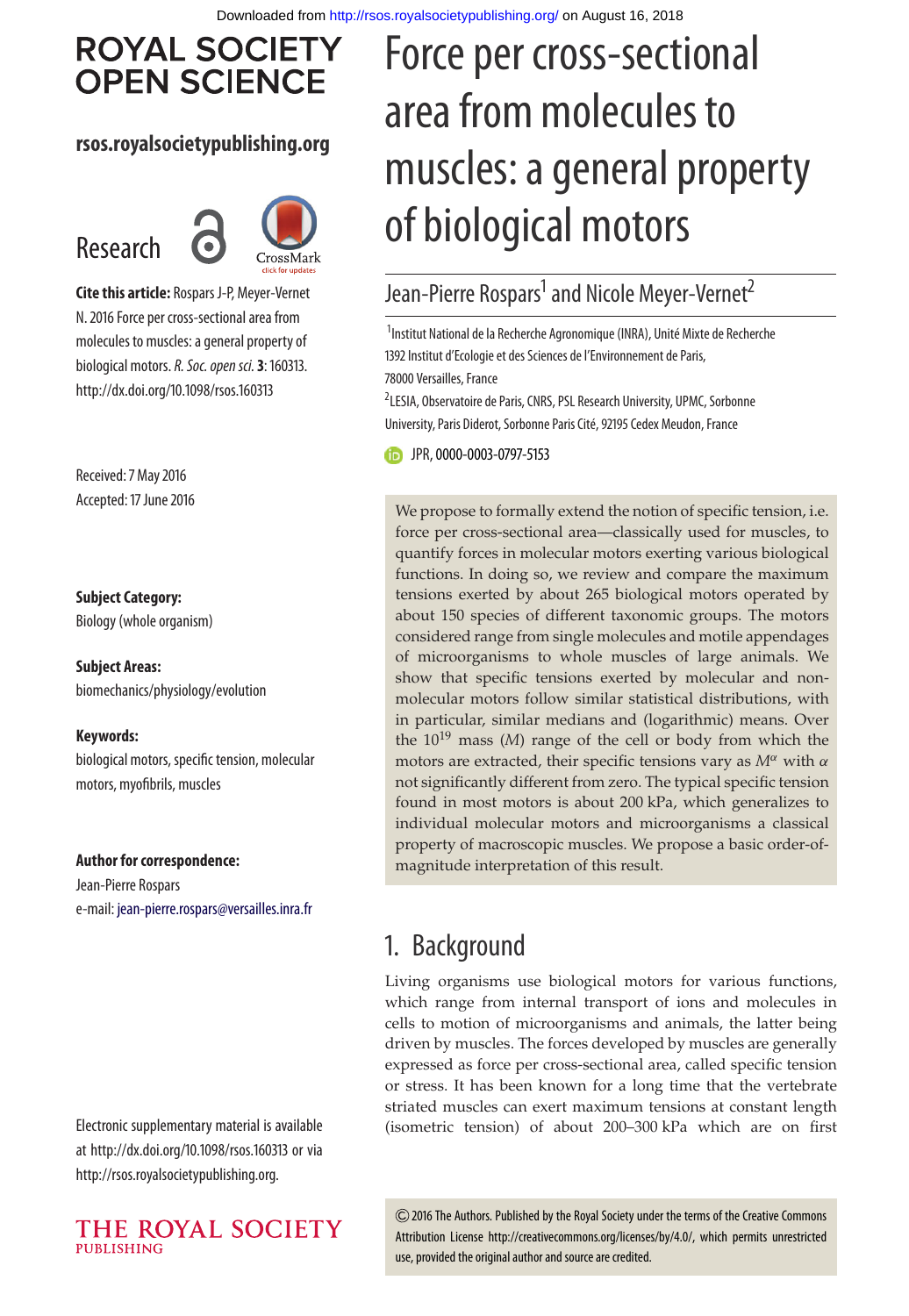approximation independent of the muscle and the body mass [\[1\]](#page-38-0). This rule was extended to arthropod muscles with values in the range 300–700 kPa [\[2\]](#page-38-1), although in some mollusc muscles stresses up to 1400 kPa were reported [\[3\]](#page-38-2). Later, a review of the literature based on muscles of 72 species of different taxonomic groups, including mammals, birds, reptiles, amphibians, molluscs, insects and crustaceans [\[4\]](#page-38-3) concluded that there was no significant relationship between body mass and isometric tension, although isometric tension was found to be significantly higher in molluscs, crustaceans and amphibians than in other groups.

In the last 20 years, investigations were extended at the subcellular and molecular levels to investigate myofibrils (e.g. [\[5\]](#page-38-4)), and non-muscular motors (e.g. [\[6\]](#page-38-5)). The latter included measurement of forces developed by rotary or linear motors operating the *F*0*F*1-ATPase ion pump (e.g. [\[7](#page-38-6)[,8\]](#page-38-7)), bacterial flagella (e.g. [\[9\]](#page-38-8)), bacterial pili (e.g. [\[10,](#page-38-9)[11\]](#page-38-10)), and the helical spasmoneme spring of the protozoan *Vorticella* (e.g. [\[12\]](#page-38-11)). Investigations also included forces generated by single molecules producing tension used for locomotion or for other functions. The former include myosin II—a major component of myofibrils driving skeletal muscles (e.g. [\[13\]](#page-38-12)), and axonemal dynein—bending flagella of eukaryotic cells (e.g. [\[14\]](#page-38-13)). The latter include conventional kinesin (e.g. [\[15\]](#page-38-14)), cytoplasmic dynein—transporting various cargos in cells (e.g. [\[16\]](#page-38-15)), and RNA polymerase—moving along DNA while carrying transcription [\[17\]](#page-38-16).

Despite their diversity, all these motors are based on protein machines generating forces. Macroscopic muscles are based on the myosin motor, whereas microorganisms and cells use other types of molecular motors. For comparing motors of so many different sizes, the convenient parameter is not the force *F*, which varies from several  $10^{-12}$  N for the myosin globular motor of cross-sectional area  $A \sim 40$  nm<sup>2</sup> to approximately 500 N for a large muscle of cross section approximately 20 cm<sup>2</sup>, but, as we intend to show, the specific tension *F*/*A* (all symbols and abbreviations are defined in [table 1\)](#page-2-0). In muscles, the approximate conservation of *F*/*A* between animals is an extension of a rule dating back to Galileo, that the strength of a structure is proportional to its cross section. Now, it turns out from the above numbers that the tension of the myosin molecular motor is of the same order of magnitude as the tension of macroscopic muscles (all references to tension here and elsewhere refer to specific tension unless otherwise noted). We will show that this property is not a coincidence but stems from the basic arrangement of cross-bridges in striated muscles. Furthermore, because biological molecular motors are based on protein machines that convert chemical energy into mechanical energy in similar ways (with the possible exception of pili and jump muscles), their tensions are expected to be of the same order of magnitude as that of myosin. Therefore, we propose to extend to molecular motors the concept of tension of macroscopic muscles and to compare their applied forces per unit cross-sectional area. That the forces per unit cross-sectional area may be similar for molecular motors and muscles agrees with results by Marden & Allen [\[18\]](#page-38-17) and Marden [\[19\]](#page-38-18), who show in a class of motors that maximum force output scales as the two-thirds power of motor's mass, close to the motor's cross-sectional area.

In order to make a meaningful comparison, we need to consider a representative set of muscle tensions, as well as the tension of the myosin motor and those of various other molecular motors. So, we analysed 329 published values of maximum forces or tension for approximately 265 diverse biological motors. These motors include single molecules, molecular assemblies, muscle cells and whole muscles with various functional demands. They come from free-living cells and multicellular organisms of diverse phyla spanning more than 18 orders of magnitude in mass from 10−<sup>16</sup> to 103 kg. Our primary interest was for motors involved in whole body motion, whereas the other motors were kept for comparison.

The three main questions we addressed on this basis are as follows. Can the notion of specific tension of muscles (force per cross-sectional area) be formally extended to propulsion of organelles and to individual molecular motors? How does this tension compare with that in muscles, and can the results be understood in terms of the basic structures of both molecular motors and muscle fibres? How does tension in motors devoted to cell or body motion compare with tension in other motors?

# 2. Material and methods

#### 2.1. Motor forces

The main variable of interest in this paper is the force generated by molecules, molecular assemblies, muscle fibres and muscles. Our dataset includes 13 motor types aggregated in five motor classes depending on the nature of the generated force.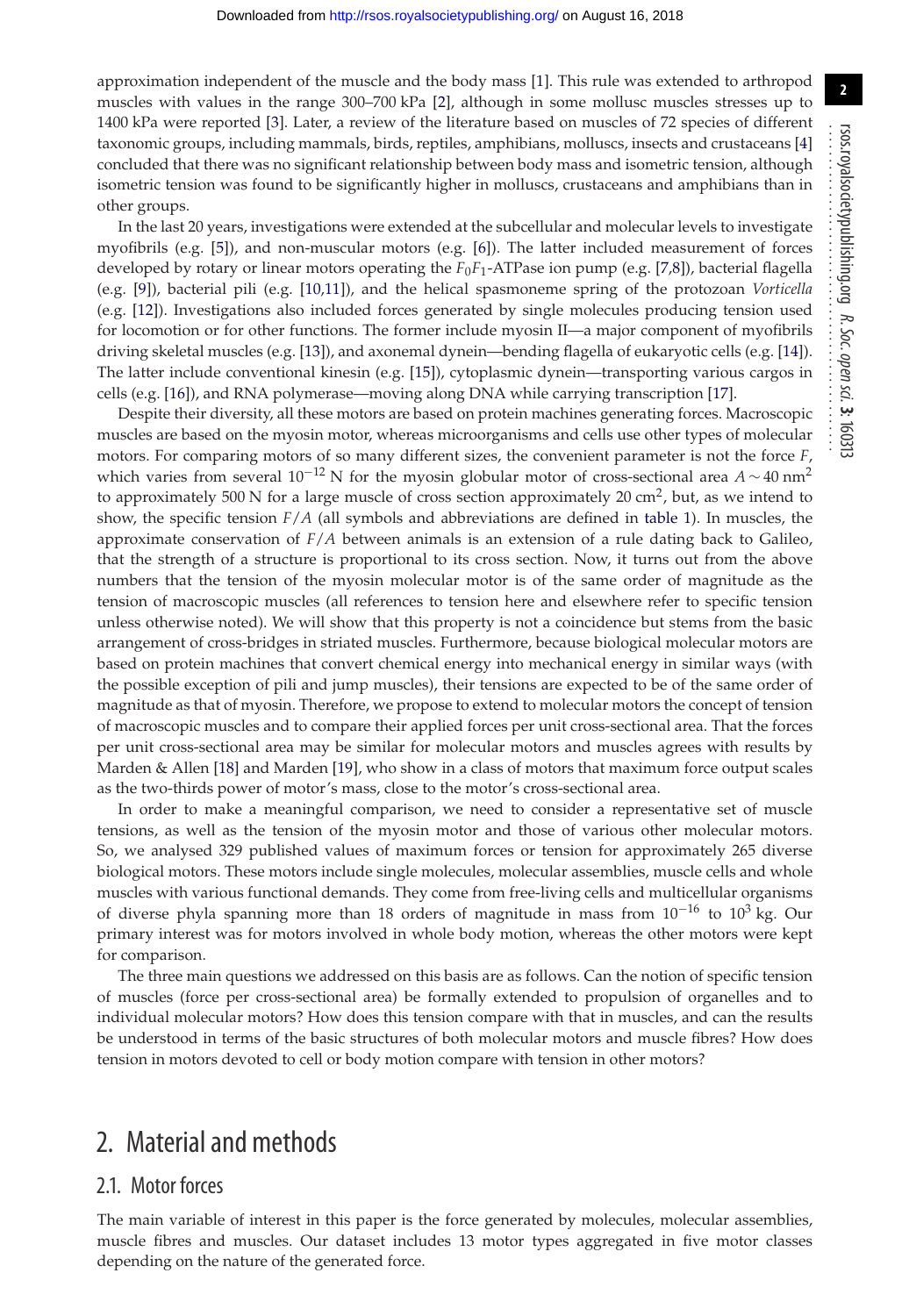$\overline{\mathbf{3}}$ 

#### <span id="page-2-0"></span>Table 1. List of abbreviations

| Α              | cross-sectional area of motors            |
|----------------|-------------------------------------------|
| F              | force exerted by motors                   |
| V              | volume of molecular motors                |
| Al             | algae                                     |
| Am             | amphibian                                 |
| Ar             | arachnids                                 |
| Ba             | bacteria                                  |
| Bi             | birds                                     |
| Cr             | crustaceans                               |
| DA             | axonemal dynein                           |
| DC             | cytoplasmic dynein                        |
| Ec             | echinoderms                               |
| f              | specific tension of motors                |
| FA             | $F_0/F_1$ ATPase                          |
| F <sub>1</sub> | muscular fibre                            |
| Fi             | fishes                                    |
| FL             | $\operatorname{\sf flagellum}$            |
| Fly            | fly locomotors                            |
| Fu             | fungi                                     |
| In             | insects                                   |
| <b>IQR</b>     | interquartile range                       |
| KI             | kinesin                                   |
| т              | mass of molecular motors                  |
| М              | mass of organisms                         |
| M1             | single molecule                           |
| M <sub>2</sub> | molecular assembly                        |
| Ma             | mammals                                   |
| МF             | myofibril                                 |
| Mo             | molluscs                                  |
| MU             | muscle in vitro                           |
| MV             | muscle in vivo                            |
| MY             | myosin                                    |
| non-loc        | non-locomotory                            |
| PI             | pili                                      |
| Pr             | protozoa                                  |
| Re             | reptiles                                  |
| <b>RN</b>      | RNA polymerase                            |
| SP             | spasmoneme                                |
| Swim           |                                           |
| lerr           | swim locomotors<br>terrestrial locomotors |

(i) Forces generated by single molecules (denoted M1): myosin II, kinesin I, axonemal and cytoplasmic dynein, and RNA polymerase (other classes of myosin and kinesin were not considered because of insufficient data);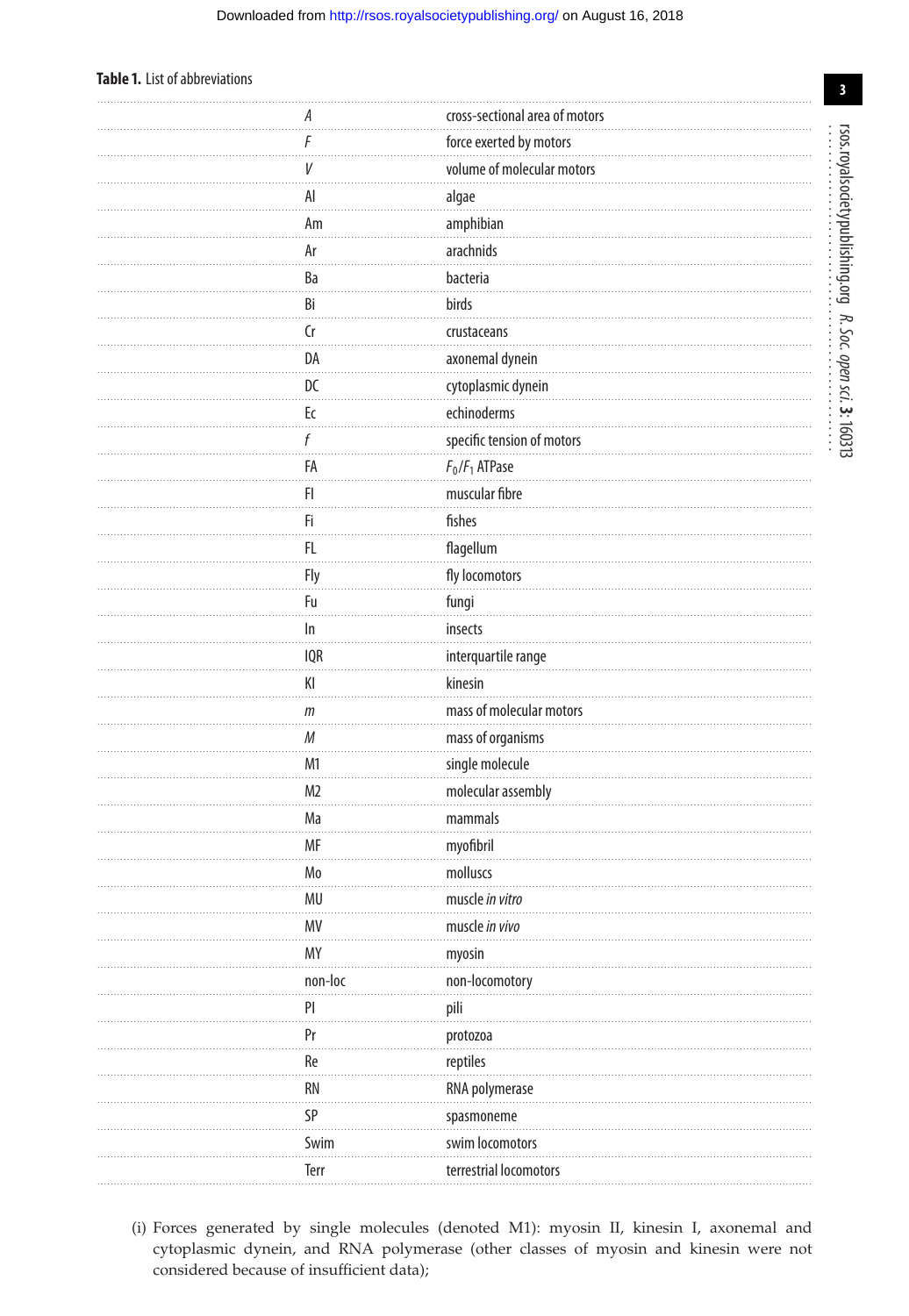- (ii) forces produced by large molecular assemblies (denoted M2): *F*0*F*1-ATPase, bacterial flagella, pili, spasmonemes and myofibrils. These motors can be also classified as non-locomotory (ATPase) and locomotory (the others) or as rotary (ATPase, bacterial flagella) and linear (the others);
- (iii) forces produced by single muscle fibres (i. e. muscle cells) or bundles of a few muscle fibres (both denoted FI), frequently demembranated (skinned), while maximally stimulated and clamped at constant length (isometric contraction), with electrical or chemical stimulations;
- (iv) maximum force produced by dissected large bundles of fibres or isolated whole muscles stimulated isometrically with electrical stimulation of the nerve or the muscle (denoted MU); and
- (v) forces measured in behaving animals engaged in a wide range of activities including running, jumping, swimming and biting (denoted MV).

Single molecules (M1) and molecular assemblies (M2) are collectively called here 'molecular motors'. The other motors, muscle fibres (FI) and whole muscles (MU and MV) are called 'non-molecular motors'.

#### 2.2. Identification of study reports

Values of forces generated by molecular and non-molecular motors were taken from 173 articles published in peer-reviewed journals for a wide variety of cells and animals. We sought a sample that is representative of the widest range of sizes and design varieties for as many species as possible (approx. 150 species were found) representing several different taxonomic groups, including bacteria, protozoa, algae, fungi, echinoderms, insects, crustaceans, molluscs, fishes, amphibian, reptiles, birds and mammals.

For molecular motors, we searched for articles providing the main variables of interest (either force for linear motors or torque and lever arm for rotary motors) for the 10 types listed above. Other types were not considered. For example, of the 14 classes of kinesin, only the most studied kinesin I was included and in the myosin superfamily which consists of at least 18 classes of motor proteins involved in a large variety of physiological processes, only class II myosin (conventional) responsible for muscle contraction was included; the other classes involved in phagocytosis, cell motility and vesicle transport were excluded. For each type, potentially relevant papers were searched using the Google Scholar database using as keywords the motor type plus 'force', 'torque' or 'pN'.

For non-molecular motors, we proceeded in two steps. First, relevant papers were identified from previous review papers [\[1,](#page-38-0)[2](#page-38-1)[,4,](#page-38-3)[18\]](#page-38-17); all their cited references were included, except the rare cases for which the full text was not available or the paper could not be feasibly translated into English. Second, other potentially relevant papers were searched without restriction on language or date in the Google Scholar database using keywords ('specific tension', 'muscle stress', 'fibre', 'fiber', 'N/m<sup>2'</sup>, 'N m<sup>−2'</sup>, 'N/cm<sup>2'</sup>, 'N cm−2', 'N mm−2', 'pascal', 'kPa', 'physiological cross-sectional area', 'PCSA', 'CSA', etc.). Bibliographic searches were discontinued in April 2015.

The papers in this preliminary list were screened based on their title and abstract to exclude those unrelated to biological motors, then collected. The useful information was extracted from each of them (see below) with independent checks by the two authors for most of them. Papers without original measurements were excluded. Data published more than once by the same author(s) or reproduced by other authors were identified and only the paper with the original measurement was kept in the reference list. Measurements not fulfilling our criteria (stall force of single molecular motor, maximum isometric tension of non-molecular motors) were not considered. No relevant papers were excluded.

#### 2.3. Motor tensions

For all motors, the measured forces *F* were normalized per cross-sectional area *A* (tension *f* = *F*/*A* expressed in Newton per square-metre or equivalently kilopascal).

For molecular motors the tensions were calculated from the published values (measured force or for rotary motors, torque and lever arm, tables [2](#page-4-0) and [3\)](#page-5-0) with the area *A* calculated from the volume *V* of the motor (with the order-of-magnitude approximation  $A = V^{2/3}$ , [table 2\)](#page-4-0), except for a few elongated shapes (pilus and spasmoneme) for which we estimated *A* from the diameter of the molecular assembly. For myosin, *A* was estimated from the head of the molecule.

For non-molecular motors the tensions  $(f = F/A)$  were always given in the articles cited.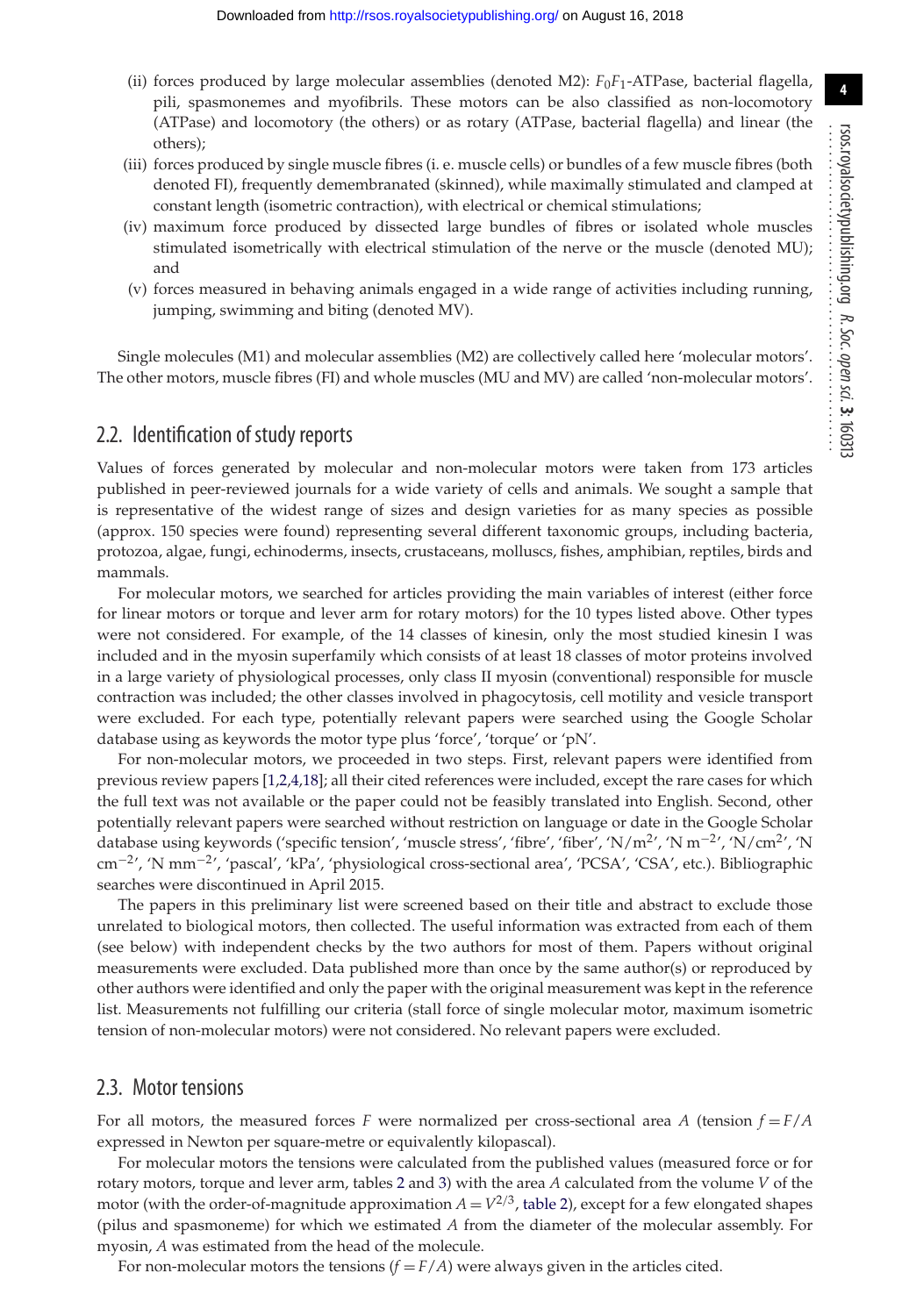<span id="page-4-0"></span>

| reference              |       | Mooney and Landick [20]<br>Reck-Peterson <i>et al.</i> [21], Carter <i>et al.</i> [22] | Block [23]     | Rayment et al. [24], Rayment & Holden [25],                                                       | Goldman [26], Billington <i>et al</i> . [27]<br>Yoshida <i>et al</i> . [28], Hoffmann <i>et al.</i> [29] |                                                                    | Yoshida et al. [28], Hoffmann et al. [29] | Berg [9], Reid et al. [30], Minamino et al. [31]                |
|------------------------|-------|----------------------------------------------------------------------------------------|----------------|---------------------------------------------------------------------------------------------------|----------------------------------------------------------------------------------------------------------|--------------------------------------------------------------------|-------------------------------------------|-----------------------------------------------------------------|
| 1(nm)                  |       |                                                                                        |                |                                                                                                   |                                                                                                          |                                                                    | 45                                        |                                                                 |
| $A$ (nm <sup>2</sup> ) | 99    |                                                                                        | $\frac{1}{34}$ |                                                                                                   |                                                                                                          |                                                                    |                                           | 650                                                             |
| $V$ (nm <sup>3</sup> ) | 980   |                                                                                        |                | 216                                                                                               |                                                                                                          | 299                                                                | .<br>59                                   | $1.67\times10^4$                                                |
| $m$ (kDa)              | 590   | $\overline{33}$                                                                        |                | 130                                                                                               |                                                                                                          | 80                                                                 | 380                                       |                                                                 |
|                        |       | DA/DC                                                                                  |                |                                                                                                   |                                                                                                          |                                                                    |                                           |                                                                 |
| motor                  |       |                                                                                        |                | $\overline{\text{myosh}}$ . The contract of the contract of the contract of $\overline{\text{m}}$ |                                                                                                          | $\mathsf{bacterial}\,F_0$ ATP synthase $\qquad \qquad \mathsf{FA}$ |                                           | bacterial F <sub>1</sub> ATP synthase FA<br>bacterial flagellum |
|                        | inear |                                                                                        |                |                                                                                                   |                                                                                                          | vtary                                                              |                                           |                                                                 |

**Table 2.** Characteristic sizes of linear and rotary molecular motors. (Abb, abbreviation;  $m$ , motor mass (in kDa),  $m_{\rm pg} = \alpha m_{\rm k0a}$ , with  $\alpha = 10^{5}M_{\rm A}$  pg kDa $^{-1}$ ,  $N_{\rm A}$ , Avogadro's number; V, motor volume (i  $\rho = 10^{-9}$  pg nm<sup>-3</sup>; A, motor cross-section (in nm<sup>2</sup>),  $A = V^{2/3}$ ; L, lever arm (in nm).)

 $\overline{\mathbf{5}}$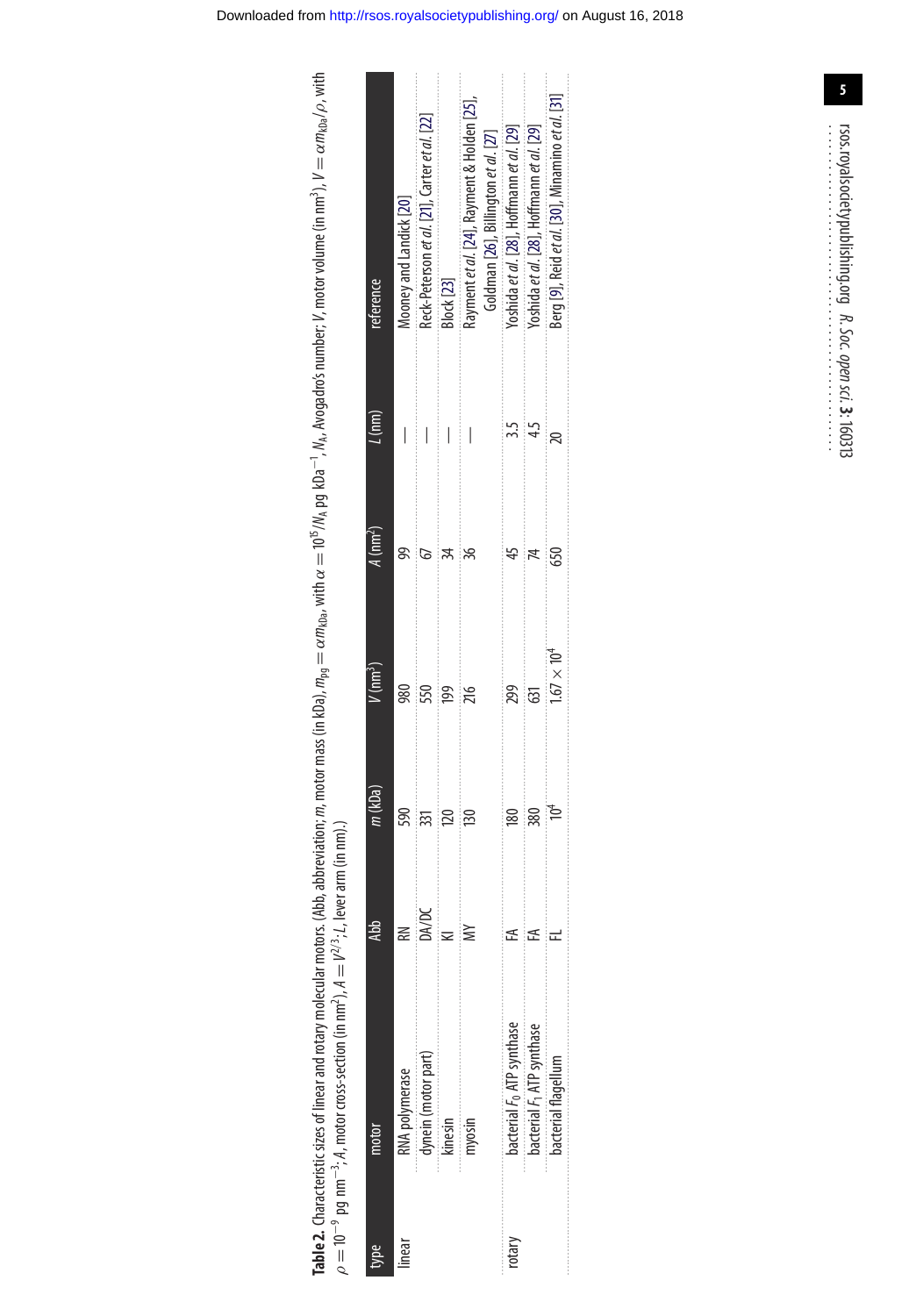Table 3. Molecular motors. (No, line number; Ab, abbreviated motor name; Ty, motor type: M1 = single molecule, M2 = molecular assembly, including myofibrils and myocytes; U, organism: U = unicellular, Z = multicellular; C, S = swimming; T = terrestrial, solid surface; F = flying; N = non-locomotory; group, taxonomic group, see list of abbreviations; motor: m. = muscle; M, cell or body mass (kg); /, mass indicated in the cited article: Y =  $N = No$ ; A, molecular area (nm<sup>2</sup>); F, force (pN) or torque (pN nm)/lever arm (nm) of rotary motors; f, specific tension (kPa); T, temperature (°C), R = room temperature; Comment, f. = force.)

| $\tilde{e}$   | ₹  | 心  | ⋍             |   | species                                | dronb    | motor                                 | M (kg)              |   | $\overline{A}$ (nm <sup>2</sup> ) | F(pN)          | f(kPa)           | $1^{\circ}$ C | comment                            | reference                                                           |
|---------------|----|----|---------------|---|----------------------------------------|----------|---------------------------------------|---------------------|---|-----------------------------------|----------------|------------------|---------------|------------------------------------|---------------------------------------------------------------------|
| linear motors |    |    |               |   |                                        |          |                                       |                     |   |                                   |                |                  |               |                                    |                                                                     |
|               | RN | Ξ  |               | z | Escherichia coli                       | Ba       | RNA polymerase                        | $1.3\times10^{-15}$ | z | 99                                | 25             | 253              |               | stall force                        | Nang et al. [17]                                                    |
|               | ුප | ĬΞ |               | z | Saccharomyces cerevisiae<br>(yeast)    | 군        | dynein (cytoplasmic)                  | $3 \times 10^{-13}$ | z | 67                                | $\overline{L}$ | ਼ੋਂਬੂ            | ੱਠ            | stall force                        | Gennerich et al. [16]                                               |
| ξ             | ă  | Ξ  | Z             | z | Drosophila melanogaster<br>(fruit fly) | $\equiv$ | dynein (cytoplasmic,<br>early embryo) | $0.9\times10^{-13}$ | z | S                                 | 1.10           | 91,              |               | estimate per single<br>dynein      | Gross et $al.$ [32]                                                 |
| 4             | ່≥ | Ξ  | Z             | z | Sus scrofa domesticus<br>(pig)         | ÑД       | dynein (cytoplasmic,<br>brain)        | $1.6\times10^{-13}$ | z | 2                                 | 7.50           | 112              | Σ             | active dynein stall force          | Toba et al. [33]                                                    |
| 5             | ă  | Σ  | Z             | z | <b>Bostaurus (bull)</b>                | S        | dynein (cytoplasmic,<br>brain)        | $10^{-13}$          | z | Ø                                 | 1.10           | 91,              | Z4            | stall force                        | Mallik et al. [34]                                                  |
| $\circ$       | Z  | Σ  |               |   | Tetrahymena thermophile                | ځ        | dynein (axonemal, cilia)              | $3 \times 10^{-11}$ | z | 2                                 | 4.70           | ≳ ∶≌             | $\%$          | single molecule                    | Hirakawa et al. [35]                                                |
|               | ίÃ | M  |               |   | Chlamydomonas<br>reinhardtii           | ਂਵ       | dynein (axonemal,<br>flagellum)       | $5\times10^{-13}$   | z | 5                                 | 120            |                  | ŧ.            | trap force                         | Sakakibara et al. [36]                                              |
| $\infty$      | Z  | ₹  | $\Rightarrow$ | S | pulcherrimus<br>Hemicentrotus          | 岀        | dynein (axonemal,<br>sperm)           | $10^{-13}$          | z | S                                 | ص              | 90               | Я             | isolated arms                      | Shingyoji et al. [37]                                               |
| െ             | Z  | ₹  | $\Rightarrow$ | S | Bos taurus (bull)                      | la       | flagellum sperm)<br>dynein (axonemal, | $10^{-13}$          | z | 6                                 | 5              | 75               |               | isometric stall force,<br>indirect | Holcomb-Wygle <i>et al</i> .<br>Schmitz et al. [14] (M in<br>$[38]$ |
| $=$ $=$       | ⊽  | Ξ  |               | z | Loligo pealeii (squid)                 | $\geq$   | kinesin (optic lobe)<br>kinesin       | $10^{-12}$          | z | 34                                | 5.50           | 162              | $\approx$     | stall force                        | Svoboda & Block [39]                                                |
|               | ₹  | і₹ |               | z | Loligo pealeii (squid)                 | i≷       |                                       | $10^{-12}$          | ≔ | 34                                | 6.50           | $\overline{9}$   | i<br>i        | maximum stall force                | Visscher et al. [40], Schnitzer<br>et al. [15]                      |
| 12            | ⊽  | ₹  |               | z | Bostaurus (cow)                        | Ŵа       | sin (brain)<br>kinesi                 | $10^{-11}$          | z | 34                                | 6.70           | L6L              |               | uniform stall force                | Higushi et al. [41]                                                 |
| ုံ့ည          | ≅  | ιΞ |               | z | Bos taurus (cow                        | i<br>∕a  | kinesin (brain)                       | $10^{-11}$          | z | ∶ऋ                                | 4.50           | $\overline{2}$   | ង ន ង         | near isometric                     | Hunt et al. [42]                                                    |
| ∶≖            | ₹  | ΪΞ |               | z | <b>Bostaurus (cow)</b>                 | i€       | kinesin (brain)                       | $10 - 11$           | z | ়ুস                               | 5.40           | $\overline{159}$ |               | force to stop single<br>molecule   | Meyhöfer & Howard [43]                                              |
| ی ٰ ط         | ⊽  | ₹  |               | z | Bostaurus (cow)                        | Мa       | kinesin (brain)                       | $10^{-11}$          | z | 34                                |                | 206              | $\frac{5}{2}$ | stall force                        | Kojima et al. [44]                                                  |
|               | ਂ≅ | i≤ |               | z | Homo sapiens (man)                     | i<br>Ma  | kinesin-1 (recombinant)               | $10 - 11$           | z | 34                                | 7.60           | 24               | Ħ             | maximum force<br>single-kinesin    | Jamison et al. [45]                                                 |
|               |    |    |               |   |                                        |          |                                       |                     |   |                                   |                |                  |               |                                    | (Continued.)                                                        |

#### Downloaded from http://rsos.royalsocietypublishing.org/ on August 16, 2018

<span id="page-5-0"></span> $\boldsymbol{6}$ rsos.royalsocietypublishing.org R. Soc. open sci. 3: 160313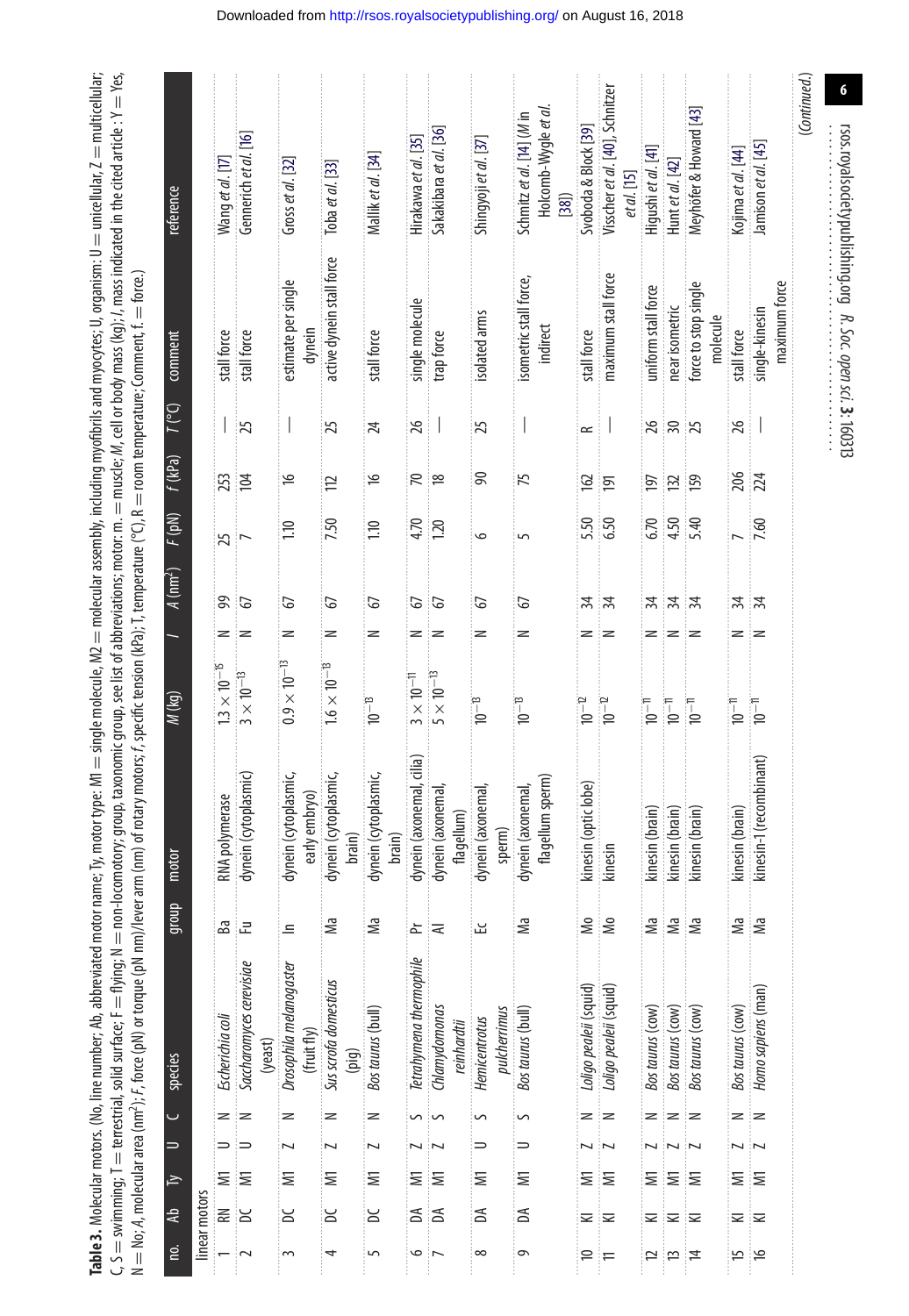|                     |                                      |                                      |                                            |                                       |                                   |                                      |                                     |                                   |                                    |                                   |                                   |                              |                              |                        |                                   | (Continued.) |
|---------------------|--------------------------------------|--------------------------------------|--------------------------------------------|---------------------------------------|-----------------------------------|--------------------------------------|-------------------------------------|-----------------------------------|------------------------------------|-----------------------------------|-----------------------------------|------------------------------|------------------------------|------------------------|-----------------------------------|--------------|
| reference           | Linari <i>et al.</i> [46]            | Piazzesi et al. [47]                 | Piazzesi et al. [48]                       | Finer et al. [49]                     | Ishijima et al. [50]              | Miyata et al. [51]                   | Tsaturyan et al. [52]               | Nishizaka et al. [53]             | Nishizaka et al. [54]              | Takagi et al. [55]                |                                   | Moriyama et al. [56]         | Jpadhyaya <i>et al.</i> [12] | Ryu <i>et al.</i> [57] | lass et al. [58]                  |              |
| comment             | isometric, indirect                  | ndirect isometric<br>(indep.n)       | indirect isometric (dep.<br>$\binom{m}{k}$ | average isometric force               | peak isometric                    | direct (not isometric)               | indirect                            | direct (sliding not<br>isometric) | unbinding force<br>single molecule | direct isometric                  | indirect                          | maximum isometric<br>tension | not isometric tension        | isometric tension      | optical tweezers,<br>unfolding f. |              |
| $\overline{I}$ (°C) | 4                                    | 4                                    | 4                                          |                                       | Ζ                                 | $\approx$                            | 52                                  | $\approx$                         | $\approx$                          |                                   | R                                 |                              |                              | İ                      | Ħ                                 |              |
| $F$ (kPa)           | $\approx$                            | 278                                  | 158                                        | 57                                    | 158                               | 92                                   | 175                                 | <b>isl</b>                        | 256                                | 250                               | 175                               | 33                           | 35                           | ig                     | 587                               |              |
| $F$ (pN)            | 3.60                                 | $\approx$                            | 5.70                                       | 3.50                                  | 5.70                              | 3.30                                 | 6.30                                | 6.50                              | 9.20                               | $\sigma$                          | 6.30                              | $4 \times 10^4$              | $7 \times 10^4$              | $2.5 \times 10^5$      | 27                                |              |
| A(nm <sup>2</sup> ) | 96                                   | 96                                   | 36                                         | 36                                    | 36                                | 36                                   | 96                                  | 36                                | 96                                 | 36                                | 36                                | $12\times10^6$               | $2.0 \times 10^6$            | ï٤<br>$2.0 \times$     | ి శ్రీ                            |              |
|                     | z                                    | z                                    | z                                          | z                                     | z                                 | z                                    | z                                   | z                                 | z                                  | z                                 | z                                 | z                            | z                            | z                      | z                                 |              |
| M(kq)               | $5 \times 10^{-8}$                   | $5\times10^{-8}$                     | $5\times10^{-8}$                           | $5\times10^{-8}$                      | $5 \times 10^{-8}$                | $5\times10^{-8}$                     | $5\times10^{-8}$                    | $5\times10^{-8}$                  | $5\times10^{-8}$                   | $5\times10^{-8}$                  | $5\times10^{-8}$                  | $6.8\times10^{-11}$          | $6.8\times10^{-11}$          | $6.8 \times 10^{-11}$  | $10^{-15}$                        |              |
| motor               | myosin (tibialis anterior<br>muscle) | Actomyosin (tibialis<br>anterior m.) | myosin (tibialis anterior<br>muscles)      | meromyosin, ske. m.)<br>myosin (heavy | myosin (skeletal muscle)          | meromyosin, ske. m.<br>myosin (heavy | myosin (psoas, fast<br>skeletal m.) | myosin (skeletal white<br>muscle) | myosin (skeletal white<br>muscle)  | Actomyosin (skeletal<br>muscle)   | myosin (psoas)                    | spasmoneme                   | spasmoneme                   | spasmoneme             | pili type P                       |              |
| dionb               | ÆΜ                                   | $\overline{4}$                       | Αm                                         | уа                                    | Ñа                                | Ñа                                   | S                                   | Ñа                                | Ñа                                 | la                                | la                                | ᇰ                            | ᇰ                            | $\frac{1}{\sqrt{2}}$   | ්ඨි                               |              |
| species             | Rana esculenta (frog)                | Rana esculenta (frog)                | Rana esculenta (froq)                      | Oryctolagus cuniculus<br>(rabbit)     | Oryctolagus cuniculus<br>(rabbit) | Oryctolagus cuniculus<br>(rabbit)    | Oryctolagus cuniculus<br>(rabbit)   | Oryctolagus cuniculus<br>(rabbit) | Oryctolagus cuniculus<br>(rabbit)  | Oryctolagus cuniculus<br>(rabbit) | Oryctolagus cuniculus<br>(rabbit) | Vorticella convallaria       | Vorticella convallaria       | Vorticella convallaria | Escherichia col.                  |              |
|                     | ∽                                    | S                                    | S                                          |                                       | ≔                                 |                                      |                                     |                                   |                                    |                                   | ⊢                                 |                              |                              |                        |                                   |              |
|                     | ∼                                    | Z                                    | Z                                          | Z                                     | Z                                 | Z                                    |                                     |                                   |                                    |                                   | Z                                 |                              |                              |                        |                                   |              |
| ∣≥                  | ₹                                    | Σ                                    | Σ                                          | Σ                                     | Σ                                 | ₹                                    | Ξ                                   | ₹                                 | Σ                                  | ₹                                 | Σ                                 | N2                           | ≌                            | i≳                     | ั≳                                |              |
| 4 <sup>b</sup>      | š                                    | $\geq$                               | $\geq$                                     | $\geq$                                | $\geq$                            | š                                    | ≧                                   | $\geq$                            | $\geq$                             | ⋚                                 | $\geq$                            | ᠳ                            | ᠳ                            | ႜ႕                     | ਼ੋਨ                               |              |
| Ξ.                  | 11                                   | $\approx$                            | 61                                         | $\overline{20}$                       | 21                                | 22                                   | 23                                  | 24                                | 25                                 | 92                                | 27                                | $^{28}$                      | 29                           | ്റ്റ്                  | ਂਨ੍ਹ                              |              |

 $\overline{7}$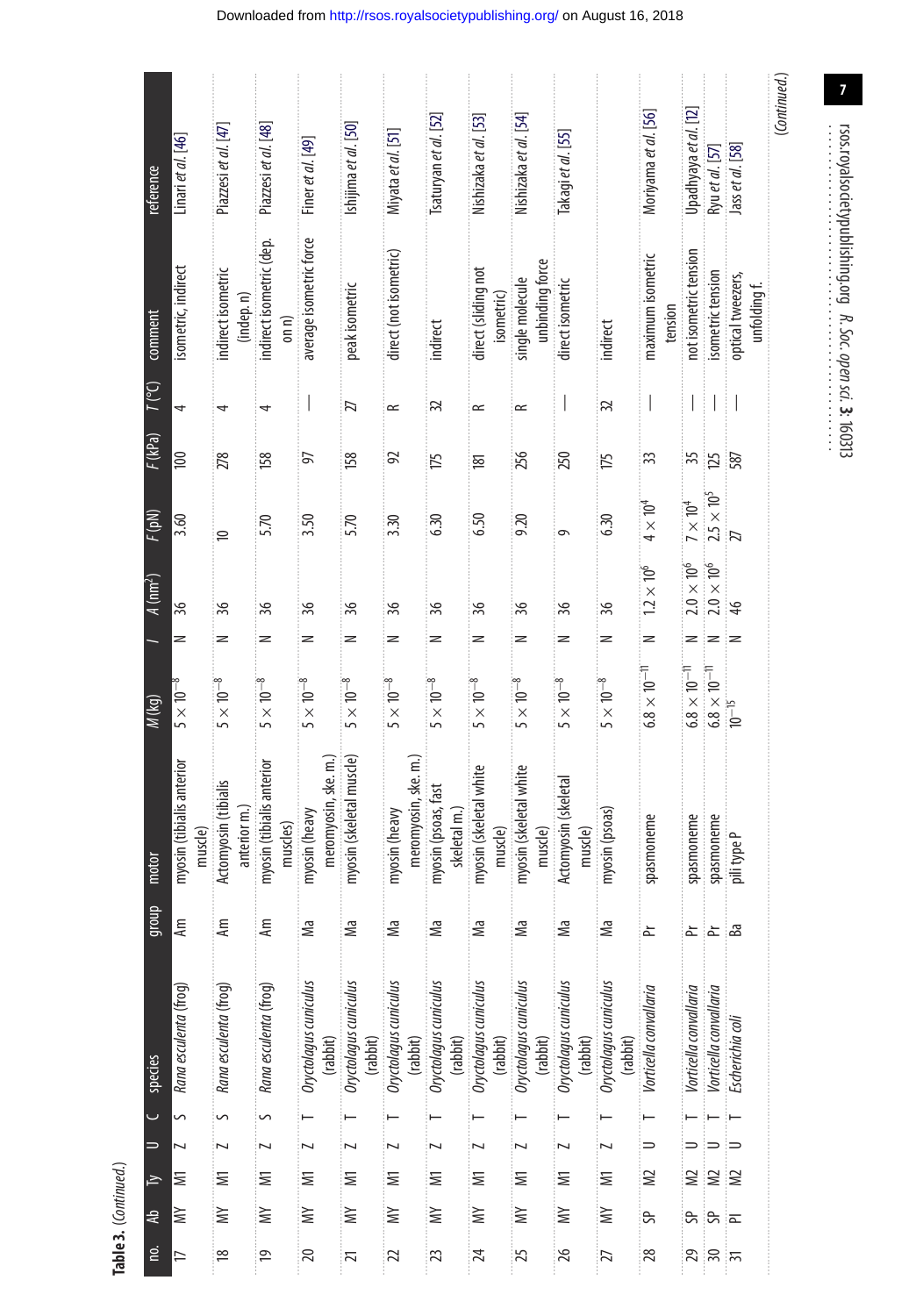| S.             | 4b                                                                                                      | ≧         |                          |        | species                           | dionb        | motor                                                                    | M (kg)               |   | $A$ (nm <sup>2</sup> ) | F(pN)     | F (kPa)         | $T^{\rm (°)}$ | comment                                                     | reference                                                 |
|----------------|---------------------------------------------------------------------------------------------------------|-----------|--------------------------|--------|-----------------------------------|--------------|--------------------------------------------------------------------------|----------------------|---|------------------------|-----------|-----------------|---------------|-------------------------------------------------------------|-----------------------------------------------------------|
| 32             | ᇎ                                                                                                       | ≋         |                          |        | Escherichia coli                  | <u>ದಿ ನಿ</u> |                                                                          | $10^{-15}$           | z | 4.8                    | 27        | 587             |               | optical tweezers                                            | Fällman et al. [59]                                       |
| $\frac{3}{2}$  | ≔                                                                                                       | <b>SP</b> |                          |        | Escherichia coli                  |              | pilitype P<br>pilitype P<br>pilitype P                                   | $10^{-15}$           | z |                        | :28       | 609             |               | isometric force                                             | Andersson et al. [60]                                     |
| ়ুশ্           | ≔                                                                                                       | ່≷        |                          |        | Escherichia coli                  | ිකි          |                                                                          | $10^{-15}$           | z | ୍କୁ                    | ္ခ်က္က    | ্বি             | Ħ             | atomic f. microscopy,<br>plateau                            | Miller et al. [11]                                        |
| 35             | ᆮ                                                                                                       | N)        | ⋍                        |        | Escherichia coli                  | Ba           | pili type I                                                              | $10^{-15}$           | z | 48                     | 8         | 1250            |               | microscopy<br>atomic force                                  | Miller et al. [11]                                        |
| 36             | ᆮ                                                                                                       | <b>N2</b> | $\Rightarrow$            |        | Neisseria gonorthoeae             | Ba           | pili type IV                                                             | $10^{-15}$           |   | 36                     | $\approx$ | 1944            |               | detachment force                                            | Biais et al. [10] (M in Kaiser<br>[61], Merz et al. [62]) |
|                | rotary motors                                                                                           |           |                          |        |                                   |              |                                                                          |                      |   |                        |           |                 |               |                                                             |                                                           |
| $\frac{1}{2}$  | $\mathbb{E}% _{a}^{X^{\prime}}(\mathbb{R}_{a},a_{a})=\mathbb{E}_{a}^{X^{\prime}}(\mathbb{R}_{a},a_{a})$ | N         | $\Rightarrow$            | $\geq$ | Escherichia coli                  | Ba           | Pase (ionic pump)<br>FO AT                                               | $13 \times 10^{-15}$ | z | $\frac{4}{6}$          | 40/3.5    | 248             |               |                                                             | Noji <i>et al.</i> [63], Sambongi<br>et al. [7]           |
| 38             | ₹                                                                                                       | N)        |                          |        | <b>Bacillus</b>                   | Ba           | Pase<br>FIAT                                                             | $3 \times 10^{-15}$  | z | И                      | 40/4.5    | $\overline{20}$ | 23            |                                                             | Yasuda et al. [8]                                         |
| ွဲတွ           | ≔                                                                                                       | iSi       |                          |        | Escherichia coli                  | ್ಷ           | flagellum                                                                | $1.6\times10^{-15}$  |   | 650                    | 4500/20   | 346             | Ħ             | stall (or slow rotation)                                    | Berry and Berg [64] (M in<br>Berg [9,65])                 |
| $\overline{4}$ | 군                                                                                                       | N)        |                          |        | Vibrio alginolyticus              | Ba           | $\begin{array}{c} \text{(basal + hook)} \\ \text{flagellum} \end{array}$ | $13\times10^{-15}$   | z | 650                    | 2100/20   | 162             |               | stall torque                                                | Sowa et al. [66]                                          |
| ंच             | 屋                                                                                                       | iS.       |                          |        | Salmonella                        | Ba           | illen<br>III<br>flagel                                                   | $4 \times 10^{-15}$  | z | 650                    | 2100/20   | 162             | ្ងង           | torque at zero speed                                        | Nakamura et al. [67]                                      |
| i<br>4         | [로                                                                                                      | ି≅        |                          |        | Streptococcus                     | ്ഷ           | llum<br>flagel                                                           | $2\times10^{-16}$    | z | 650                    | 2500/20   | $\frac{1}{92}$  |               | torque at zero speed                                        | Lowe et $al.$ [68]                                        |
|                | myofibrils                                                                                              |           |                          |        |                                   |              |                                                                          |                      |   |                        |           |                 |               |                                                             |                                                           |
| i¥             | ₩                                                                                                       | N)        | Z                        |        | Mus musculus (mouse)              | ŊД           | psoas (fast skeletal m.)                                                 | $10^{-11}$           | z |                        |           | 5               | 20            | single myofibril not<br>stretched                           | Powers et al. [69]                                        |
| \$             | ξË                                                                                                      | N)        | $\overline{\phantom{1}}$ |        | Oryctolagus cuniculus<br>(rabbit) | S            | psoas (fast skeletal m.)                                                 | $5 \times 10^{-8}$   | z |                        |           | 265             | 5             | not skinned, single or<br>few                               | Tesi et al. [5]                                           |
| 45             | ₹                                                                                                       | N)        | Z                        |        | Oryctolagus cuniculus<br>(rabbit) | Ñа           | s (fast skeletal m.)<br>psoas                                            | $5\times10^{-8}$     | z |                        |           | 981             | $\approx$     | bundle (1-3 myofibrils)                                     | Telley et al. [70]                                        |
| \$             | ₩                                                                                                       | N)        | Z                        |        | Oryctolagus cuniculus<br>(rabbit) | S            | psoas (fast skeletal m.)                                                 | $5\times10^{-8}$     | z |                        |           | 250             | Σ             | single or 2-3 myofibrils                                    | Shimamoto et al. [71]                                     |
| A)             | ξĖ                                                                                                      | N)        | Z                        | S      | Rana sp. (frog)                   | Æ            | lis anterior &<br>sartorius<br>tibiali                                   | $5 \times 10^{-8}$   | z |                        |           | 376             | 5             | single myofibril                                            | Colomo et al. [72]                                        |
| $\frac{8}{3}$  | 妛                                                                                                       | N)        | Z                        | z      | Rana sp.(frog)                    | ξ            | atrial myocyte<br>heart                                                  | $1.8\times10^{-12}$  | z |                        |           | 149             | 15            | single myocyte (1-5<br>myofibrils)                          | Colomo et al. [72] (M in<br>Brandt et $a$ l. $[73]$       |
|                |                                                                                                         |           |                          |        |                                   |              |                                                                          |                      |   |                        |           |                 |               |                                                             | (Continued.)                                              |
|                |                                                                                                         |           |                          |        |                                   |              |                                                                          |                      |   |                        |           |                 |               | rsos.royalsocietypublishing.org R. Soc. open sci. 3: 160313 | 8                                                         |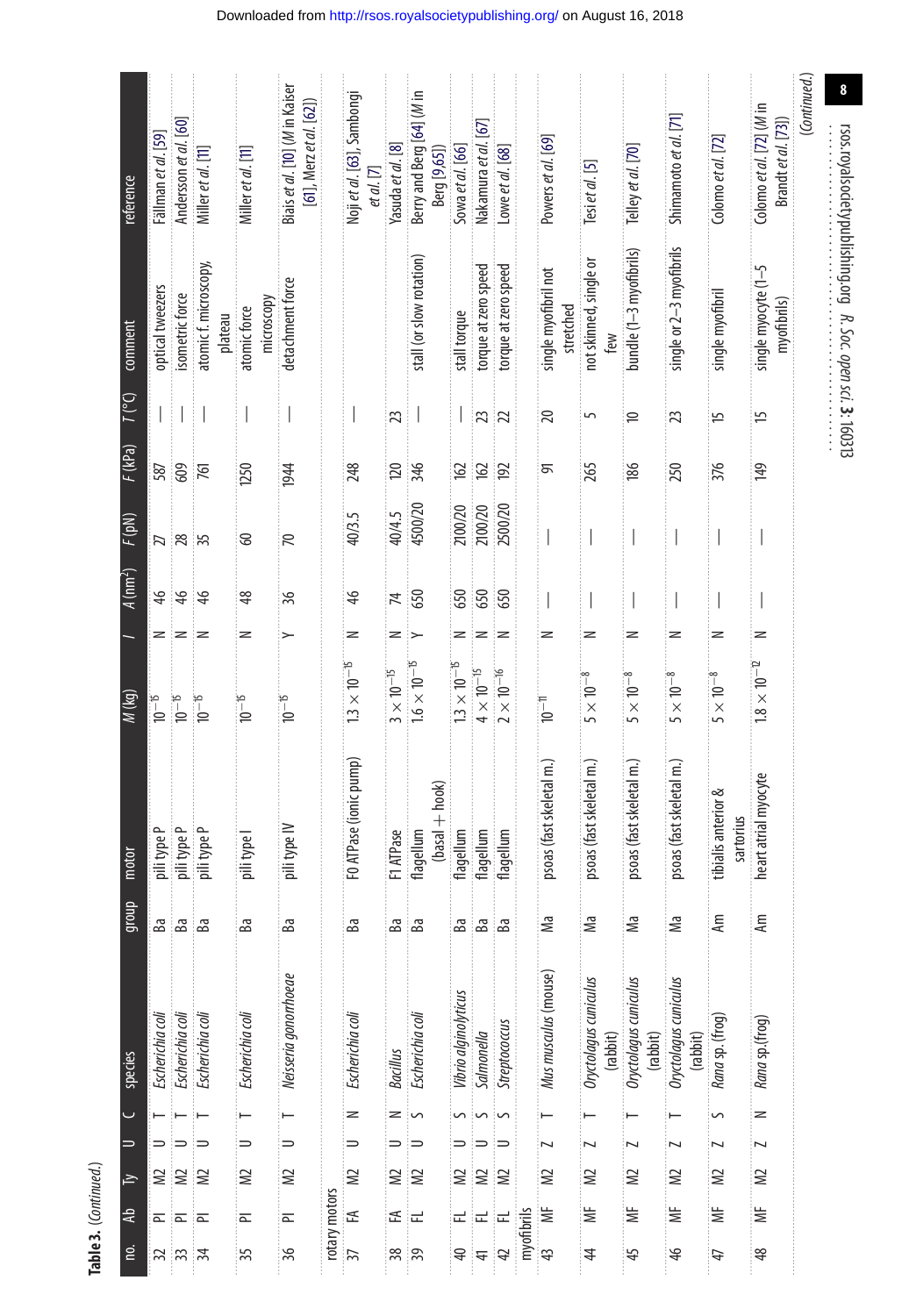|   |           |  | Ab Ty U C species                 | dhoub            | ē<br>$\overline{e}$                  | $M$ (kg)              |   | $A(nm^2)$ $F(pN)$ | F(kPa)          | $T$ (°C)  | comment                            | reference          |
|---|-----------|--|-----------------------------------|------------------|--------------------------------------|-----------------------|---|-------------------|-----------------|-----------|------------------------------------|--------------------|
| ₩ | $\approx$ |  | Rana esculenta (frog)             | ξ                | heart atrial                         | $1.8 \times 10^{-12}$ | ≻ |                   | $\overline{20}$ | 20        | single myocyte (1-5<br>myofibrils) | Brandt et al. [73] |
| ₩ | $\approx$ |  | Rana esculenta (frog)             | <b>Am</b>        | rt ventricle<br>hea                  | $3.5\times10^{-12}$   |   |                   | 124             | 20        | single myocyte (1-5<br>myofibrils) | Brandt et al. [73] |
| ⋚ | $\approx$ |  | Mus musculus (mouse)              | Ñа               | rt left ventricle<br>hea             | $10 - 11$             |   |                   | $\overline{=}$  | ≘         | myofibrils)<br>bundle $(2-6)$      | (ruger et al. [74] |
| ₩ | $\approx$ |  | Mus musculus (mouse)              | Ñа               | heart left ventricle                 | $10 - 01$             |   |                   | $\frac{8}{2}$   | $\approx$ | myofibrils)<br>bundle $(2-6)$      | Stehle et al. [75] |
| ₹ | $\approx$ |  | (guinea pig)<br>Cavia porcellus   | Ñа               | rt left ventricle<br>hea             | $10 - 11$             |   |                   | 运               | ≘         | myofibrils)<br>bundle $(2-6)$      | Stehle et al. [75] |
| ₩ | $\approx$ |  | (guinea pig)<br>Cavia porcellus   | уа               | irt left ventricle<br>hea            | $10 - 11$             |   |                   | 49              | ≘         | myofibrils)<br>bundle $(2-6)$      | Stehle et al. [76] |
| ₹ | $\approx$ |  | (guinea pig)<br>Cavia porcellus   | уа               | heart left ventricular<br>trabeculae | $10^{-11}$            |   |                   | 臣               | ≘         | bundle (1–3 myofibrils)            | Telley et al. [70] |
| ₹ | $\approx$ |  | (guinea pig)<br>Cavia porcellus   | la               | heart left ventricle                 | $\frac{1}{10}$        |   |                   | 96              | $\approx$ | myofibrils)<br>bundle $(2-6)$      | Stehle et al. [77] |
| ₩ | $\approx$ |  | Oryctolagus cuniculus<br>(rabbit) | Ñа               | rt right ventricle<br>hea            | דו≔<br>10             |   |                   | 145             | 21        | single myofibril                   | inke et al. [78]   |
| ₹ | $\approx$ |  | Homo sapiens (human)              | $\sum_{i=1}^{n}$ | rt left ventricle<br>hea             | $10^{-11}$            |   |                   | 151             | $\approx$ | myofibrils)<br>bundle $(2-6)$      | Stehle et al. [75] |

### Downloaded from http://rsos.royalsocietypublishing.org/ on August 16, 2018

 $\overline{9}$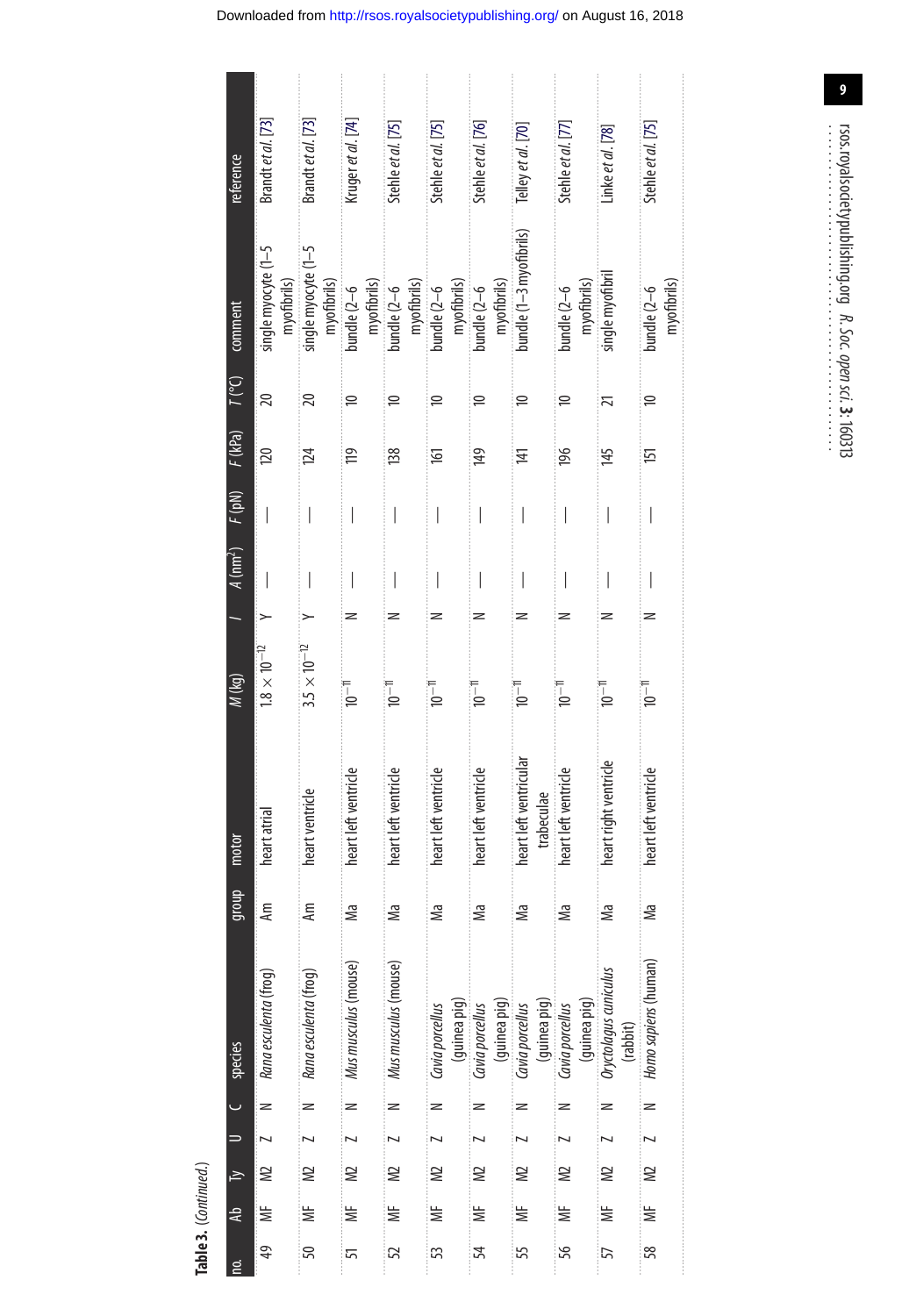All tensions were expressed in kilopascal. In papers giving several values or minimum and maximum, their mean was calculated. Values from different papers were never pooled. In tables [3](#page-5-0) (molecular motors) and [4](#page-10-0) (non-molecular motors) tensions given by different authors in different conditions for the same motor are listed separately (329 values). If the same motor of the same species, studied by different authors or the same authors in different conditions, are counted only once, the number of different motors is approximately 265 (the uncertainty arises from a few measurements in [table 4](#page-10-0) which were made on a mixture of distinct fibres or several muscles together).

# 2.4. Other motor classifications

The data were also analysed with respect to the structure of motors, their function and the taxonomic position of the organisms.

For comparing structures, the original 13 types, from molecules to muscles, were aggregated in five classes (M1, M2, FI, MU, MV) or two classes (molecular  $M1 + M2$  and non-molecular) as defined above. In some figures and [table 5,](#page-29-0) MF, for which the cross-section was indicated in the articles cited, was shown separately from the other M2 motors.

The functional groups were defined by the contribution of the motor to the overall movement of their parent organism, the four basic categories being swimming (Swim), flying (Fly), moving with respect to a solid surface (terrestrial Terr) and no direct contribution to locomotion (non-loc). Examples of non-loc motors are RNA polymerase, cytoplasmic dynein, kinesin, *F*0/*F*1-ATPase and various muscular motors (heart, diaphragm, wing closer, gill pump, claw closer, larynx, eye).

For taxonomic comparisons, groups 5 with number of *f* values less than 5 (protozoa, algae, fungi, echinoderms, arachnids) were excluded.

#### 2.5. Body mass

Finally, the tensions were analysed with respect to the mass *M* of the 'body' that the motor contributes to move. For molecular motors this is the mass of the cell from which the motor was extracted. When not reported, cell masses were estimated from other sources or calculated from the cell size. In nonmolecular motors, tensions were analysed with respect to the mass *M* of the corresponding animal. When not reported, body masses were also estimated from other sources. Note that as a consequence of these choices a different mass was used for a myosin molecule (molecular motor) and a muscle fibre (non-molecular motor) from the same organism. The organisms considered range in mass from the bacterium *Escherichia coli* (1.3 × 10<sup>-15</sup> kg) to the muscular fibre (5 × 10<sup>-8</sup> kg) for the cells, and from the mite *Archegozetes longisetosus* (10−<sup>7</sup> kg) to the elephant (2500 kg) for the multicellular organisms.

For both *f* and *M*, means of a series of equivalent measurements by the same author(s) were preferred when available. When only minimum and maximum values were given, we took their mean.

#### 2.6. Statistics

Statistical distributions were compared with the Kolmogorov–Smirnov test [\[194\]](#page-42-0). Multiple distributions were compared with the one-way analysis of variance (ANOVA) and corresponding multiple comparison of means using Tukey–Kramer adjustment. Slopes of least-square regressions of  $log_{10}(f)$ versus log10(*M*) were compared with 0 using the *F* test. Details of statistical analyses are given as the electronic supplementary material, tables S1–S6 for ANOVA and multiple comparison of means and tables S7–S12 for regressions. All tests were performed with the MATLAB STATISTICAL TOOLBOX (The Mathworks, Natick, USA).

# 3. Results

The data have been analysed in terms of the maximum force per cross-sectional area *f*. We consider separately motors made of single molecules (denoted M1) and molecular assemblies (M2, MF) that we collectively call 'molecular motors', whereas the other motors, muscle fibres (FI) and whole muscles (MU for dissected muscles or MV for behaving animals) are called 'non-molecular motors'. We have also analysed the data in terms of the mass *M* of the 'body' that the motor contributes to move and to whether the motor contributes to the overall movement of the parent organism.

The characteristic sizes of molecular motors are given in the [table 2.](#page-4-0) All data (species, taxonomic group, motor type, motor function, motor description, cell or body mass *M*, comment on *M*, specific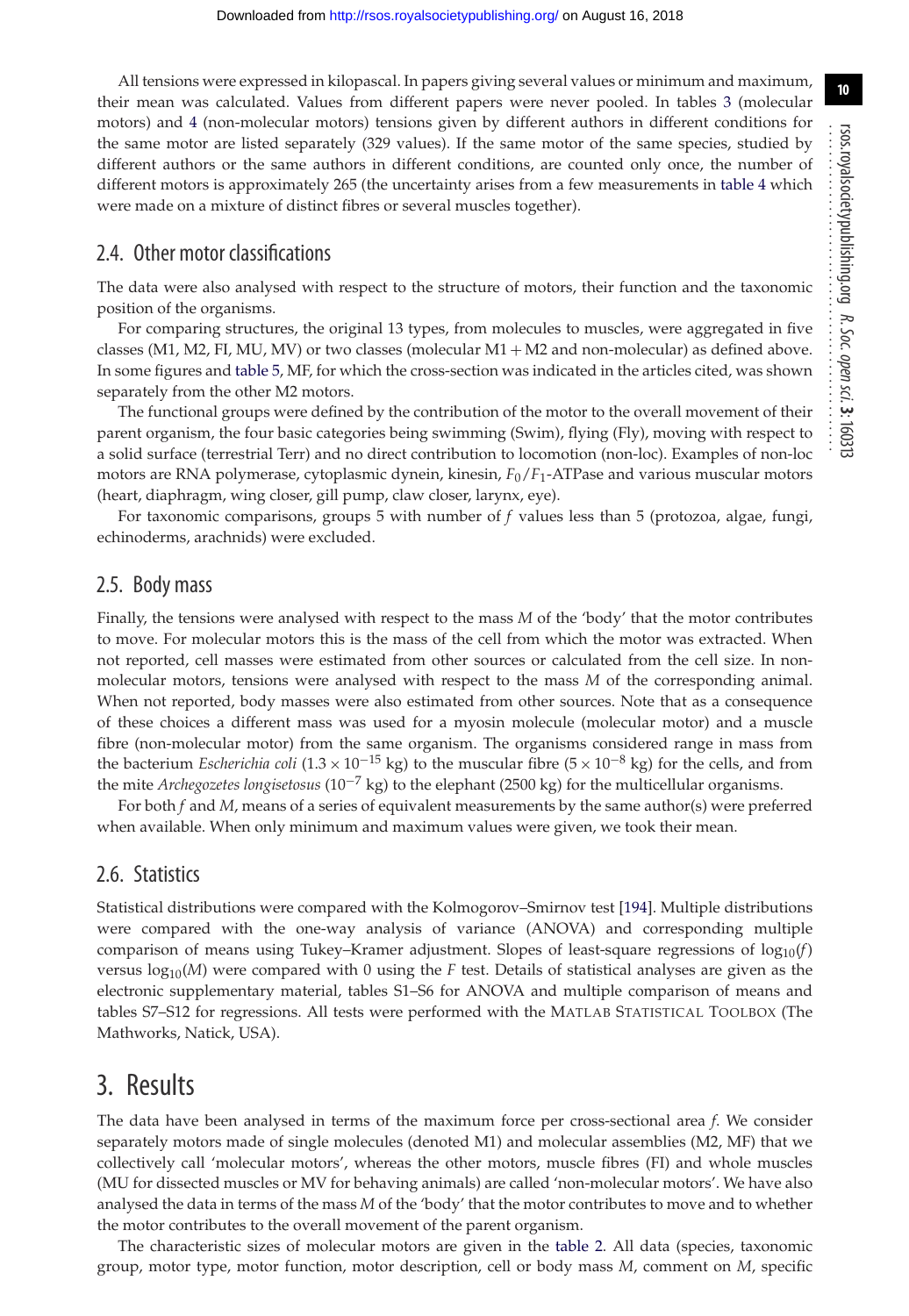Table 4. Non-molecular motors. (Same columns as in table 3.1, mass indicated in the cited article: Y = yes, N = no, R = indicated as a range (mean is given). Motor: f. fibre, m. muscle, DDF deep digital flexor, EDL extens digitorum longue, Gastr, gastrocnemius, SDF superficial digital flexor. VI vastus intermedius, VL vastus Heralis, VM vastus medialis, Comment: f. fibre, m. muscle.)

| S<br>S<br>S<br>ᄄ<br>ᇎ<br>ᄒ<br>ᄄ<br>fibres<br>$\sim$<br>$\sim$<br>4 | Drosophila melanogaster<br>Nephrops norvegicus<br>(fruit fly)<br>(lobster)                 |          |                                                               |                    |   |               |                 |                              |                            |
|--------------------------------------------------------------------|--------------------------------------------------------------------------------------------|----------|---------------------------------------------------------------|--------------------|---|---------------|-----------------|------------------------------|----------------------------|
|                                                                    |                                                                                            |          |                                                               |                    |   |               |                 |                              |                            |
|                                                                    |                                                                                            | ≘        | indirect flight muscle                                        | $1.9\times10^{-6}$ | z | 3.6           | 15              | skinned f., active isometric | Wang et al. [79]           |
|                                                                    |                                                                                            | ت        | superficial flexor m. 1st abdominal<br>segment (slow S1)      | 0.50               | z | 105           | 22              | skinned single f.            | Holmes et al. [80]         |
|                                                                    | Nephrops norvegicus<br>(lobster)                                                           | ت        | icial flexor m. 1st abdominal<br>segment (slow S2)<br>superfi | 0.50               | z | 31            | 22              | skinned single f.            | Holmes et al. [80]         |
|                                                                    | Procambarus clarkii<br>(crayfish)                                                          | ت        | superficial abdominal extensor                                | 0.05               | z | 430           | $\overline{20}$ | not skinned single f.        | Tameyasu [81]              |
| щ<br>ᄄ<br>5                                                        | terrestris (bumblebee<br>$\mathit{Bombus}$ lucorum $+ \mathit{B}.$<br>$d$ rone $+$ worker) | $\equiv$ | longitudinal flight m<br>(asynchronous)<br>$d$ orsal $\vert$  | $5\times10^{-4}$   | z | 55            | $\overline{4}$  | skinned single f.            | Gilmour & Ellington [82]   |
| S<br>ᇎ<br>ص                                                        | (blue crevally, Pacific)<br>Carangus melampygus                                            | 匞        | red f.                                                        | 0.30               | ≻ | \$            | Я               | skinned single f.            | Johnston & Brill [83]      |
| S<br>ᄄ                                                             | (blue crevally, Pacific)<br>Carangus melampygus                                            | 匞        | white 1                                                       | 0.30               |   | $\frac{8}{3}$ | Я               | skinned single f.            | Johnston & Brill [83]      |
| S<br>ᄄ<br>$\infty$                                                 | Chaenocephalus aceratus<br>(ice fish, Antartic)                                            | 匞        | myotomal m. fast f., $-2 + 2^{\circ}$                         | 1.03               |   | 231           | $\overline{1}$  | skinned single f.            | Johnston & Altringham [84] |
| S<br>ᄄ<br>$\sigma$                                                 | (kawakawa, Pacific<br>Euthynuus affinis<br>ocean)                                          | 江        | red f.                                                        | 3.20               |   | Я             | వె              | skinned single f.            | Johnston & Brill [83]      |
| S<br>ᄄ<br>≘                                                        | (kawakawa, Pacific<br>Euthynuus affinis<br>ocean)                                          | 匞        | white 1                                                       | 3.20               | ≻ | 188           | $\approx$       | skinned single f.            | Johnston & Brill [83]      |
| S<br>ᆮ<br>$\equiv$                                                 | Gadus morhua (North Sea<br>cod, temperate)                                                 | 匸        | mal m. fast f., 2-12°<br>myotor                               | 84                 |   | 187           | ∞               | skinned single f.            | Johnston & Altringham [84] |
| S<br>ᇎ<br>≌ ≔                                                      | Gadus morhua (cod)                                                                         | 匞        | myotomal m. white f. (fast)                                   | S4                 | z | 83            | $\infty$        | skinned single f.            | Altringham & Johnston [85] |
| 江                                                                  | Gadus morhua (cod)                                                                         | 江        | myotomal m. red f. (slow)                                     | ंद्र               | ≔ | 186           | ்∞              | skinned 2-6f.                | Altringham & Johnston [85] |

#### Downloaded from http://rsos.royalsocietypublishing.org/ on August 16, 2018

 $11$ 

<span id="page-10-0"></span>rsos.royalsocietypublishing.org R. Soc. open sci. 3: 160313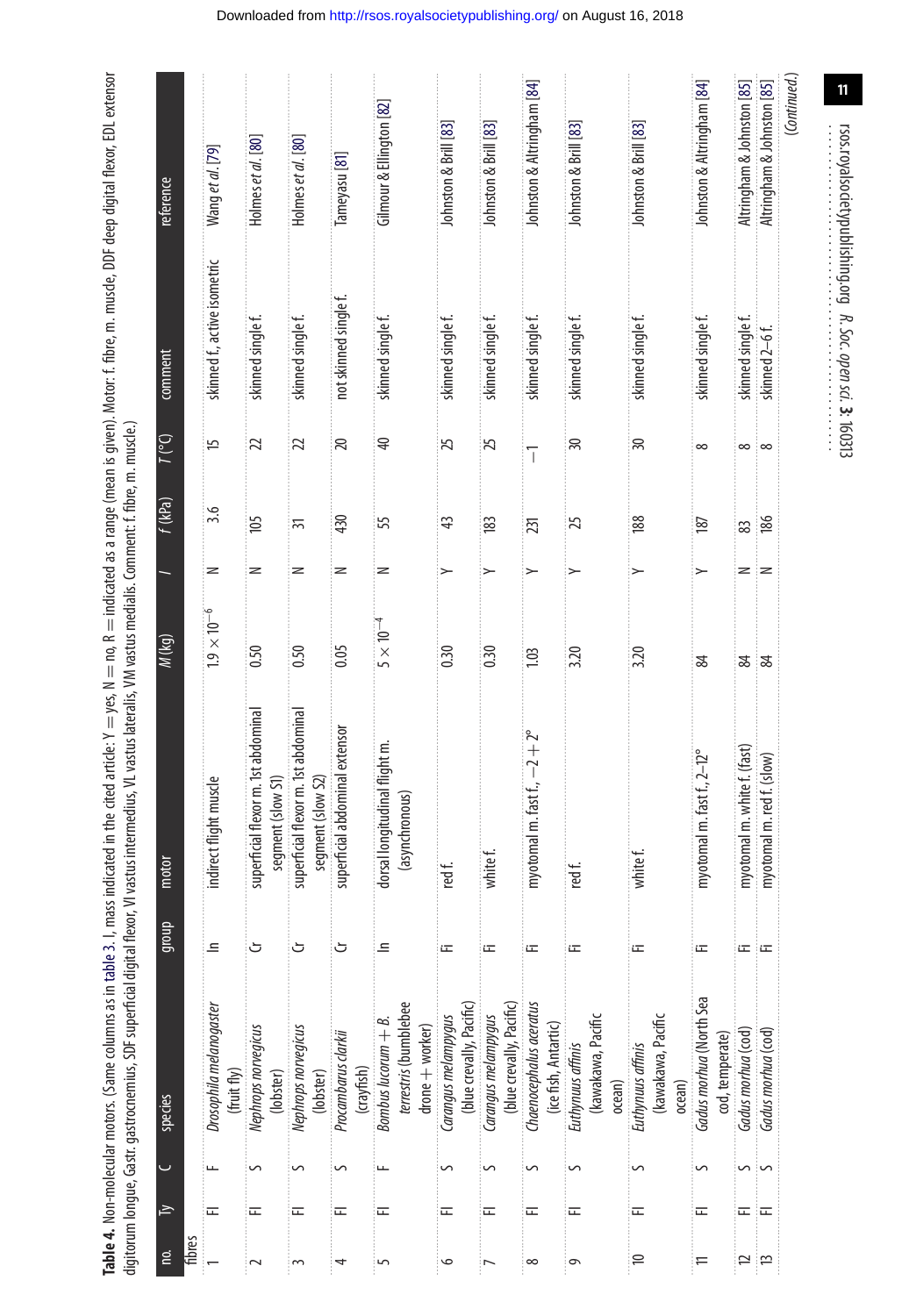| 12<br>rsos.royalsocietypublishing.org | R. Soc. open sci. 3: 160313 |                 |                |           |          |                                                              |                |                                                      |        |   |                |
|---------------------------------------|-----------------------------|-----------------|----------------|-----------|----------|--------------------------------------------------------------|----------------|------------------------------------------------------|--------|---|----------------|
| (Continued.)                          |                             |                 |                |           |          |                                                              |                |                                                      |        |   |                |
| Mutungi & Johnston [90]               | skinned single f.           | 15              | $\overline{r}$ | >         | 0.30     | fibularis red thin<br>(slow oxidative)<br>ilio               | Re             | Pseudemys scripta elegans<br>(freshwater terrapin)   | ం      | ᆮ | $\frac{28}{2}$ |
| Mutungi & Johnston [90]               | skinned single f            | 15              | 120            | >         | 0.30     | f.(fast oxidative glycolytic)<br>fibularis medium thick<br>≣ | ٩è             | Pseudemys scripta elegans<br>(freshwater terrapin)   | S      | ᆮ | 27             |
| Mutungi & Johnston [90]               | skinned single f.           | 15              | $\approx$      | ≻         | 0.30     | fibularis pale thick f.<br>(fast glycolytic)<br>≝            | ٩è             | Pseudemys scripta elegans<br>(freshwater terrapin)   | S      | ᇎ | 92             |
| Lännergren [88,89] (in Medler [4])    | not skinned single f.       | $\mathcal{Z}$   | 300            | z         | 0.10     | fibularis m. (slow f.)<br>言                                  | $\overline{4}$ | (clawed frog)<br>Xenopus laevis                      | $\sim$ | ᆮ | Z5             |
| Altringham & Johnston [85]            | skinned single f.           | $\infty$        | 183            | z         | 35       | myotomal m. white f. (fast)                                  | 匞              | Scyliorhinus canicula<br>(dogfish)                   | S      | ᄄ | 24             |
| Altringham & Johnston [85]            | skinned 2-6 f.              | ∞               | 82             | z         | 35       | myotomal m. red f. (slow)                                    | ᇆ              | Scyliorhinus canicula<br>(dogfish)                   | S      | ᆮ | Σ              |
| Wakeling & Johnston [87]              | not skinned \$              | $\overline{20}$ | 239            | >         | 0.023    | anterior abdominal m. (fast f.)                              | 匞              | (Mediterranean fish)<br>Scorpaena notata             | S      | ᆮ | 22             |
| Johnston & Brill [83]                 | skinned single f.           | $\circ$         | 25             | >         | 0.60     | lite f. (fast)<br>Ϊ                                          | 匞              | Notothenia neglecta<br>(Antarctic fish)              | S      | ᆮ | π              |
| Johnston & Brill [83]                 | skinned single f.           | $\approx$       | 210            | ≻         | 1.14     | ite f.<br>Ϊ                                                  | ᇆ              | mullet, Pacific reefs)<br>Mugil cephalus (grey       | S      | ᆮ | $\approx$      |
| Johnston & Brill [83]                 | skinned single f.           | $\overline{20}$ | 52             |           | 1.14     | If. (slow)<br>red                                            | 匞              | mullet, Pacific reefs)<br>Mugil cephalus (grey       | S      | ᆮ | $\overline{9}$ |
| Johnston & Salamonski [86]            | skinned 2-3f.               | 25              | ら              | $\approx$ | 85       | ىپ:<br>red                                                   | 匞              | Makaira nigricans (Pacific<br>Blue marlin)           | S      | ᆮ | $\approx$      |
| Johnston & Salamonski [86]            | skinned single f.           | Σ               | 176            | $\approx$ | 85       | white f.                                                     | 匞              | Makaira nigricans (Pacific<br>Blue marlin)           | $\sim$ | ᆮ | ₽              |
| Johnston & Altringham [84]            | skinned single f.           | 20              | 156            | >         | 1.90     | myotomal m. fast f., 10-30°                                  | 匞              | Makaira nigricans (Pacific<br>blue marlin, tropical) | S      | ᆮ | $\approx$      |
| Johnston & Brill [83]                 | skinned single f.           | 25              | 24             | ≻         | 1.20     | red                                                          | 匞              | (skipjack tuna, Pacific)<br>Katsuwonus pelamis       | S      | ᆮ | 5              |
| Johnston & Brill [83]                 | skinned single f.           | R               | 157            | >         | 1.20     | ite f.<br>Ϊ                                                  | 匞              | (skipjack tuna, Pacific)<br>Katsuwonus pelamis       |        |   | 与              |
| reference                             | comment                     | $1^{\circ}$     | f(kPa)         |           | $M$ (kg) | motor                                                        | dholb          | species                                              |        | ≧ | ΓÖ.            |

Downloaded from http://rsos.royalsocietypublishing.org/ on August 16, 2018

 $\begin{array}{c}\n\hline\n\end{array}$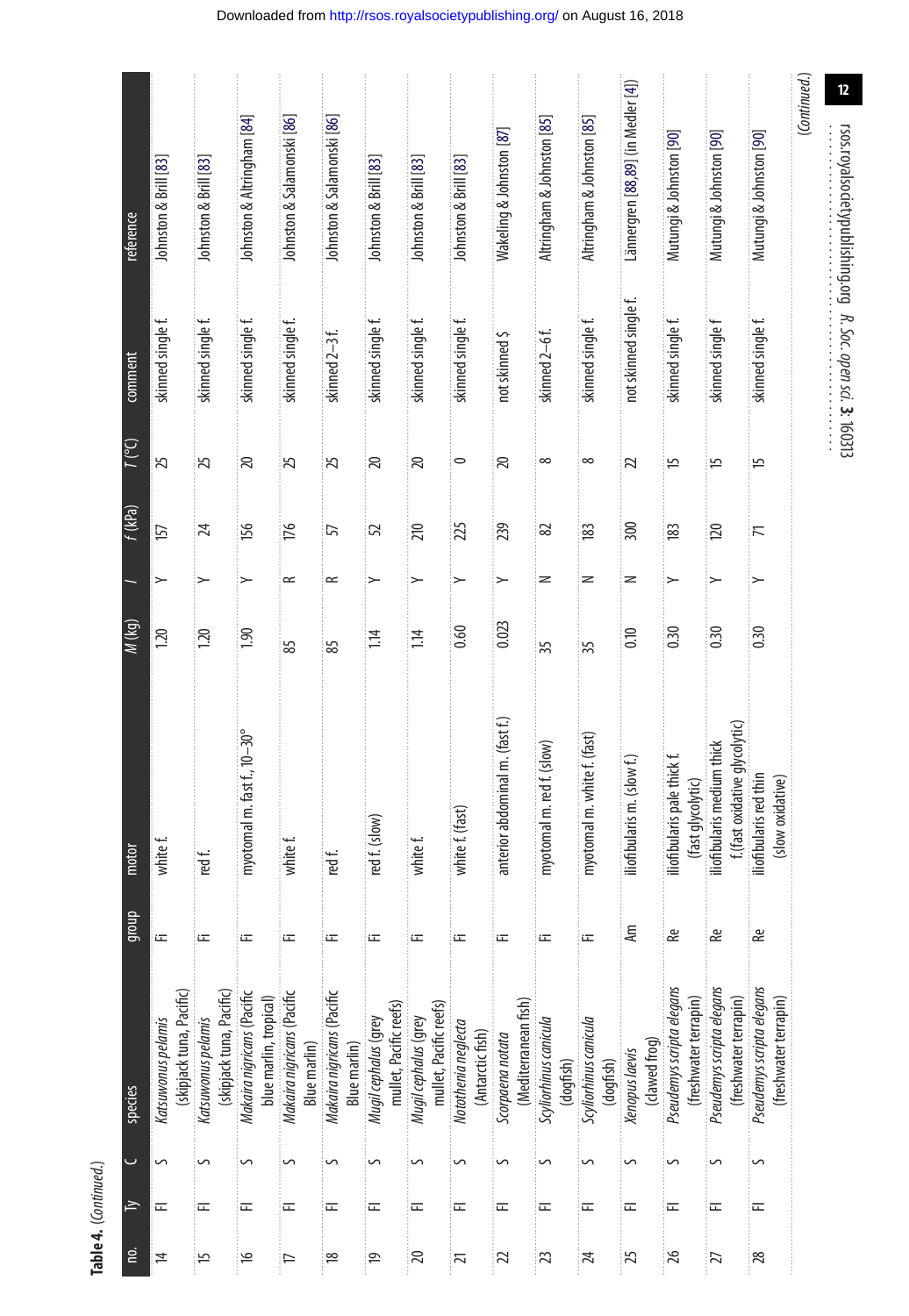| $\approx$      | ≧ |   | species                                                     | dioub | motor                                                         | M(kq)                |   | f(kPa)   | $T^{\circ}$ C   | comment           | reference          |
|----------------|---|---|-------------------------------------------------------------|-------|---------------------------------------------------------------|----------------------|---|----------|-----------------|-------------------|--------------------|
| 29             | ᆮ |   | Calypte anna                                                | ≌     | pectoralis                                                    | $4.7 \times 10^{-3}$ | > | 12       | $\overline{20}$ | single fibre      | Reiser et al. [91] |
|                |   |   | (hummingbird)                                               |       |                                                               |                      |   |          |                 |                   |                    |
| న్             | ᆮ |   | (hummingbird)<br>Gallus domesticus (chicken<br>Calypte anna | ≌     | ankle extensor                                                | $4.7\times10^{-3}$   | ≻ | 54       | 20              | single fibre      | Reiser et al. [91] |
| 55             | ᆮ |   | white leghorn)                                              | ≌     | pectoralis major white or pale f.                             | 1.50                 | z | 165      | 15              | skinned single f. | Reiser et al. [92] |
| 52             | ᆮ | z | Gallus domesticus (chicken<br>white leghorn)                | ≌     | $(<1\%$ , fast f., wing closer)<br>pectoralis major red strip | <b>1.50</b>          | z | 174      | 15              | skinned single f. | Reiser et al. [92] |
| ೫              | ᆮ |   | Gallus domesticus (chicken<br>white leghorn)                | ≌     | pectoralis major red strip<br>(slow tonic f.)                 | 1.50                 | z | 126      | 15              | skinned single f. | Reiser et al. [92] |
| ≭              | ᄄ |   | Gallus domesticus (chicken<br>white leghorn)                | ≔     | anterior latissimus dorsi<br>(slow tonic f.)                  | 1.50                 | z | 75       | 15              | skinned single f. | Reiser et al. [92] |
| 35             | ᆮ |   | Taeniopygia guttata<br>(zebra finches)                      | ≌     | pectoralis                                                    | $4.7\times10^{-3}$   | ≻ | 22       | 20              | single fibre      | Reiser et al. [91] |
| 96             | ᆮ |   | Taeniopygia guttata<br>(zebra finches)                      | ≌     | ankle extensor                                                | $4.7\times10^{-3}$   |   | 79       | 20              | single fibre      | Reiser et al. [91] |
| 57             | ᆮ |   | Acinonyx jubatus (cheetah)                                  | ÑД    | longissimus m. (type 1)<br>gluteus, semitendinosus,           | 与                    |   | 32       | 20              | skinned fibre     | West et al. [93]   |
| 38             | ᆮ |   | Acinonyx jubatus (cheetah)                                  | уа    | longissimus m. (type 2)<br>gluteus, semitendinosus,           | 与                    |   | 195      | 20              | skinned fibre     | West et al. [93]   |
| 39             | ᆮ |   | Bos taurus (cow Holstein)                                   | Ñа    | usually soleus (slow f.)                                      | <b>SO</b>            |   | 23       | 55              | skinned single f. | Seow & Ford [94]   |
| $\overline{4}$ | 江 |   | Angus-Hereford)<br>Bos taurus (cow                          | Ŋа    | $\sim$ soleus (slow f.)                                       | 500                  | ⋗ | $\infty$ | $\frac{1}{5}$   | skinned single f. | Seow & Ford [94]   |
| ユ              | ᄄ |   | Bos taurus (cow Holstein)                                   | ŠМ    | usually extensor digitorum longue<br>(fast f.)                | 160                  |   | 248      | 55              | skinned single f. | Seow & Ford [94]   |
| 42             | ᆮ |   | Angus-Hereford)<br><b>Bos taurus</b> (cow                   | Ŵа    | ~extensor digitorum longue<br>(fast f.)                       | 500                  | > | 88       | 5.5             | skinned single f. | Seow & Ford [94]   |
| 43             | ᄄ |   | Caracal caracal (caracal)                                   | Ñа    | vastus lateralis (type 2x)                                    | 15                   | z | 211      | 12              | single fibre      | Kohn & Noakes [95] |
|                |   |   |                                                             |       |                                                               |                      |   |          |                 |                   | (Continued.)       |

B

rsos.royalsocietypublishing.org  $R$ . Soc. *open sci*. 3: 160313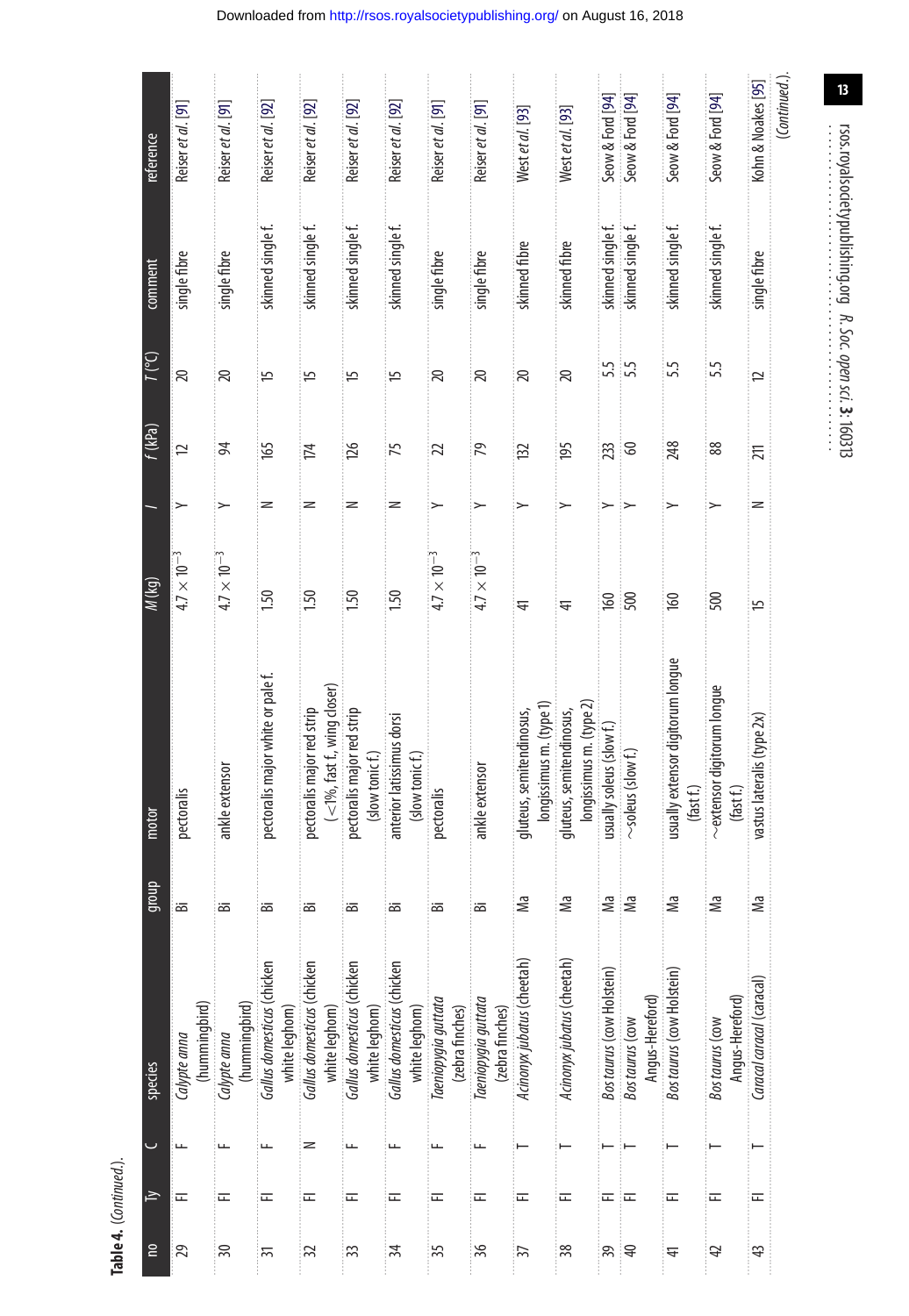| ۰ |
|---|
|   |
| í |
|   |
|   |
|   |

| S                |   | species                               | dioub | motor                                                    | M (kg)    |           | $f$ (kPa)      | $T^{\circ}$ C               | comment                         | reference               |
|------------------|---|---------------------------------------|-------|----------------------------------------------------------|-----------|-----------|----------------|-----------------------------|---------------------------------|-------------------------|
| $\ddot{a}$       | ᆮ | Equus caballus (horse)                | ≳็∶≋ิ | soleus (type 1, 23% of m.                                | 420       |           | S4             | 51                          | skinned single f.               | Rome et al. [96]        |
| $\frac{1}{4}$    | ≔ | Equus caballus (horse)                |       | soleus (type 2a, 43%)                                    | 420       |           | $\overline{5}$ | ்த                          | skinned single f.               | Rome et al. [96]        |
| ್<br>ಕ           | ட | Equus caballus (horse)                | i≌    | soleus (type 2b, 34%)                                    | 420       |           | $\frac{1}{20}$ | ்ட                          | skinned single f.               | Rome et al. [96]        |
| $\ddot{\vec{r}}$ |   | Homo sapiens (human<br>cyclists)      | ່≳ື   | vastus lateralis (type 1)                                | ່ຂ        | ≔         | ిక             | ≔                           | single fibre                    | Kohn & Noakes [95]      |
| $\frac{8}{3}$    | ᄄ | Homo sapiens (human<br>cyclists)      | ÑД    | vastus lateralis (type 2a)                               | R         | z         | 13             | 12                          | single fibre                    | Kohn & Noakes [95]      |
| $\overline{6}$   | ᆮ | Homo sapiens (human<br>cyclists)      | ŠЯ    | vastus lateralis (type 2ax)                              | $\approx$ | z         | 155            | 12                          | single fibre                    | Kohn & Noakes [95]      |
| 50               | ᄄ | Homo sapiens (human<br>male 25–45 yr) | la    | vastus lateralis (slow type 1)                           | 70        | z         | \$             | 12                          | skinned single f.               | Bottinelli et al. [97]  |
| 55               | ᆮ | Homo sapiens (human<br>male 25-45 yr) | ∕≌    | vastus lateralis (fast type 2)                           | 70        | z         | ভ              | 12                          | skinned single f.               | Bottinelli et al. [97]  |
| 52               | ᄄ | Homo sapiens (human<br>male & female) | ౾     | quadriceps vastus lateralis and<br>soleus (type 1)       | 9         | z         | 210            | 5t                          | skinned single f.               | arsson & Moss [98]      |
| S                | ᆮ | Homo sapiens (human<br>male & female) | δÑ    | quadriceps vastus lateralis and<br>soleus (type 2a fast) | 59        | z         | $\approx$      | 15                          | skinned single f                | Larsson & Moss [98]     |
| 겇                | ᄄ | Homo sapiens (human<br>male & female) | ŠЯ    | quadriceps vastus lateralis and<br>soleus (type 2b fast) | 65        | z         | <b>SGL</b>     | İ5                          | freeze-dried single f.          | Larsson & Moss [98]     |
| 55               | ᄄ | Macaca mulatta (rhesus<br>monkey)     | ₩     | soleus (slow type 1)                                     | 4         | >         | 180            | 15                          | skinned single f.               | Fitts et al. [99]       |
| 56               | ᆮ | Macaca mulatta (rhesus<br>monkey)     | La    | medial gastrocnemius (slow type 1)                       | 4         |           | 180            | 15                          | skinned single f.               | Fitts et al. [99]       |
| 5                | ᆮ | Macaca mulatta (rhesus<br>monkey)     | la    | medial gastrocnemius (fast type 2)                       | 4         |           | $\frac{1}{84}$ | 15                          | skinned single f.               | Fitts et al. [99]       |
| 58               | ᄄ | Mus musculus (mouse CD1<br>male)      | Ŵа    | tibialis ant., gastrocnemius, soleus<br>(fast f.)        | 0.04      | $\approx$ | $\approx$      | 12                          | skinned single f.               | Pellegrino et al. [100] |
| 59               | ᄄ | Mus musculus (mouse CD1<br>male)      | ιŠ    | tibialis ant., gastrocnemius, soleus<br>(slow f.)        | 0.04      | $\approx$ | Q              | 12                          | skinned single F.               | Pellegrino et al. [100] |
|                  |   |                                       |       |                                                          |           |           |                | R. Soc. open sci. 3: 160313 | rsos.royalsocietypublishing.org | (Continued.)<br>14      |

 $\overline{14}$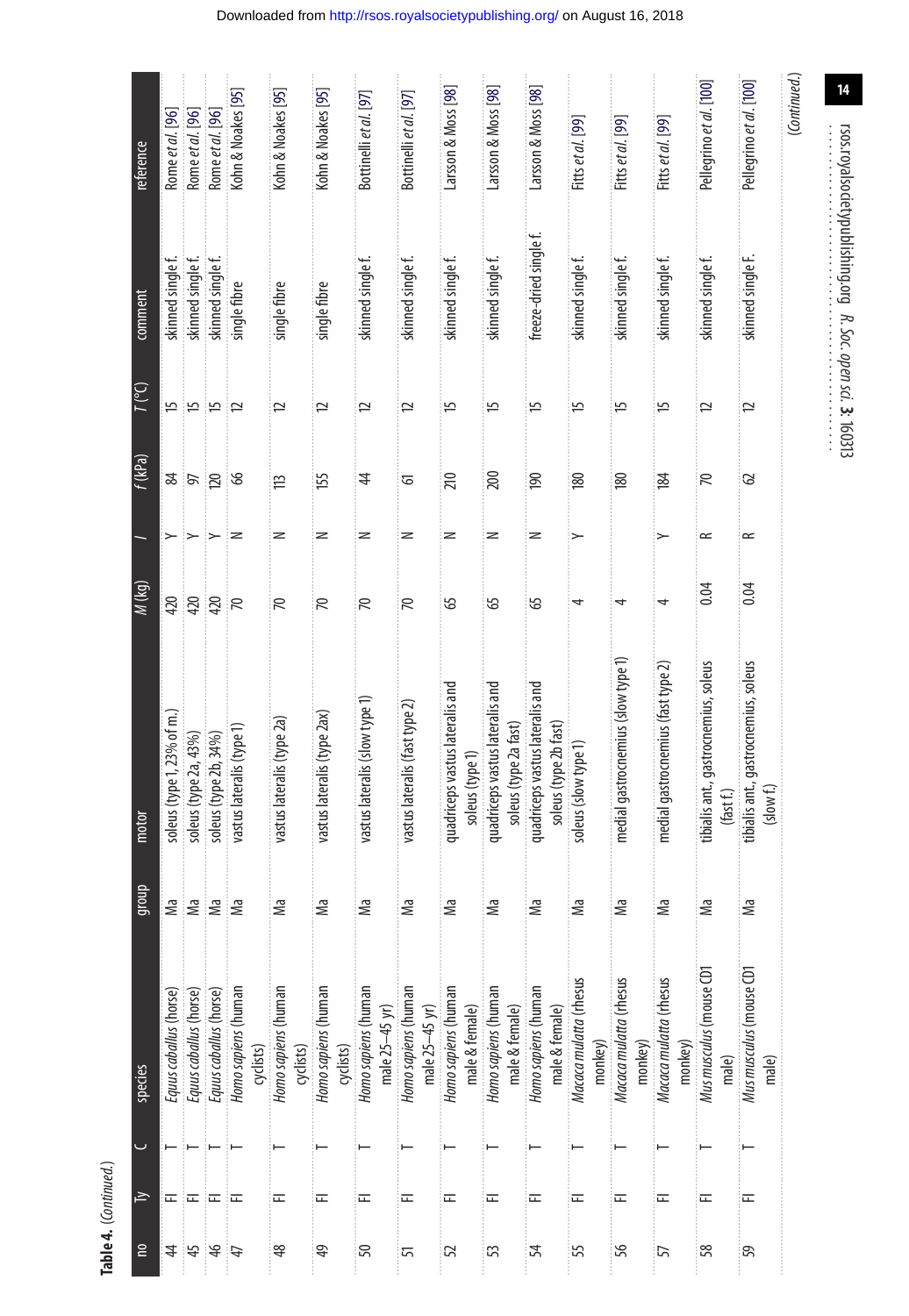| S |   |   | species                                                | dhoib | motor                                                      | M (kg)        |           | f(kPa)         | $\bigcirc$      | comment           | reference                                              |
|---|---|---|--------------------------------------------------------|-------|------------------------------------------------------------|---------------|-----------|----------------|-----------------|-------------------|--------------------------------------------------------|
|   | ᄄ |   | Mus musculus (mouse<br>(BA/J)                          | Ñа    | extensor digitorum longue (fast)                           | 0.02          | >         | 53             | 5.5             | skinned single f. | Seow & Ford [94]                                       |
|   | ᄄ |   | Mus musculus (mouse<br>(BA/J)                          | la    | ileus (slow)<br>ड़                                         | 0.02          | >         | 213            | 5.5             | skinned single f. | Seow & Ford [94]                                       |
|   | ᆮ |   | (rabbit New Zealand<br>Oryctolagus cuniculus<br>male)  | la    | tibialis ant., gastr., soleus, EDL, VL,<br>psoas (slow f.) | 3.15          | $\approx$ | 45             | 12              | skinned single f. | Pellegrino et al. [100]                                |
|   | ᆮ |   | (rabbit New Zealand<br>Oryctolagus cuniculus<br>male)  | Ñа    | tibialis ant., gastr., soleus, EDL, VL,<br>psoas (fast f.) | 3.15          | $\approx$ | 55             | 12              | skinned single f. | Pellegrino et al. [100]                                |
|   | ᆮ |   | Oryctolagus cuniculus<br>(rabbit)                      | la    | ialis anterior (type 2a)<br>€                              | 2.5           | z         | $\frac{40}{5}$ | $\overline{20}$ | single f.         | Sweeney et al. [101] in Schiaffino &<br>Reggiani [102] |
|   | ᆮ |   | Oryctolagus cuniculus<br>(rabbit)                      | ÑД    | vialis anterior (type 2b)<br>€                             | $\frac{5}{2}$ | z         | 152            | $\overline{20}$ | single f.         | Sweeney et al. [101] in Schiaffino &<br>Reggiani [102] |
|   | ᄄ | ⊢ | (rabbit New Zealand<br>Oryctolagus cuniculus<br>white) | Ñа    | psoas (type 2b)                                            | 2.5           | $\approx$ | 125            | 12              | skinned single f. | Sweeney et al. [103]                                   |
|   | ᄄ |   | (rabbit New Zealand<br>Oryctolagus cuniculus<br>white) | Ñа    | tibialis anterior (type 2b)                                | 2.5           | $\approx$ | 120            | 12              | skinned single f. | Sweeney et al. [103]                                   |
|   | ᄄ |   | (rabbit New Zealand<br>Oryctolagus cuniculus<br>white) | ιŠ    | tibialis anterior (type 2a chronic<br>stim)                | 2.5           | $\approx$ | 100            | 12              | skinned single f. | Sweeney et al. [103]                                   |
|   | ᆮ |   | (rabbit New Zealand<br>Oryctolagus cuniculus<br>white) | S     | vastus intermedius (type 2a)                               | 2.5           | $\approx$ | 109            | 12              | skinned single f. | Sweeney et al. [103]                                   |
|   | ᄄ | ⊢ | (rabbit New Zealand<br>Oryctolagus cuniculus<br>white) | Ńа    | soleus (type 1)                                            | 2.5           | $\approx$ | 107            | 12              | skinned single f. | Sweeney et al. [103]                                   |
|   |   |   |                                                        |       |                                                            |               |           |                |                 |                   | (Continued.)                                           |

rsos.royalsocietypublishing.org  $R$ . Soc. *open sci*. 3: 160313

 $\overline{15}$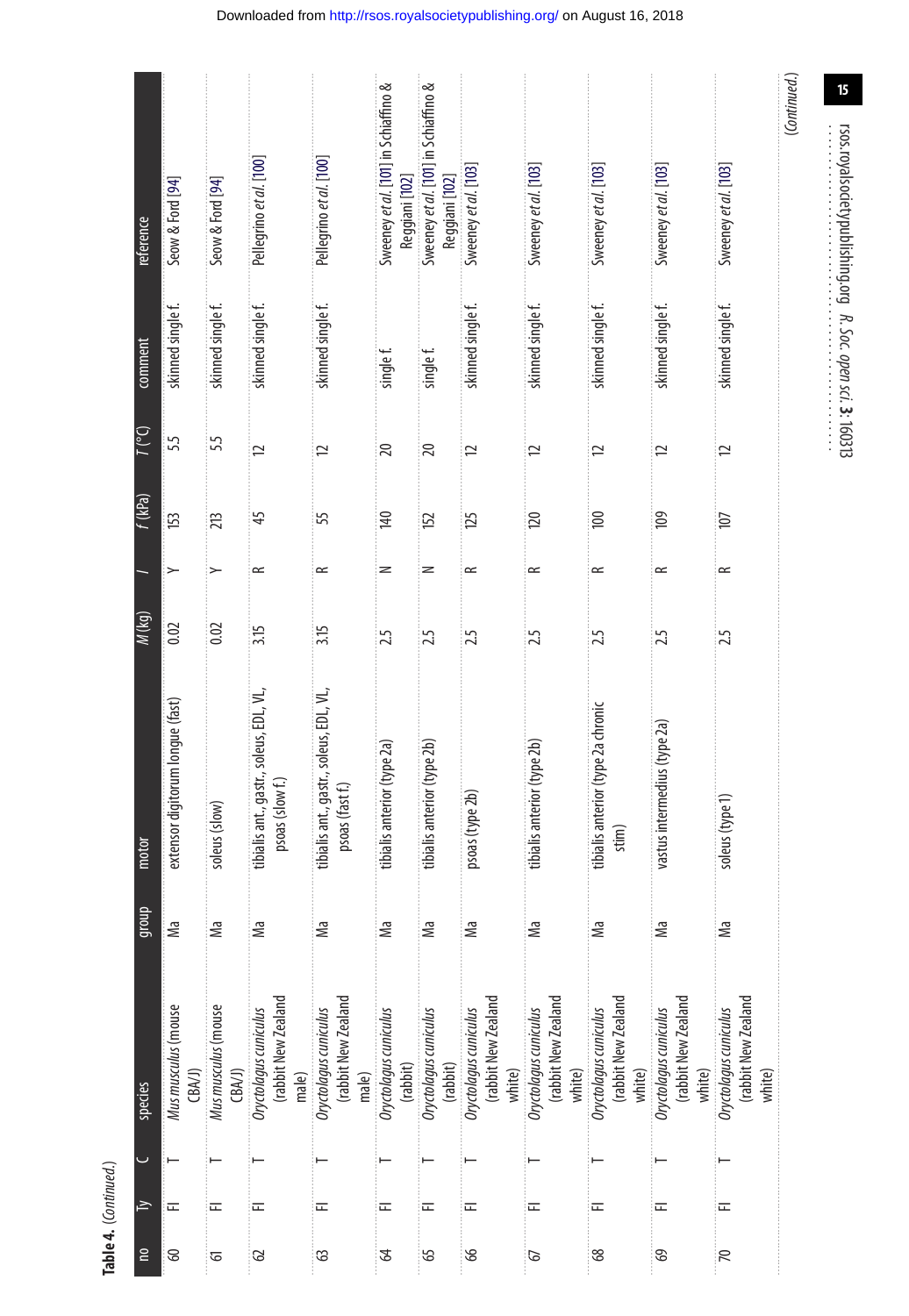|                          |                                                             |                                                             |                                                             |                                                        |                                                        |                                   |                                   |                                         |                           |                           |                            |                                                            |                                                       |                                                               | (Continued.) |
|--------------------------|-------------------------------------------------------------|-------------------------------------------------------------|-------------------------------------------------------------|--------------------------------------------------------|--------------------------------------------------------|-----------------------------------|-----------------------------------|-----------------------------------------|---------------------------|---------------------------|----------------------------|------------------------------------------------------------|-------------------------------------------------------|---------------------------------------------------------------|--------------|
| reference                | Greaser et al. [104]                                        | Greaser et al. [104]                                        | Greaser et al. [104]                                        | Seow & Ford [94]                                       | Seow & Ford [94]                                       | Reiser et al. [91]                | Reiser et al. [91]                | Seow & Ford [94]<br>Seow & Ford [94]    |                           | Kohn & Noakes [95]        | Kohn & Noakes [95]         | Bottinelli et al. [105]                                    | Pellegrino et al. [100]                               | Bottinelli et al. [105]                                       |              |
| comment                  | skinned single f.                                           | skinned single f.                                           | skinned single f.                                           | skinned single f.                                      | skinned single f.                                      | single fibre                      | single fibre                      | skinned single f.                       | skinned single f.         | single fibre              | single fibre               | skinned single f.                                          | skinned single f.                                     | skinned single f.                                             |              |
| $T^{\circ}$ C            | 15                                                          | 15                                                          | 15                                                          | 55                                                     | 55                                                     | 20                                | $\overline{20}$                   | 5.5                                     | $\frac{1}{5}$             | $\bar{p}$                 | $\frac{1}{2}$              | ∶≃                                                         | 12                                                    | 12                                                            |              |
| f(kPa)                   | 251                                                         | 253                                                         | 249                                                         | 123                                                    | 147                                                    | 99                                | 195                               | 159                                     | 198                       | 162                       | $\overline{p}$             | 68                                                         | 89                                                    | TT                                                            |              |
|                          | z                                                           | $\geq$                                                      | z                                                           |                                                        |                                                        | z                                 | z                                 |                                         |                           | z                         | z                          | z                                                          | $\approx$                                             | z                                                             |              |
| M(kq)                    | 2.5                                                         | 2.5                                                         | .<br>25                                                     | $\sim$                                                 | $\overline{\phantom{0}}$                               | $5\times10^{-8}$                  | $5 \times 10^{-8}$                | 55                                      | 55                        | $\frac{180}{2}$           | .<br>180                   | 0.25                                                       | 0.35                                                  | 0.25                                                          |              |
| ē<br>Ē                   | ntaris (slow)<br>plar                                       | ntaris (intermediate)<br>plar                               | ntaris (fast)<br>高                                          | extensor digitorum longue (fast)                       | soleus (slow)                                          | diaphragam                        | psoas muscle (type 2x)            | $\sim$ extensor digitorum longue (fast) | $\sim$ soleus (slow)<br>Ì | vastus lateralis (type 1) | vastus lateralis (type 2x) | tibialis anterior, plantaris, soleus<br>(hindlimb, type 1) | tibialis anterior, plantaris, soleus<br>(slow type 1) | alis anterior, plantaris, soleus<br>(hindlimb, type 2a)<br>ΪĒ |              |
| dioub                    | Ñа                                                          | S                                                           | Ñа                                                          | ÑМ                                                     | Ž                                                      | ÑД                                | уа                                | Мa                                      | is                        | i<br>Ma                   | i√a                        | ່≌                                                         | Шã                                                    | ιŠ                                                            |              |
| species                  | (rabbit New Zealand<br>Oryctolagus cuniculus<br>white male) | (rabbit New Zealand<br>Oryctolagus cuniculus<br>white male) | (rabbit New Zealand<br>Oryctolagus cuniculus<br>white male) | (rabbit New Zealand<br>Oryctolagus cuniculus<br>white) | (rabbit New Zealand<br>Oryctolagus cuniculus<br>white) | Oryctolagus cuniculus<br>(rabbit) | Oryctolagus cuniculus<br>(rabbit) | Ovis aries (sheep)                      | Ovis aries (sheep)        | Panthera leo (lion)       | Panthera leo (lion)        | Rattus norvegicus (rat<br>Wistar male)                     | Rattus norvegicus (rat<br>Wistar male)                | Rattus norvegicus (rat<br>Wistar male)                        |              |
|                          |                                                             |                                                             |                                                             |                                                        |                                                        | z                                 |                                   |                                         |                           |                           |                            |                                                            |                                                       |                                                               |              |
| ⊵                        | ᆮ                                                           | ᆮ                                                           | ᄄ                                                           | ᆮ                                                      | ᄄ                                                      | ᆮ                                 | ᆮ                                 | ᆮ                                       | ᆮ                         | ≔                         | ≔                          | ᄄ                                                          | ᆮ                                                     | ᄄ                                                             |              |
| $\overline{\phantom{a}}$ | π                                                           | $\mathcal{L}$                                               | R                                                           | 74                                                     | 75                                                     | 94                                | $\overline{\pi}$                  | 78                                      | $\overline{p}$            | ္စဥ္က                     | ି ଅ                        | :ಜ                                                         | 83                                                    | 84                                                            |              |

### Downloaded from http://rsos.royalsocietypublishing.org/ on August 16, 2018

 $16$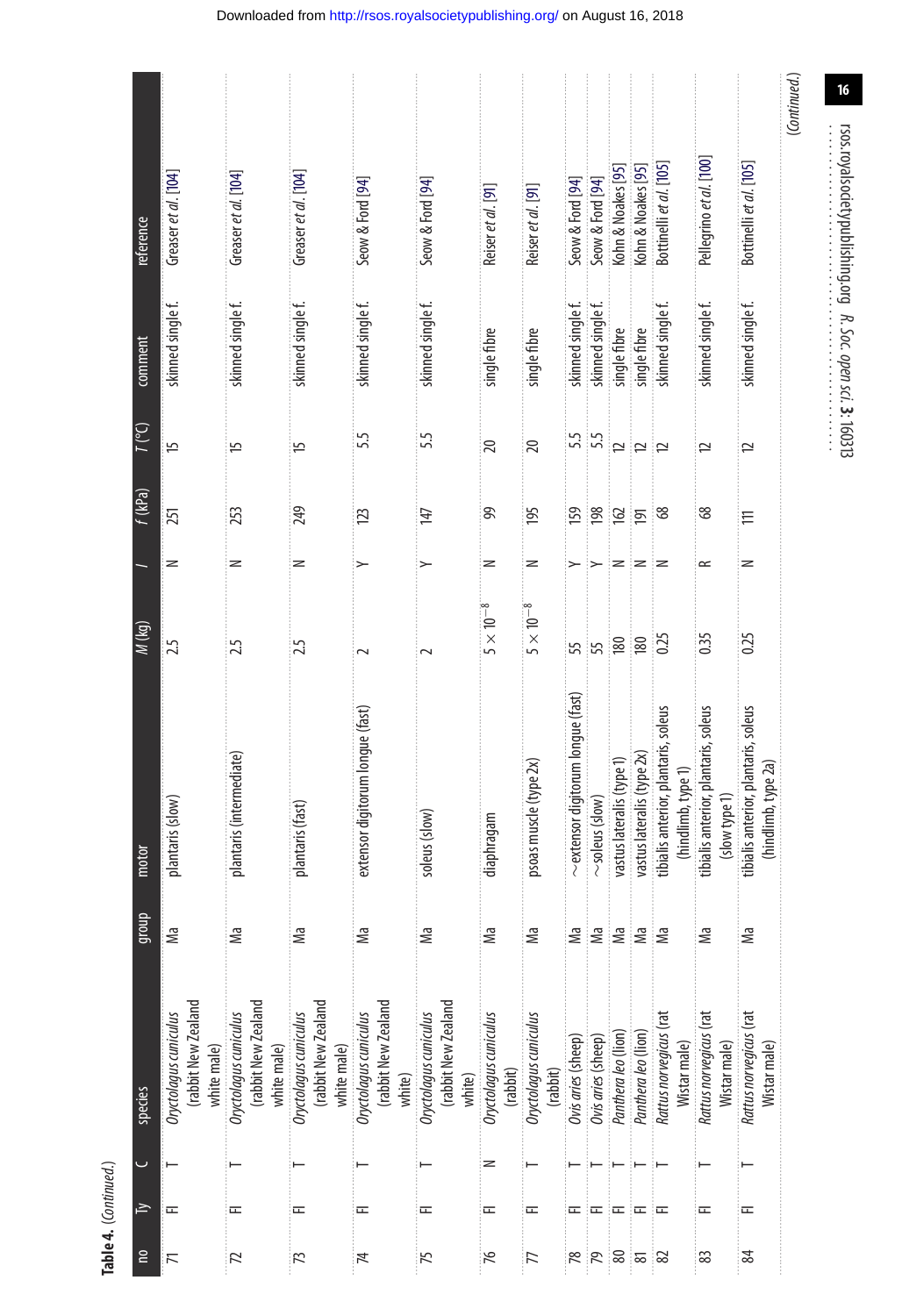| í |  |
|---|--|
|   |  |
|   |  |

| 17<br>rsos.royalsocietypublishing.org                   | R. Soc. open sci. 3: 160313 |                 |                |           |       |                                                               |       |                                           |   |                                 |            |
|---------------------------------------------------------|-----------------------------|-----------------|----------------|-----------|-------|---------------------------------------------------------------|-------|-------------------------------------------|---|---------------------------------|------------|
| (Continued.)                                            |                             |                 |                |           |       |                                                               |       |                                           |   |                                 |            |
| Olson & Marsh [110]                                     | bundle                      | ి≘              | 242            |           | 0.03  | anterior side striated adductor                               | S     | Argopecten irradians (bay<br>scallop      |   | ≣                               | ்ஜ         |
| Milligan et al. [109]                                   | piece of mantle             | IJ              | 262            | z         | 0.50  | mantle m., ventral                                            | ౾     | Alloteuthis subulata (squid)              | ం | $\equiv$                        | ୁ ଅ        |
|                                                         |                             |                 |                |           |       |                                                               |       |                                           |   | muscles in vitro or dissociated |            |
|                                                         |                             |                 |                |           |       |                                                               |       | Sprague-Dawley male)                      |   |                                 |            |
| Reiser et al. [91]                                      | single fibre                | 20              | 122            |           | 0.25  | eus (slow)<br>š                                               | la    | Rattus norvegicus (rat                    |   | ᆮ                               | 50         |
|                                                         |                             |                 |                |           |       |                                                               |       | Sprague-Dawley male)                      |   |                                 |            |
| Reiser et al. [91]                                      | single fibre                | $\overline{20}$ | $\overline{2}$ | ≻         | 0.25  | ialis anterior (fast)<br>€                                    | ŠМ    | Rattus norvegicus (rat                    |   | ᆮ                               | 96         |
| & Reggiani [102]                                        |                             |                 |                |           |       |                                                               |       | Sprague-Dawley)                           |   |                                 |            |
| Eddinger & Moss [108] in Schiaffino                     | skinned single f.           |                 | 130            | z         | 0.20  | phragm (type 2b)<br>dia                                       | S     | Rattus norvegicus (rat                    | z | ᆮ                               | 95         |
| & Reggiani [102]                                        |                             |                 |                |           |       |                                                               |       | Sprague-Dawley)                           |   |                                 |            |
| Eddinger & Moss [108] in Schiaffino                     | skinned single f.           |                 | $\approx$      | z         | 0.20  | phragm (type 2a)<br>∙ä                                        | la    | Rattus norvegicus (rat                    | z | ᆮ                               | 84         |
| Eddinger & Moss [108] in Schiaffino<br>& Reggiani [102] | skinned single f.           |                 | $\approx$      | z         | 0.20  | phragm (type 1)<br>ਰੰਕ                                        | ιŠ    | Rattus norvegicus (rat<br>Sprague-Dawley) | z | ᆮ                               | 93         |
|                                                         |                             |                 |                |           |       |                                                               |       | Sprague-Dawley)                           |   |                                 |            |
| Seow & Ford [94]                                        | skinned single f.           | 55              | $\approx$      |           | 0.20  | soleus (slow)                                                 | la    | Rattus norvegicus (rat                    |   | ᆮ                               | 92         |
|                                                         |                             |                 |                |           |       |                                                               |       | Sprague-Dawley)                           |   |                                 |            |
| Seow & Ford [94]                                        | skinned single f.           | 5.5             | 123            |           | 0.20  | extensor digitorum longue (fast)                              | Ñа    | Rattus norvegicus (rat                    |   | ᆮ                               | 5          |
|                                                         |                             |                 |                |           |       |                                                               |       | Hotzman)                                  |   |                                 |            |
| Sexton [107]                                            | skinnes 3-6 f.              | $\overline{Z}$  | $\frac{40}{2}$ | $\approx$ | 0.165 | tibialis anterior                                             | ιŠ    | Rattus norvegicus (rat                    |   | ᆮ                               | 90         |
| Sexton [107]                                            | skinned 3-6 f.              | Ζ               | 235            | $\approx$ | 0.165 | medial gastrocnemius (fast f.)                                | la    | Rattus norvegicus (rat<br>Hotzman)        |   | ᆮ                               | 89         |
|                                                         |                             |                 |                |           |       |                                                               |       | Holtzman female)                          |   |                                 |            |
| Sexton & Gersten [106]                                  | skinned 2-6 f.              | Σ               | 23             | z         | 0.165 | eus red (slow f.)<br>š                                        | ιŠ    | Rattus norvegicus (rat                    |   | ᆮ                               | 88         |
| Pellegrino et al. [100]                                 | skinned single f.           | 12              | 96             | $\approx$ | 0.35  | tibialis anterior, plantaris, soleus<br>(fast type 2)         | ιŠ    | Rattus norvegicus (rat<br>Wistar male)    |   | ᆮ                               | 29         |
|                                                         |                             |                 |                |           |       | (hindlimb, type 2b)                                           |       | Wistar male)                              |   |                                 |            |
| Bottinelli et al. [105]                                 | skinned single f.           | 12              | 82             | z         | 0.25  | tibialis anterior, plantaris, soleus                          | S     | Rattus norvegicus (rat                    |   | ᆮ                               | 86         |
| Bottinelli et al. [105]                                 | skinned single f.           | 12              | 95             | z         | 0.25  | ialis anterior, plantaris, soleus<br>(hindlimb, type 2x)<br>€ | Δã    | Rattus norvegicus (rat<br>Wistar male)    |   | ᆮ                               | 85         |
| reference                                               | comment                     | $T^{\rm (°)}$   | $f$ (kPa)      |           | M(kg) | lğ<br>$\epsilon$                                              | dhoub | species                                   |   | ≧                               | $\epsilon$ |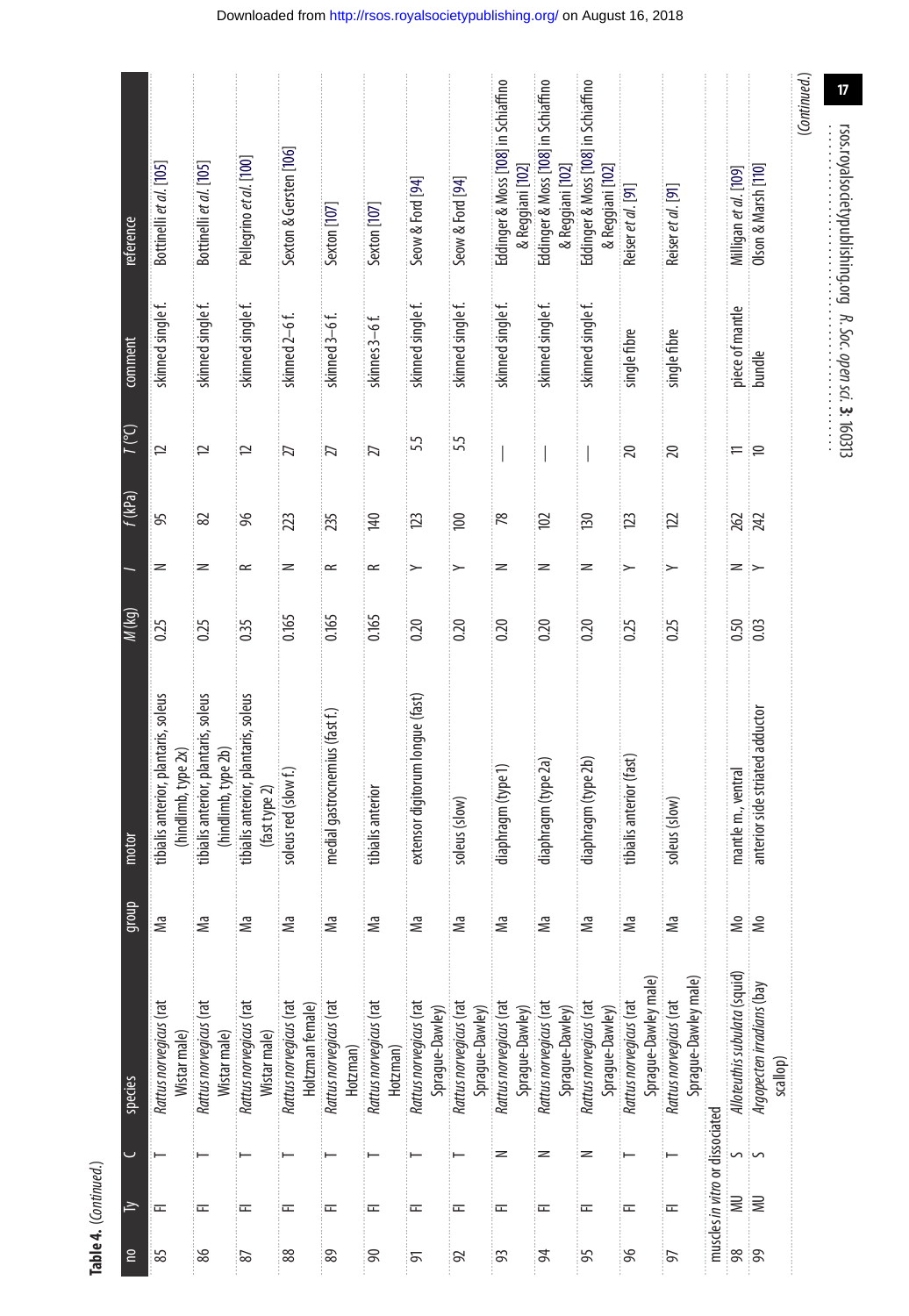| Ξ |
|---|
| г |
|   |
|   |
|   |
|   |

| $\approx$       | $\geq$   |        | species                                             | dhonb    | motor                                                      | M (kg)               |           | f(kPa)        | $T^{\rm (°)}$  | comment                    | reference                                                           |
|-----------------|----------|--------|-----------------------------------------------------|----------|------------------------------------------------------------|----------------------|-----------|---------------|----------------|----------------------------|---------------------------------------------------------------------|
| $\approx$       | ≣        |        | Sepia officinalis (cuttlefish)                      | ౾ౢ       | mantle m., ventral                                         | 0.50                 |           | 226           | H              | piece of mantle            | Willigan et al. [109]                                               |
| igi             | ïΞ       | $\geq$ | Carcinus maenas (crab<br>male)                      |          | flagellum abductor m. (continuous<br>action)               | 0.035                | ∶∝        | 56            | ்ட             | whole m. nerve stim        | Stokes & Josephson [111]                                            |
| 102             | $\equiv$ | z      | Carcinus maenas (crab<br>male)                      | ت        | scaphognathite levator (pump<br>water across gills)        | 0.019                | ≃         | 20            | 15             | whole m. nerve stim        | Stokes & Josephson [111]                                            |
| 103             | W        | S      | Homarus americanus<br>(lobster)                     | ت        | abdominal extensor (fast)                                  | 0.75                 | $\approx$ | 82            | 12             | bundle $6f.K +$ caffeine   | Jahromi & Atwood [112]                                              |
| $\overline{a}$  | $\equiv$ | S      | Homarus americanus<br>(lobster)                     | ت        | abdominal extensor (slow)                                  | 0.75                 | $\approx$ | 42            | ₽              | bundle 6 f. K + caffeine   | Jahromi & Atwood [112]                                              |
| 105             | i₹       | Z      | Homarus americanus<br>(lobster)                     | ٿ        | claw closer m. (crusher)                                   | 0.05                 | z         | 200           | 与              | whole $m$ . $K +$ caffeine | Elner & Campbell [113] (M in Medler<br>$\left( \frac{1}{4} \right)$ |
| 901             | W        | z      | Homarus americanus<br>(lobster)                     | ٹ        | claw closer m. (closer)                                    | 0.05                 | z         | 300           | $\overline{4}$ | whole m. K + caffeine      | Elner & Campbell [113] (M in Medler<br>$[4]$                        |
| 107             | Ξ        | щ      | (bumblebee male)<br><b>Bombus terrestris</b>        | ≘        | dorsoventral flight m.<br>(asynchronous)                   | $2.5 \times 10^{-4}$ | $\approx$ | 38            | న్             | whole m.                   | Josephson & Ellington [114]                                         |
| 108             | W        | щ      | Cotinus mutabilis (beetle)                          | ≘        | (asynchron. wing depressor)<br>flight metathoracic basalar | $1.4\times10^{-3}$   | >         | 61            | $\overline{4}$ | wholem                     | Josephson et al. [115]                                              |
| 109             | $\equiv$ | щ      | (dragonfly male &<br>Libellula pulchella<br>female) | ≘        | flight m.                                                  | $5.9\times10^{-4}$   | z         | 120           | 28             | whole m.                   | Fitzhugh & Marden [116] (Min<br>Marden [117])                       |
| $\approx$       | ≣        |        | Manduca sexta (hawkmoth<br>summer-flying)           | $\equiv$ | large dorsal longitudinal flight m.                        | $1.6 \times 10^{-3}$ | ≻         | $\mathcal{R}$ | $\approx$      | whole m.                   | Marden [117]                                                        |
| 三               | W        | щ      | Neoconocephalus robustus<br>(katydid male)          | ≘        | stridulation, mesothoracic<br>flight &                     | $1.0\times10^{-4}$   | z         | $\frac{8}{3}$ | 35             | wholem.                    | Josephson [118]                                                     |
| 112             | ïΞ       | щ      | Neoconocephalus robustus<br>(katydid male)          | ≘        | flight, metathoracic                                       | $1.0\times10^{-4}$   | z         | 137           | 35             | wholem                     | Josephson [118]                                                     |
| 113             | ≣        | щ      | Neoconocephalus triops<br>(katydid male)            | ≘        | stridulation, mesothoracic<br>flight &                     | $1.0\times10^{-4}$   | z         | 58            | 35             | whole m.                   | Josephson [118]                                                     |
| $\overline{14}$ | $\equiv$ | щ      | Neoconocephalus triops<br>(katydid male)            | $\equiv$ | flight, metathoracic                                       | $1.0\times10^{-4}$   | z         | 126           | 35             | whole m.                   | Josephson [118]                                                     |
|                 |          |        |                                                     |          |                                                            |                      |           |               |                |                            | (Continued.)                                                        |

 $18$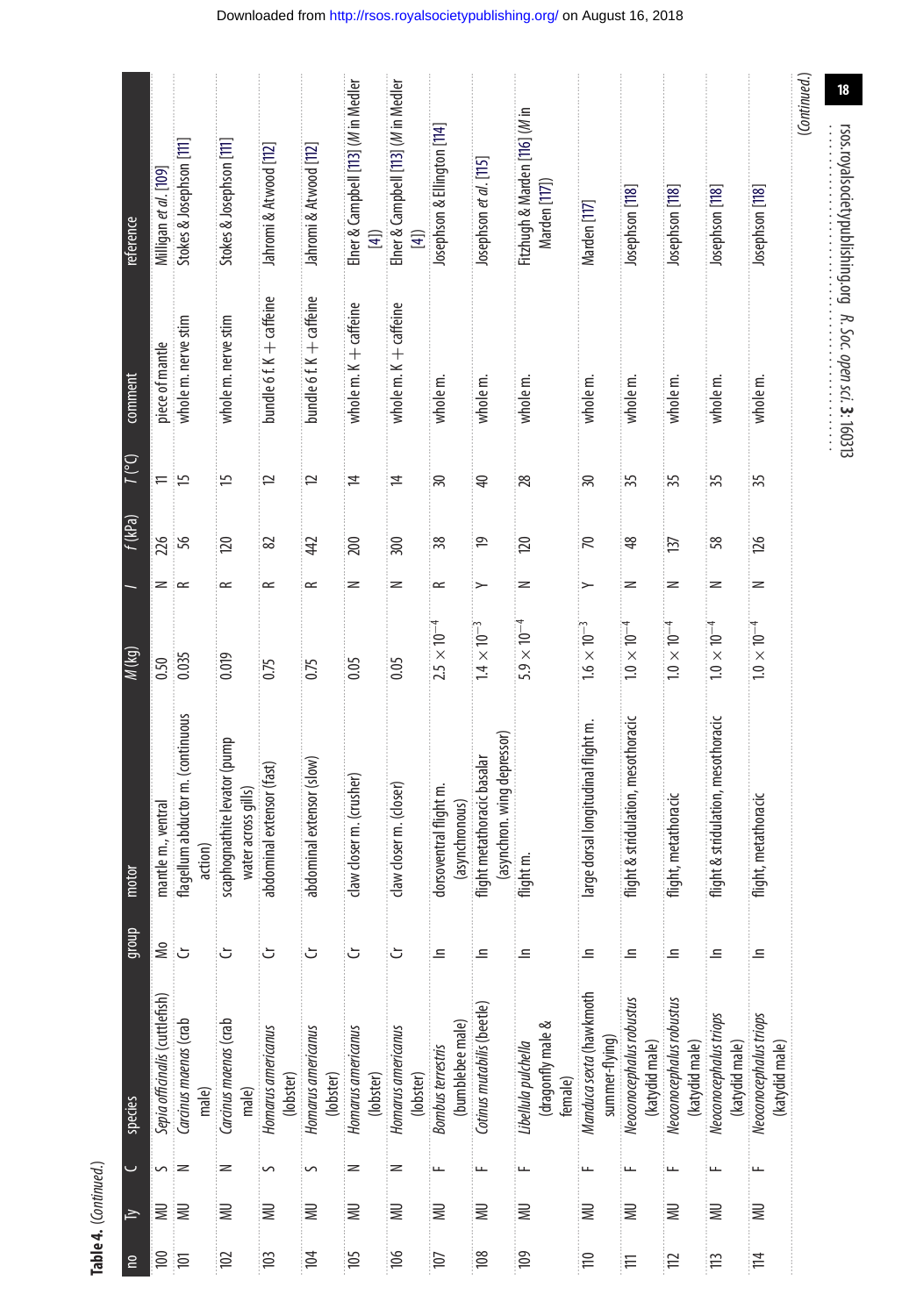| ຂ                |          |                | species                                              | dronb          | motor                                               | (M (kg                |            | f(kPa)           | $\overline{U_0}$ | comment                         | reference                                            |
|------------------|----------|----------------|------------------------------------------------------|----------------|-----------------------------------------------------|-----------------------|------------|------------------|------------------|---------------------------------|------------------------------------------------------|
| 115              | ≣        |                | Operophtera bruceata<br>winter-flying)<br>(moth male | 드              | large dorsal longitudinal flight m.                 | $1.17 \times 10^{-5}$ | >          | 139              | ≌                | whole m.                        | Marden [117]                                         |
| $\approx$        | ≣        | $\mathbf{u}$   | Schistocerca americana<br>(locust)                   | 드              | flight metathoracic 2nd tergocoxal<br>(synchronous) | $5.0\times10^{-4}$    | z          | 363              | 25               | whole m.                        | Malamud & Josephson [119]                            |
| Ξ                | W        | z              | (yprinus carpio (carp)                               | 匞              | hyohyoideus white & red f.                          | 0.15                  | z          |                  | $\approx$        | bundle                          | Granzier et al. [120]                                |
| $\frac{1}{18}$   | ≣        |                | Cyprinus carpio (carp)                               | 江              | red f.                                              | 0.15                  | z          | $\frac{31}{116}$ | ்த               | bundle $\sim$ 100 f. nerve stim | Rome & Sosnicki [121]                                |
| $\mathbb{P}$     | '≋       | ਼∽             | Myoxocephalis scorpius<br>(sculpin)                  | 江              | white f., anterior + posterior                      | 0.20                  | ∶∝         | 195              | ∶≃               | bundle 6-100 f.                 | lames et al. [122]                                   |
| $\overline{120}$ | $\equiv$ | S              | Myoxocephalis scorpius<br>(sculpin)                  | 江              | m. (fast f.)<br>myotomal                            | 0.27                  | $\approx$  | 198              | 5                | bundle $6-20$ f.                | James et al. [122]                                   |
| 121              | ≣        | S              | Myoxocephalis scorpius<br>(sculpin)                  | 匞              | fast                                                | 0.28                  | $\approx$  | 190              | 5                | fast start escape               | James et al. [122]                                   |
| $\overline{2}$   | ≣        | S              | Notothenia coriiceps<br>(Antarctic cod)              | 匞              | m. (fast f.)<br>myotomal ı                          | 0.154                 | >          | 185              | 0                | bundle $5-12$ f.                | Franklin & Johnston [123]                            |
| $\overline{2}$   | ≣        | ం              | Scyliorhinus canicula<br>(dogfish)                   | 江              | tomal m.<br>white myot                              | 0.45                  | $\!\simeq$ | 241              | 12               | bundle 1-10 f.                  | Curtin & Woledge [124]                               |
| $\overline{24}$  | ≣        | $\overline{ }$ | Scyliorhinus canicula<br>(doqfish)                   | 匞              | tomal m.<br>white myot                              | (1, 0)                | z          | 295              | $\equiv$         | bundle 11-14 f.                 | $\lfloor \log \text{et al.} \rfloor$                 |
| 125              | ≣        | S              | Stenotomus chrysops (scup)                           | 匞              | red myotomal m.                                     | 0.14                  |            | 197              | $\overline{20}$  | bundle                          | Coughlin et al. [126]                                |
| $\overline{26}$  | l        | S              | Stenotomus chrysops (scup)                           | 江              | pink myotomal m.                                    | 0.14                  | z          | $\overline{5}$   | $\overline{20}$  | bundle                          | Coughlin et al. [126]                                |
| iZī              | '≣       |                | Ambystoma tigrinum<br>(salamander)<br>nebulosum      | Am             | extensor iliotibialis pars anterior<br>leg          | $8.62\times10^{-3}$   |            | 339              | ୍ଥି              | whole m.                        | Else & Bennet [127]                                  |
| 128              | ≣        | ≔              | Bufo americanus (toad)                               | $\overline{4}$ | bularis<br>white iliofil                            | 0.04                  | ≻          | 260              | 35               |                                 | Johnston & Gleeson [128] in Medler<br>$\overline{4}$ |
| 129              | ₹        | ۳              | Bufo marinus (cane toad)                             | ξ              | bularis<br>white iliofil                            | 0.18                  | >          | 260              | $\overline{30}$  |                                 | Johnston & Gleeson [128] in Medler<br>$\overline{4}$ |
| 130              | $\equiv$ |                | Bufo woodhousei (toad)                               | Am             | bularis<br>white iliofi                             | $\overline{0}$ .      | ≻          | 260              | 50               |                                 | Johnston & Gleeson [128] in Medler<br>$\overline{4}$ |
|                  |          |                |                                                      |                |                                                     |                       |            |                  |                  |                                 | (Continued.)                                         |
|                  |          |                |                                                      |                |                                                     |                       |            |                  |                  | R. Soc. open sci. 3: 160313     | 19<br>rsos.royalsocietypublishing.org                |

### Downloaded from http://rsos.royalsocietypublishing.org/ on August 16, 2018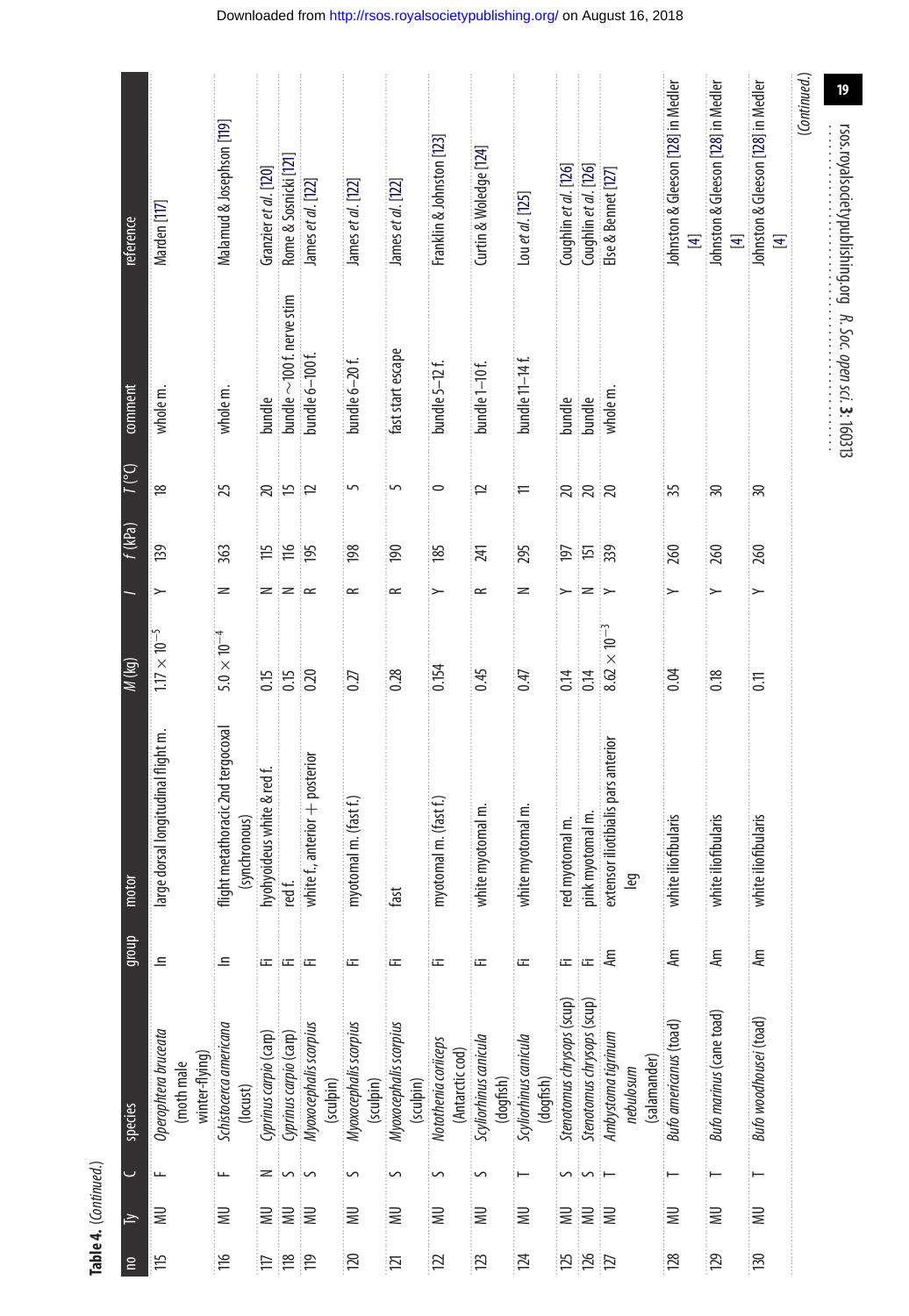|             |                                                        |                                               |                              |                              |                                               |                                                |                                                 |                                                       |                                      |                                    |                                   |                                    |                                      |                                    | (Continued.)                      |  |
|-------------|--------------------------------------------------------|-----------------------------------------------|------------------------------|------------------------------|-----------------------------------------------|------------------------------------------------|-------------------------------------------------|-------------------------------------------------------|--------------------------------------|------------------------------------|-----------------------------------|------------------------------------|--------------------------------------|------------------------------------|-----------------------------------|--|
| reference   | McLister et al. [129]                                  | McLister et al. [129]                         | McLister et al. [129]        | McLister et al. [129]        | McLister et al. [129]                         | McLister et al. [129]                          | Peplowski & Marsh [130]                         | Peters & Aulner [131]                                 | Peters & Aulner [131]                | Peters & Aulner [131]              | Peters & Aulner [131]             | Peters & Aulner [131]              | Peters & Aulner [131]                | Peters & Aulner [131]              | Peters & Aulner [131]             |  |
| comment     | whole muscle                                           | whole muscle                                  | whole muscle                 | whole muscle                 | whole muscle                                  | whole muscle                                   | whole muscle                                    | whole m. nerve stim                                   | whole m. nerve stim                  | whole m. nerve stim                | whole m. nerve stim               | whole m. nerve stim                | whole m. nerve stim                  | whole m. nerve stim                | whole m. nerve stim               |  |
| $T^{\circ}$ | 25                                                     | 25                                            | 25                           | $\bar{z}$                    | ිර                                            | 25                                             | 20                                              | 22                                                    | $\mathbf{z}$                         | 22                                 | 22                                | 22                                 | 22                                   | 22                                 | 22                                |  |
| $f$ (kPa)   | 55                                                     | 252                                           | $\frac{1}{81}$               | 285                          | $\approx$                                     | 241                                            | 24                                              | 285                                                   | 156                                  | 237                                | 176                               | 359                                | $\frac{8}{10}$                       | 285                                | 197                               |  |
|             | z                                                      | z                                             | z                            | z                            | z                                             | z                                              | ≻                                               | ≻                                                     | ≻                                    | ≻                                  | ≻                                 | ≻                                  | ≻                                    | ≻                                  | ≻                                 |  |
| M(kg)       | $1.0\times10^{-2}$                                     | $1.0\times10^{-2}$                            | $1.0\times10^{-2}$           | $1.0 \times 10^{-2}$         | $1.0\times10^{-2}$                            | $1.0\times10^{-2}$                             | 0.013                                           | 0.376                                                 | $3.76 \times 10^{-4}$                | $3.76\times10^{-4}$                | $3.76\times10^{-4}$               | $4.29 \times 10^{-4}$              | $4.29\times10^{-4}$                  | $4.29\times10^{-4}$                | $4.29\times10^{-4}$               |  |
| motor       | tensor chodarum (laryngeal<br>muscle, call production) | sartorius (leg)                               | tensor chodarum              | sartorius                    | tensor chodarum                               | sartorius                                      | sartorius                                       | abductor indicus longus (forelimb)                    | rpi radialis (forelimb)<br>flexor ca | extensor carpi radialis (forelimb) | extensor carpi ulnaris (forelimb) | abductor indicus longus (forelimb) | rpi radialis (forelimb)<br>flexor ca | extensor carpi radialis (forelimb) | extensor carpi ulnaris (forelimb) |  |
| dronb       | ÆΜ                                                     | ξ                                             | $\overline{A}$ m             | i<br>Am                      | Am                                            | ξ                                              | ξ                                               | Am                                                    | $\overline{4}$                       | <b>Am</b>                          | $\overline{A}$ m                  | <b>Am</b>                          | <b>Am</b>                            | ξ                                  | Am                                |  |
| species     | Hyla chrysoscelis (tree frog<br>male diploid)          | Hyla chrysoscelis (tree frog<br>male diploid) | Hyla cinera (tree frog male) | Hyla cinera (tree frog male) | Hyla versicolor (tree frog<br>male tetraploid | Hyla versicolor (tree frog<br>male tetraploid) | Osteopilus septentrionalis<br>(Cuban tree frog) | Rana catesbeiana (north<br>American bullfrog<br>male) | Rana catesbeiana (frog<br>male)      | Rana catesbeiana (froq<br>male)    | Rana catesbeiana (froq<br>male)   | Rana catesbeiana (froq<br>female)  | Rana catesbeiana (froq<br>female)    | Rana catesbeiana (frog<br>female)  | Rana catesbeiana (froq<br>female) |  |
| ب           | z                                                      | ≔                                             | z                            |                              | ≔                                             |                                                | ۳                                               | ⊢                                                     | ⊢                                    | ÷,                                 | ۳                                 |                                    | ⊢                                    | ۳                                  |                                   |  |
| $\geq$      | ≋                                                      | W                                             | $\equiv$                     | <b>IND</b>                   | i₹                                            | W                                              | W                                               | $\equiv$                                              | $\equiv$                             | $\equiv$                           | $\equiv$                          | i₹                                 | W                                    | $\equiv$                           | $\equiv$                          |  |
| $\epsilon$  | 囟                                                      | $\widetilde{\Xi}$                             | 33                           | 134                          | $\frac{1}{25}$                                | $\frac{36}{5}$                                 | 137                                             | 138                                                   | 139                                  | 140                                | 计                                 | 142                                | 143                                  | 14                                 | 145                               |  |

#### Downloaded from http://rsos.royalsocietypublishing.org/ on August 16, 2018

 $\overline{20}$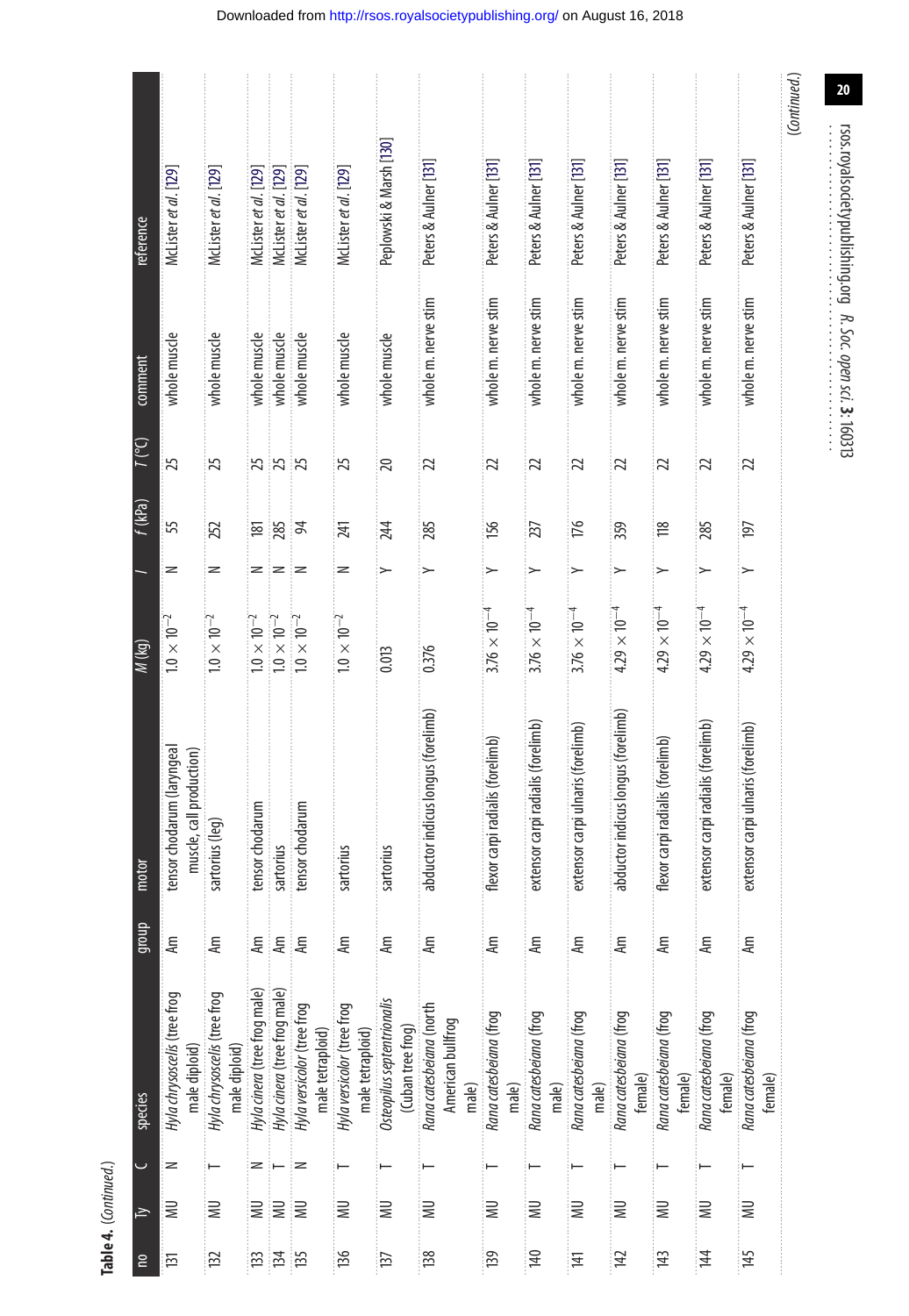|    | ٦ |  |
|----|---|--|
|    |   |  |
|    |   |  |
|    |   |  |
|    |   |  |
| m. |   |  |

| ≧        |    | species                                         | dhonb | motor                                                      | M (kg)               |           | $f$ (kPa)       | $\overline{I}$ <sup>(°C</sup> ) | comment                    | reference                                     |
|----------|----|-------------------------------------------------|-------|------------------------------------------------------------|----------------------|-----------|-----------------|---------------------------------|----------------------------|-----------------------------------------------|
|          |    | Rana esculenta (frog)                           | ξ     | sartorius                                                  | 0.03                 | z         | 217             |                                 | whole muscle               | Stienen et al. [132]                          |
|          |    | Rana pipiens (leopard frog)                     | ĮĘ    | semimembranosus                                            | 0.03                 | z         | $\overline{25}$ | ុង ង                            | $b$ undle $\sim$ 100 f.    | Lutz & Rome [133]                             |
| ≣        |    | Xenopus laevis (African<br>clawed froq)         | ¦ E   | gastrocnemius (main locomotory<br>muscle in frogs)         | $9.8\times10^{-3}$   | :≻        | $\frac{1}{200}$ |                                 | cold acclimated isolated m | Seebacher et al. [134]                        |
|          |    | Dipsosaurus dorsalis (lizard,<br>desert iguana) | ٩è    | iliofibularis (fast-twitch glycolytic<br>region)           | 0.02                 | $\approx$ | 214             | $\overline{4}$                  | bundle                     | Marsh [135]                                   |
|          |    | Sceloporus occidentalis<br>(lizard)             | ڇ     | (fast glycolytic f.)<br>iliofibularis                      | 0.0137               | ≻         | 188             | 35                              | bundle                     | Marsh & Bennet [136]                          |
|          | ╙  | (blue-breasted quail)<br>Coturnix chinensis     | ä     | pectoralis m. (flight)                                     | 0.046                |           | 囟               | $\overline{4}$                  | bundle                     | Askew & Marsh [137]                           |
|          |    | Cavia porcellus (guinea pig)                    | Ńа    | soleus                                                     | 0.13                 | $\approx$ | 147             | R                               | whole muscle               | Asmussen & Maréchal [138]                     |
|          |    | Dipodomys spectabilis<br>(kangaroo rat)         | уа    | gastrocnemius, plantaris, soleus<br>(ankle extensor group) | $\overline{5}$       | ⋗         | ිව              | Ħ                               | whole m. nerve stim        | Perry et al. [139]                            |
|          |    | Dipodomys spectabilis<br>(kangaroo rat)         | Ñа    | gastrocnemius + plantaris<br>$(s$ oleus $= 2\%)$           | $\overline{0}$ .     |           | 200             | $\approx$                       | whole m. nerve stim        | Biewener <i>et al</i> . [140] in Ettema [141] |
|          |    | Felis silvestris (cat)                          | ÑД    | gastrocnemius (25% slow S f.)                              | 4                    | z         | 3               |                                 | single m. unit             | Burke & Tsairis [142], figure 4               |
|          |    | Felis silvestris (cat)                          | уа    | gastrocnemius (20% fast fatigue<br>resistant FR f.)        | $\ddot{\phantom{0}}$ | ≔         | 270             | Ì                               | single m. unit             | Burke & Tsairis [142], figure 4               |
| ₹        |    | Felis silvestris (cat)                          | ÑД    | gastrocnemius (55% fast fatigable<br>FFf.)                 | 4                    | z         | 172             |                                 | single m. unit             | Burke & Tsairis [142], figure 4               |
| $\equiv$ | u. | Murina leucogaster (korean<br>bat)              | S     | biceps brachii                                             | $7.6\times10^{-3}$   |           | 155             | 25                              |                            | Choi <i>et al</i> . [143] in Medler [4]       |
|          |    | Mus musculus (mouse<br>NMRI)                    | Ñа    | soleus                                                     | 0.035                | $\approx$ | $\frac{8}{2}$   | 20                              | whole muscle               | Asmussen & Maréchal [138]                     |
|          |    | Mus musculus (mouse<br>129/Re male)             | уа    | soleus                                                     | 0.02                 | z         | 154             | 57                              | whole muscle               | Rowe [144]                                    |
| ₹        |    | Mus musculus (mouse<br>129/Re female)           | Мa    | soleus                                                     | 0.02                 | z         | 211             | 57                              | whole muscle               | Rowe [144]                                    |
|          |    |                                                 |       |                                                            |                      |           |                 |                                 |                            | (Continued.)                                  |

 $\overline{21}$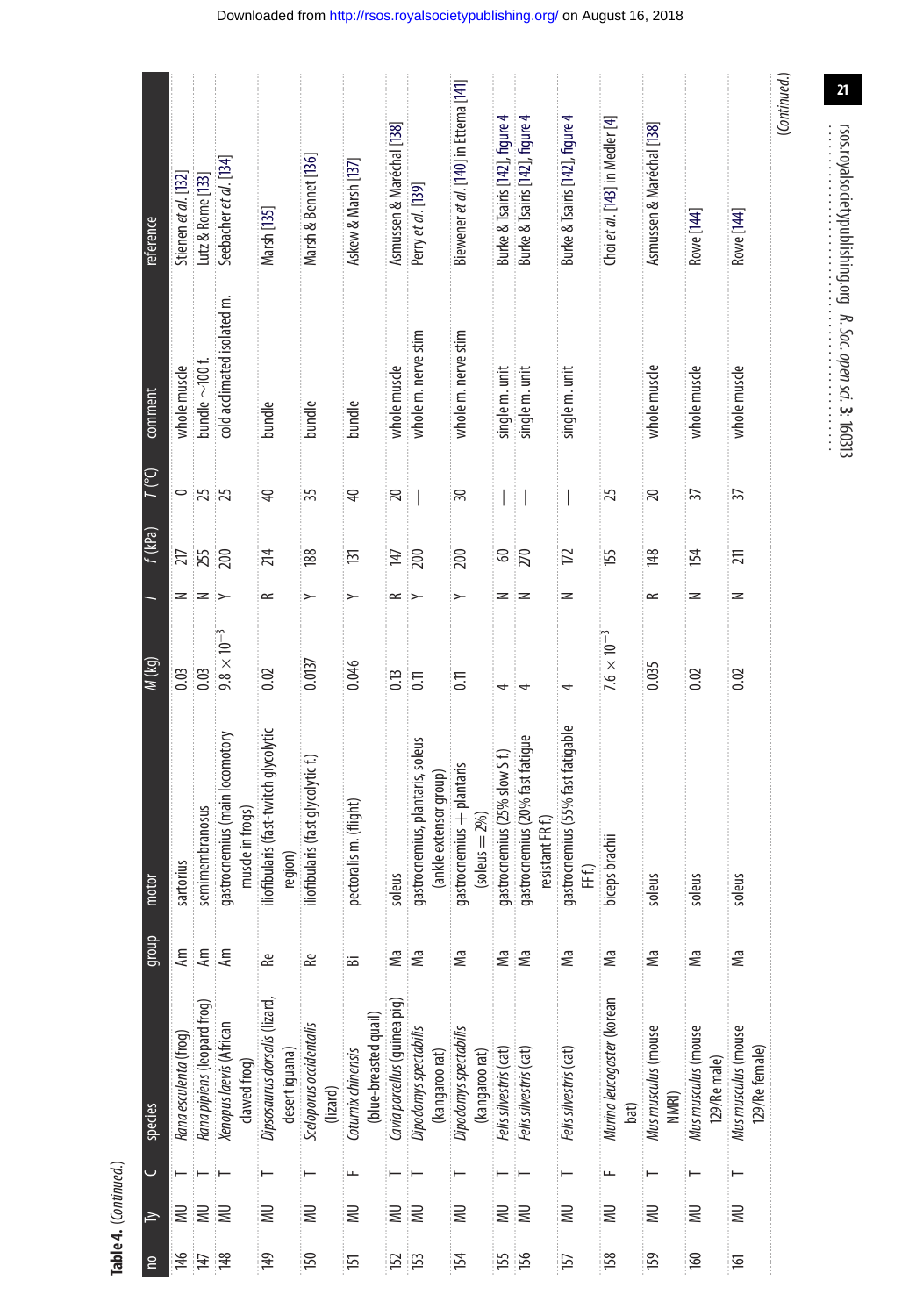| <u>ខ</u>   |          |   | species                                           | dioub | motor                                                       | M (kg) |           | $f$ (kPa)  | $\frac{1}{2}$ | comment               | reference               |
|------------|----------|---|---------------------------------------------------|-------|-------------------------------------------------------------|--------|-----------|------------|---------------|-----------------------|-------------------------|
| 运          | ≣        | z | Mus musculus (mouse<br>albino female)             | Ñа    | diaphragm                                                   | 0.03   | $\approx$ | 176        | 35            | mm strip              | Luff [145]              |
| 163        | $\equiv$ | z | Mus musculus (mouse<br>albino female)             | Ñа    | or rectus<br>inferic                                        | 0.03   | $\approx$ | $\approx$  | 35            | whole muscle          | Luff [145]              |
| 164        | $\equiv$ |   | Mus musculus (mouse<br>albino female)             | Ñа    | extensor digitorum longus                                   | 0.03   | $\approx$ | 249        | 35            | whole muscle          | Luff [145]              |
| 165        | $\equiv$ |   | Mus musculus (mouse<br>albino female)             | Ñа    | soleus                                                      | 0.03   | $\approx$ | <b>ZTT</b> | 35            | whole muscle          | Luff <sup>[145]</sup>   |
| 166        | $\equiv$ |   | Mus musculus (mouse<br>Swiss female)              | Ñа    | soleus (slow twitch m.)                                     | 0.02   | z         | 212        | 21            | bundle                | Barclay et al. [146]    |
| 167        | $\equiv$ |   | Mus musculus (mouse<br>Swiss female)              | Мa    | extensor digitorum longue EDL<br>(fast)                     | 0.02   | z         | 180        | 21            | bundle                | Barclay et al. [146]    |
| 168        | $\equiv$ |   | Mus musculus (mouse<br>female)                    | Ñа    | extensor digitorum longus<br>$a + 2b$ f.)<br>$\mathbb{S}$   | 0.026  | ≻         | 243        | 22            | whole muscle          | Askew & Marsh [147]     |
| 169        | $\equiv$ |   | Mus musculus (mouse<br>temale)                    | Мa    | soleus (2a fast oxida glycolyt +1<br>slow oxida)            | 0.026  | ≻         | 269        | 57            | whole muscle          | Askew & Marsh [147]     |
| $\sqrt{2}$ | $\geq$   |   | Notomys alexis (hopping<br>mouse)                 | Ñа    | gastrocnemius                                               | 0.03   | ≻         | 238        | 50            | whole muscle          | Ettema [141]            |
| N          | $\equiv$ | z | Oryctolagus cuniculus<br>(rabbit)                 | Ñа    | extraocular inferior oblique                                | 2.80   |           | 39         | 35            | whole muscle          | Asmussen et al. [148]   |
| 172        | $\equiv$ |   | Rattus norvegicus (rat male<br>Fisher 344)        | Ñа    | medial gastrocnemius (slow S f.)                            | 0.46   | $\approx$ | 167        | 96            | motor unit nerve stim | Kanda & Hashizume [149] |
| 13         | $\equiv$ |   | <i>Rattus norvegicus</i> (rat male<br>Fisher 344) | Ñа    | Il gastrocnemius (fast fatigue<br>resistant FR f.)<br>media | 0.46   | $\approx$ | 214        | 96            | motor unit nerve stim | Kanda & Hashizume [149] |
| 14         | $\equiv$ |   | Rattus norvegicus (rat male<br>Fisher 344)        | ŠК    | medial gastrocnemius (fast<br>igable FF f.)<br>.<br>Tai     | 0.46   | $\approx$ | 251        | 96            | motor unit nerve stim | Kanda & Hashizume [149] |
| 175        | $\geq$   |   | Rattus norvegicus (rat)                           | Мa    | Il gastrocnemius<br>media                                   | 0.31   | $\geq$    | 209        | 50            | whole muscle          | Ettema [141]            |
|            |          |   |                                                   |       |                                                             |        |           |            |               |                       | (Continued.)            |

### Downloaded from http://rsos.royalsocietypublishing.org/ on August 16, 2018

 $\frac{1}{2}$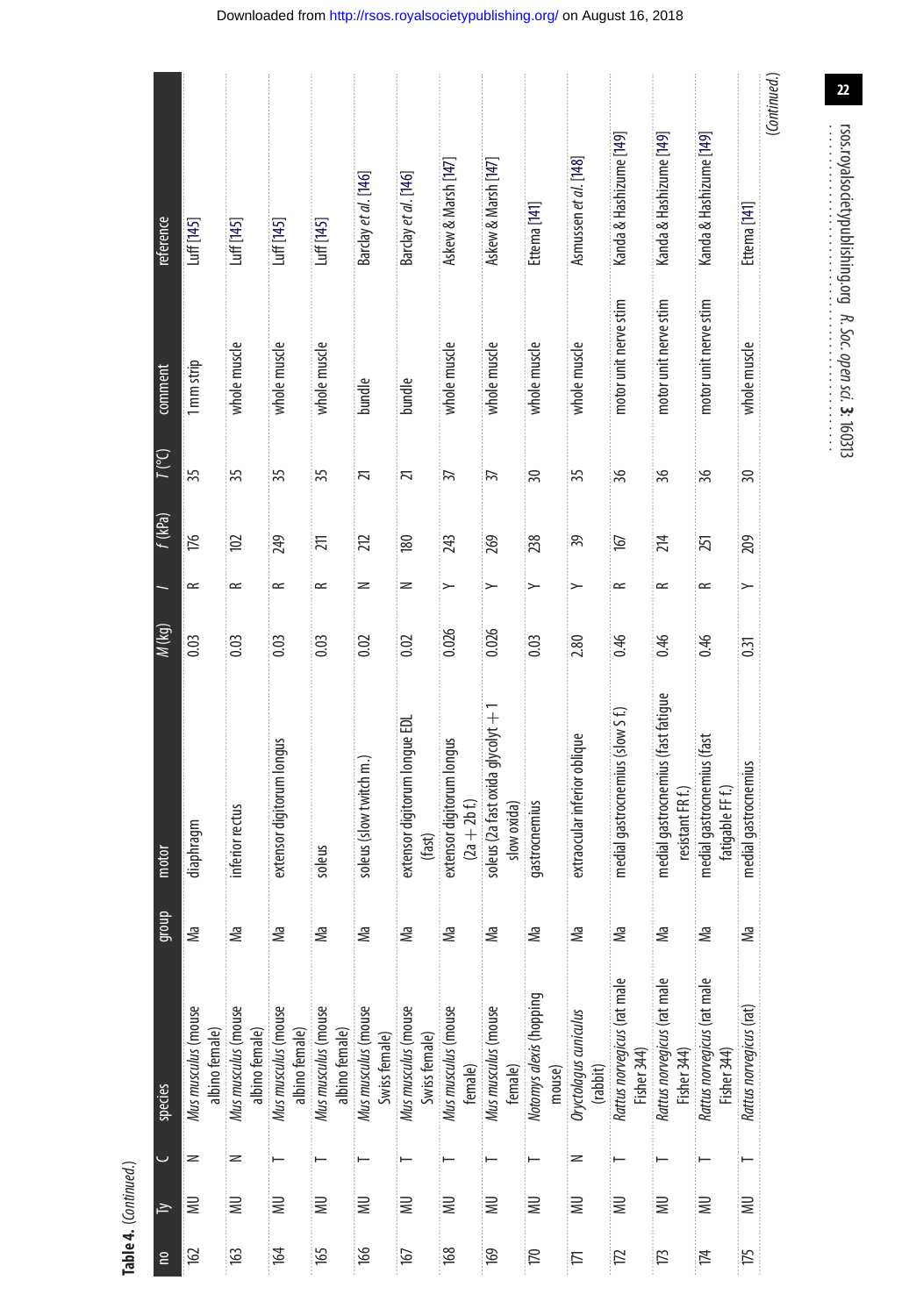| reference   | Close [150]                                       | Bárány & Close [151]                           | Ranatunga [152]                                 | Close [150]                              | Bárány & Close [151]                              | Ranatunga [152]         | Perry et al. [139]                                         | Goffart & Ritchie [153]  | Iohnson <i>et al.</i> [154] in Medler [4] | Asmussen & Maréchal [138]         | Morgan et al. [155] in Ettema [141]                          |                 | Govind & Blundon [156]                     | Govind & Blundon [156]             |
|-------------|---------------------------------------------------|------------------------------------------------|-------------------------------------------------|------------------------------------------|---------------------------------------------------|-------------------------|------------------------------------------------------------|--------------------------|-------------------------------------------|-----------------------------------|--------------------------------------------------------------|-----------------|--------------------------------------------|------------------------------------|
|             |                                                   |                                                |                                                 |                                          |                                                   |                         |                                                            |                          |                                           |                                   |                                                              |                 |                                            |                                    |
| comment     | whole m. nerve stim                               | whole m. nerve stim                            | bundle                                          | whole m. nerve stim                      | whole m. nerve stim                               | strip                   | whole m. nerve stim                                        | strip 5-11 mm + nerve st |                                           | whole muscle                      | whole m. nerve stim                                          |                 | crushing                                   | cutting                            |
| $1^{\circ}$ |                                                   | 35                                             | 35                                              |                                          | 35                                                | 35                      | 37                                                         | 37                       | .<br>వర్                                  | $\overline{20}$                   | 32                                                           |                 | $\approx$                                  | $\cong$                            |
| $f$ (kPa)   | 281                                               | 294                                            | 360                                             | 189                                      | 206                                               | 23                      | 206                                                        | 159                      | 205                                       | 168                               | 200                                                          |                 | 638                                        | 514                                |
|             |                                                   | ≻                                              | z                                               |                                          | ≻                                                 | z                       |                                                            | z                        |                                           | $\approx$                         | $\approx$                                                    |                 | $\approx$                                  | $\approx$                          |
| M (kg)      | 0.28                                              | 0.25                                           | 0.20                                            | 0.275                                    | 0.25                                              | 0.20                    | 0.24                                                       | 0.20                     | 0.30                                      | 0.25                              | 5.00                                                         |                 | 0.165                                      | 0.165                              |
| motor       | digitorum longue<br>(tetanic, normal)<br>extensor | extensor digitorum longue<br>(tetanic, normal) | r digitorum longue (fast<br>twitch)<br>extensor | soleus (tetanic, normal)                 | soleus (tetanic, normal, mean oper.<br>$ -  -   $ | soleus (slow)           | gastrocnemius, plantaris, soleus<br>(ankle extensor group) | diaphragm                | diaphragm                                 | soleus                            | gastrocnemius medial head                                    |                 | claw closer (crusher)                      | claw closer (cutter)               |
| dioub       | Ña                                                | Ñа                                             | Ñа                                              | Ña                                       | Ñа                                                | Ñа                      | Ñа                                                         | ŠК                       | is                                        | Ñа                                | Ñа                                                           |                 | ت                                          | ٹ                                  |
| species     | Rattus norvegicus (rat<br>Wistar female)          | Rattus norvegicus (rat<br>Wistar female)       | Rattus norvegicus (rat<br>male)                 | Rattus norvegicus (rat<br>Wistar female) | Rattus norvegicus (rat<br>Wistar female)          | Rattus norvegicus (rat) | Rattus norvegicus (white<br>rat)                           | Rattus norvegicus (rat)  | Rattus norvegicus (rat)                   | Rattus norvegicus (rat<br>Wistar) | (wallaby red-bellied<br>Thylogale billiardieri<br>pademelon) |                 | Callinectes sapidus (blue<br>$\text{crab}$ | Callinectes sapidus (blue<br>crab) |
|             |                                                   |                                                |                                                 |                                          |                                                   |                         |                                                            | z                        | z                                         |                                   |                                                              |                 | z                                          | z                                  |
| ≥           | ≣                                                 | $\equiv$                                       | $\equiv$                                        | $\equiv$                                 | $\equiv$                                          | ₹                       | $\equiv$                                                   | $\equiv$                 | $\equiv$                                  | ₹                                 | ₹                                                            | muscles in vivo | ≹                                          | W                                  |
| $\approx$   | 176                                               | 177                                            | 178                                             | 179                                      | 180                                               | <u>ist</u>              | $\frac{1}{8}$                                              | $\approx$                | $\frac{1}{84}$                            | 185                               | 186                                                          |                 | 187                                        | 188                                |

 $\overline{\mathbf{23}}$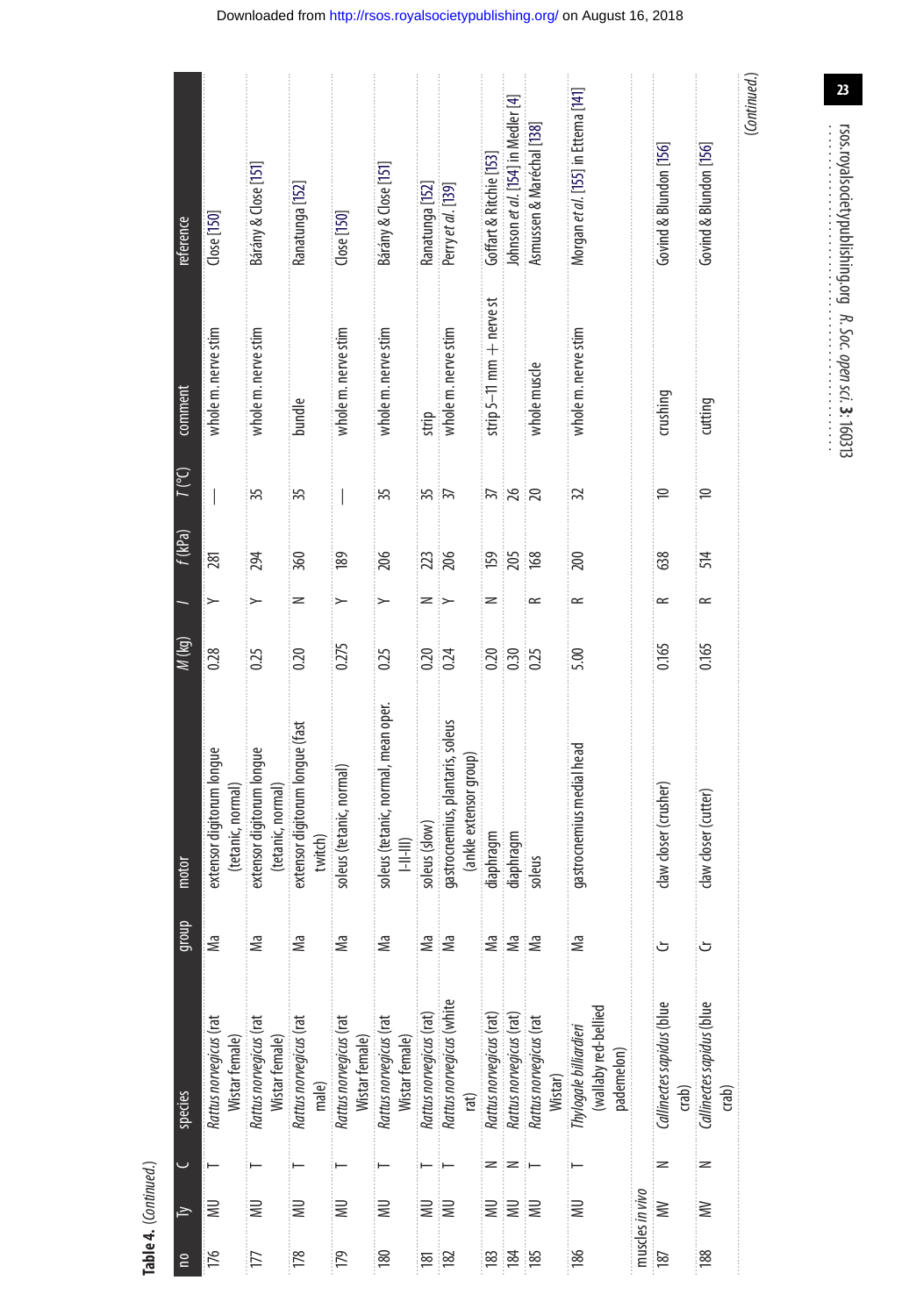| ۰. |
|----|

|        | ≧ |                | species                                      | dhonb        | motor                                  | M (kg)                |           | f(kPa)            | $\overline{I}$ (°C)     | comment         | reference                                 |
|--------|---|----------------|----------------------------------------------|--------------|----------------------------------------|-----------------------|-----------|-------------------|-------------------------|-----------------|-------------------------------------------|
| ≧      |   |                | Cancer antennarius (crab)                    | خ∫ خ         | claw closer N                          | 0.112                 |           | 866               | IJ                      |                 | Taylor [157]                              |
| $\geq$ |   | ∶∠             | Cancer branneri (crab)                       |              | claw closer N                          | 0.030                 |           | $\overline{1031}$ | ¦≔                      |                 | Taylor [157]                              |
| ≋      |   | ≔              | Cancer gracilis (crab)                       | ්ප           | claw closer N                          | 0.156                 |           | 525               | ‡≕                      |                 | Taylor [157]                              |
| $\geq$ |   | ≔              | Cancer magister (crab)                       | ್ರ           | claw closer N                          | 0.310                 |           |                   | $\equiv$                |                 | Taylor [157]                              |
| $\geq$ |   | ≔              | Cancer oregonensis (crab)                    | ಿರ ರ         | claw closer N                          | 0.014                 |           | 1007              | $=$ $=$                 |                 | Taylor [157]                              |
| $\geq$ |   | ≔              | Cancer productus (crab)                      |              | claw closer N                          |                       |           | 792               |                         |                 | Taylor [157]                              |
| $\geq$ |   | ≔              | Menippe mercenaria (stone<br>crab)           | $\mathbf{d}$ | closer (crusher chela)<br>claw         | 0.25                  | z         | Dt/               | ిని                     | squeezing       | Blundon [158] (M in Medler [4])           |
| ≧      |   | z              | Menippe mercenaria (stone<br>$\text{crab}$ ) | ٿ            | closer (cutter chela)<br>$\frac{1}{2}$ | 0.25                  | z         | 785               | 50                      | squeezing       | Blundon [158] (M in Medler [4])           |
| ≧      |   | z              | Archegazetes longisetosus<br>(mite)          | ₹            | claws                                  | $1.0 \times 10^{-7}$  |           | 1200              |                         | holding         | Heethoff & Koerner [159]                  |
| ≧      |   |                | Athous haemorrhoidalis<br>(dick beetle)      | $\equiv$     | umping m.<br>M4 j                      | $40\times10^{-6}$     |           | 700               | $\geqslant$             | jumping         | Evans [160]                               |
| ≧      |   | ۰              | Carabus problematicus<br>(dick beetle)       | ≘            | ral rotator m. (hind leg)<br>femo      | $0.35\times10^{-3}$   |           | 210               | 23                      | pushing         | Evans [161]                               |
| ≧      |   | z              | Cyclommatus metallifer<br>(stag beetle male) | ᆖ            | dible closer muscles<br>man            | $1.36 \times 10^{-3}$ | >         | 180               | $\overline{\mathbf{2}}$ | biting          | Goyens et al. [162]                       |
| ≧      |   | щ              | Drosophila hydei (fruit fly<br>female)       | ≘            | Ë<br>fliqh                             | $1.90\times10^{-6}$   | z         | $\overline{4}$    |                         | tethered flight | Dickinson & Lighton [163]                 |
| $\geq$ |   | ۳              | Schistocerca gregaria<br>(locust female)     | ≘            | extensor tibiae (metathoracic leg)     | $3 \times 10^{-3}$    | $\approx$ | 700               | $\approx$               | jumping         | Bennet-Clark [164]                        |
| ≧      |   |                | Spilopsyllus cuniculus<br>(rabbit flea)      | ≘            | metathoracic leg                       | $0.45\times10^{-6}$   |           | 300               |                         | jumping         | Bennet-Clark & Lucey [165]                |
| ≧      |   | S              | Xenopus (frog)                               | Æ            | taris longus<br>plant                  | 0.10                  |           | 200               |                         | swimming        | Richards unpublished in Biewener<br>[166] |
| $\geq$ |   | $\blacksquare$ | Anas platyrhynchos<br>(mallard duck)         | ä            | al gastrocnemius m.<br>later           | 1.05                  |           | 126               | $\overline{4}$          | walking         | Biewener & Corning [167]                  |
|        |   |                |                                              |              |                                        |                       |           |                   |                         |                 | (Continued.)                              |

 $\frac{1}{24}$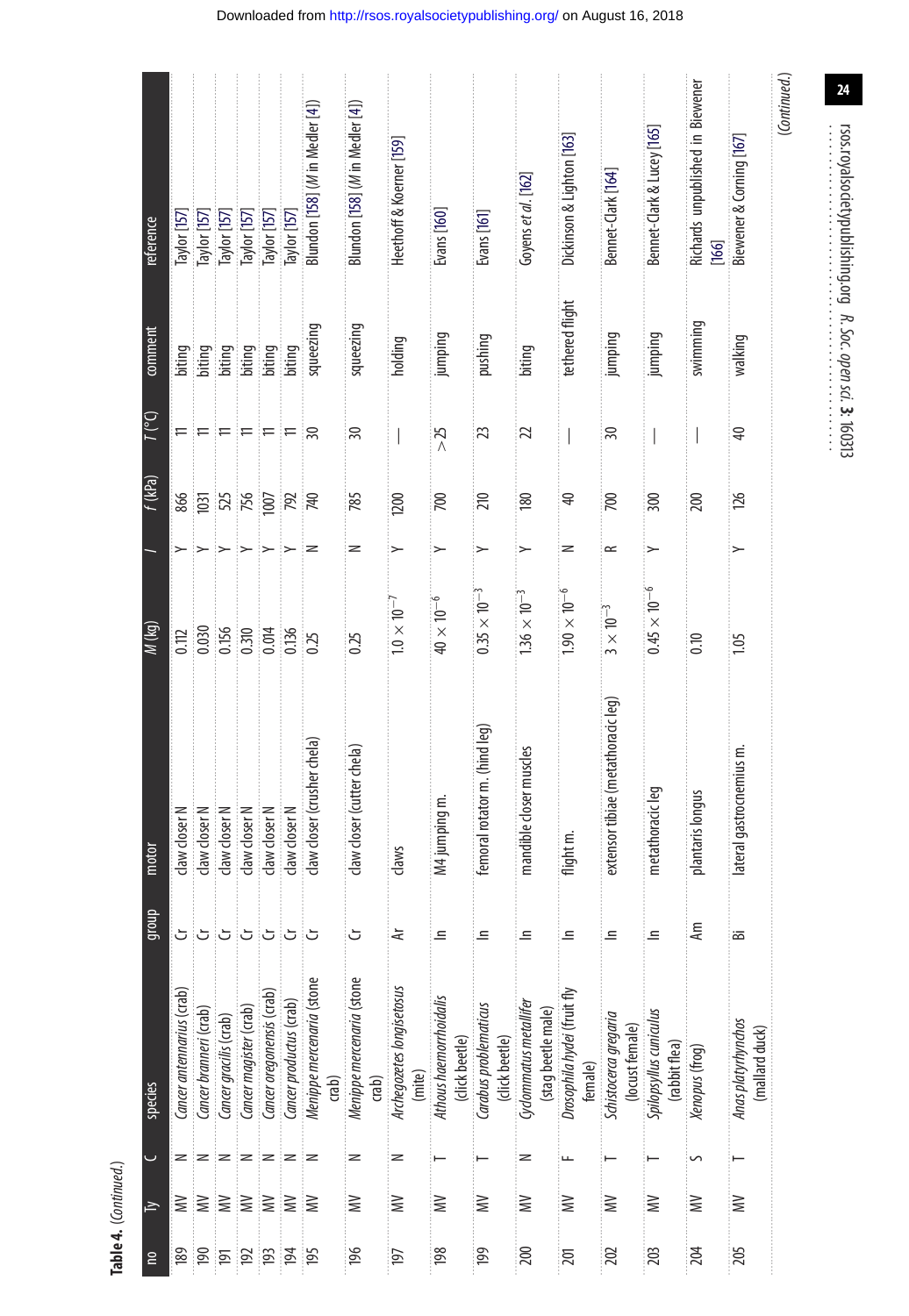| reference     | Biewener & Coming [167]              | Williamson <i>et al</i> . [168]      | Dial & Biewener [169]  | Biewener [166]                    | Daley & Biewener [170]            | Biewener [166]                        | Daley & Biewener [170]            | Biewener et al. [171]         | Alexander [172]                                | Alexander [172]                               | Alexander [172]                              | Alexander [172]                | Jayes & Alexander [173]          | Jayes & Alexander [173]          | Jayes & Alexander [173]           |               | Jayes & Alexander [173]          | Jayes & Alexander [173]          | Jayes & Alexander [173]          |
|---------------|--------------------------------------|--------------------------------------|------------------------|-----------------------------------|-----------------------------------|---------------------------------------|-----------------------------------|-------------------------------|------------------------------------------------|-----------------------------------------------|----------------------------------------------|--------------------------------|----------------------------------|----------------------------------|-----------------------------------|---------------|----------------------------------|----------------------------------|----------------------------------|
| comment       | swimming                             | ascending flight                     | ascending flight       | jumping                           | punning                           | Jumping                               | running                           | evel flight                   | jumping                                        | jumping                                       | jumping                                      | jumping                        | galloping 15.5 m s <sup>-1</sup> | galloping 15.5 m s <sup>-1</sup> | galloping 15.5 m s <sup>-1</sup>  |               | galloping 15.5 m s <sup>-1</sup> | galloping 15.5 m s <sup>-1</sup> | galloping 15.5 m s <sup>-1</sup> |
| $T^{\circ}$ C | $\overline{4}$                       | $\overline{4}$                       | $\overline{4}$         | Î                                 |                                   |                                       |                                   | $\overline{P}$                | I.                                             |                                               |                                              |                                | 57                               | $\frac{1}{2}$                    | $\overline{5}$                    |               | $\mathfrak{L}$                   | $\frac{1}{2}$                    | $\overline{3}$                   |
| $f$ (kPa)     | Q                                    | 236                                  | 76                     | 115                               | 30                                | 33                                    | 39                                | 22                            | $\approx$                                      | 270                                           | 240                                          | 290                            | 340                              | 50                               | ີ່ສາ                              |               | 300                              | 380                              | 260                              |
|               | ≻                                    | ≻                                    | $\approx$              |                                   | >                                 |                                       | >                                 | >                             |                                                |                                               |                                              |                                | >                                | ⇒                                | ⋗                                 |               | >                                |                                  |                                  |
| M (kg)        | 1.05                                 | $\Xi$                                | 0.31                   | 125                               | 1.25                              | 1.25                                  | 1.25                              | 0.072                         | 36                                             | 36                                            | 36                                           | 36                             | ွန္                              | ୍ଥିତ                             | ్లేన                              |               | 36                               | ွန္                              | ్లేన                             |
| moto          | lateral gastrocnemius m              | pectoralis                           | pectoralis (flight m.) | digital flexor-IV (hind limb)     | al flexor-IV (hind limb)<br>digit | al gastrocnemius (hind limb)<br>later | lateral gastrocnemius (hind limb) | oralis, oxidative f.<br>pecto | gastrocnemius + plantaris (ankle<br>extensors) | biceps femoris $+4$ others (hip<br>extensors) | rectus femoris + VM + VL (knee<br>extensors) | triceps surae (elbow extensor) | gastrocnemius, plantaris         | biceps femoris + 4 others        | sartorius, rectus femoris, tensor | fasciae latae | rhomboideus                      | latissimus dorsi                 | pectoralis profundus             |
| dhoub         | äā                                   | ≌                                    | ä                      | ்க                                | ≌                                 | ≔                                     | ä                                 | äā                            | la                                             | уа                                            | la                                           | ÑД                             | ÑМ                               | i₽                               | i€                                |               | Уã                               | ÑМ                               | ÑД                               |
| species       | Anas platyrhynchos<br>(mallard duck) | Anas platyrhynchos<br>(mallard duck) | Columbia liva (pigeon) | Numida meleagris (guinea<br>fowl) | Numida meleagris (guinea<br>fowl) | Numida meleagris (guinea<br>fowl)     | Numida meleagris (guinea<br>fowl) | Sturnus vulgaris (starling)   | Canis familiaris (dog)                         | Canis familiaris (dog)                        | Canis familiaris (dog)                       | Canis familiaris (dog)         | Canis familiaris (dog            | Canis familiaris (doq)           | Canis familiaris (dog)            |               | Canis familiaris (dog)           | Canis familiaris (doq)           | Canis familiaris (dog)           |
|               | S                                    | u.                                   | щ                      |                                   |                                   |                                       |                                   |                               |                                                | ⊢                                             |                                              |                                |                                  |                                  |                                   |               |                                  |                                  | ÷                                |
| ≧             | ≧                                    | ≧                                    | ≧                      | ≋                                 | $\geq$                            | ≧                                     | ≧                                 | ≧                             | '≋                                             | $\geq$                                        | ≧                                            | $\geq$                         | ≋                                | ≋                                | ≋                                 |               | ≧                                | $\geq$                           | $\geq$                           |
| $\approx$     | 206                                  | 207                                  | 208                    | $\frac{1}{2}$                     | $\frac{1}{2}$                     | $\overline{21}$                       | 212                               | 213                           | <sub>214</sub>                                 | 215                                           | 216                                          | <b>Z17</b>                     | $\frac{2}{8}$                    | 219                              | $\overline{220}$                  |               | ដ្ឋ                              |                                  | $\overline{23}$                  |

 $\frac{25}{25}$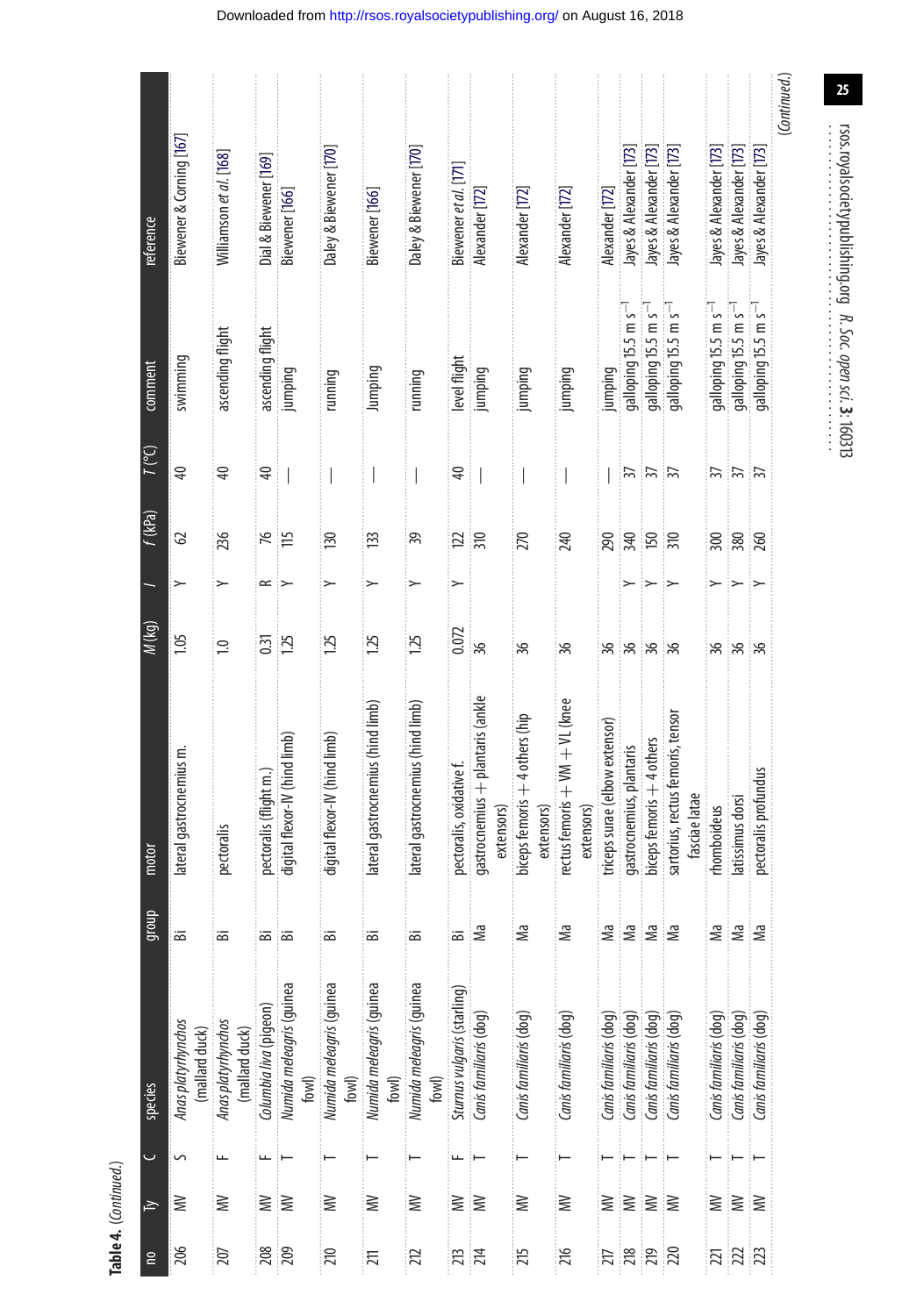| ۰. |
|----|

| (Continued.)                                           |                                     |                         |                  |           |                                              |                                                            |       |                                         |        |                             |
|--------------------------------------------------------|-------------------------------------|-------------------------|------------------|-----------|----------------------------------------------|------------------------------------------------------------|-------|-----------------------------------------|--------|-----------------------------|
| Rutherford & Jones [178]                               | test chair before training          | ूर                      | $\frac{1}{76}$   |           | 69.5                                         | iceps<br>quadri                                            | i₽    | Homo sapiens (human<br>male & female)   | і≷     | ्रेस                        |
| Thorpe et al. [177]                                    | high jump                           | $\frac{1}{2}$           | $\overline{20}$  | ⊱         |                                              | hip extensors                                              | is    | Homo sapiens (human)                    | і≷     |                             |
| Thorpe et al. [177]                                    | high jump                           | ंलि                     | $\overline{27}$  | ⊱         |                                              | quadriceps                                                 | i€    | Homo sapiens (human)                    | $\geq$ | 743<br>243                  |
| Thorpe et al. [177]                                    | high jump                           | $\frac{1}{2}$           | igi              | ⊱         |                                              | triceps surae                                              | ia    | Homo sapiens (human)                    | '≋     | <b>J41</b>                  |
| Thorpe et al. [177                                     | running $4 \text{ m s}^{-1}$        | $\frac{1}{2}$           | i≘               | ⊱         | BRRRRRR                                      | hip extensors                                              | i€    | Homo sapiens (human)                    | Ì      | $\frac{1}{2}$               |
| Thorpe et al. [177                                     | running $4 \text{ m s}^{-1}$        | $\frac{1}{2}$           | 255              | ≔         |                                              | quadriceps                                                 | is    | Homo sapiens (human)                    | Ì      | 239                         |
| Thorpe et al. [177                                     | $\text{unning } 4 \text{ m s}^{-1}$ | ਨ਼                      | 151              | ≻         |                                              | triceps surae                                              | уа    | Homo sapiens (human)                    | ≧      | 238                         |
| et al. [176]                                           |                                     |                         |                  |           |                                              |                                                            |       |                                         |        |                             |
| Biewener [166] based on Herzog                         | trotting                            |                         | ĸ                | V         | 3.6                                          | gastrocnemius                                              | Ñа    | Felis silvestris (cat)                  | ≧      | 237                         |
| et al. [176]                                           |                                     |                         |                  |           |                                              |                                                            |       |                                         |        |                             |
| Biewener [166] based on Herzog                         | trotting                            | Î                       | $\overline{2}$   | V         | $\frac{1}{2}$                                | plantaris, SDF                                             | is    | Felis silvestris (cat                   | і≷     | 236                         |
| Biewener [175]                                         | highest stress                      | $\vdots$                | 240              | ⊧≍        |                                              | DDF, SDF, gastrocnemius                                    | is    | Equus caballus (horse)                  | ≋      |                             |
| Biewener [175]                                         | galloping peak                      | Î                       | i57              | ≔         |                                              | DDF, SDF, gastrocnemius                                    | is    | Equus caballus (horse)                  | İ      | $\frac{1}{2}$ $\frac{1}{2}$ |
| Biewener [175]                                         | trotting peak f                     |                         | $\overline{107}$ | ⊱         | $\frac{1}{25}$ $\frac{1}{25}$ $\frac{1}{25}$ | fore DDF & fore SDF, gastrocnemius                         | i€    | Equus caballus (horse)                  | '≋     | $\overline{23}$             |
| Biewener [175]                                         | walking peak f                      | $\vdots$                | 99               | $\succ$   |                                              | fore DDF & fore SDF, gastrocnemius                         | Мa    | Equus caballus (horse)                  | ≧      | 232                         |
| Biewener [166]                                         |                                     |                         |                  |           |                                              |                                                            |       | (kangaroo rat)                          |        |                             |
| ≘.<br>$[174]$<br>Biewener & Blickhan                   | jumping peak force                  |                         | 297              | ≻         | $\overline{0}$ .                             | s surae<br>triceps                                         | Ñа    | Dipodomys spectabilis                   | ≧      | 231                         |
| Biewener et al. [140]                                  | hopping fast 1.9 m s <sup>-1</sup>  |                         | ios              | $\approx$ | $\overline{0}$ .                             | ankle extensors                                            | S     | Dipodomys spectabilis<br>(kangaroo rat) | ≋      | 230                         |
| Biewener et al. [140]                                  | hopping slow 0.7 m s <sup>-1</sup>  |                         | 38               | $\sim$    | $\overline{0}$                               | ankle extensors                                            | S     | Dipodomys spectabilis<br>(kangaroo rat) | ≧      | 229                         |
| Perry et al. [139]                                     | hopping 1.5 m s <sup>-1</sup>       |                         | S                | ≻         | 0.71                                         | gastrocnemius, plantaris, soleus<br>(ankle extensor group) | ŠЯ    | Dipodomys spectabilis<br>(kangaroo rat) | ≧      | 228                         |
| ≘.<br>unpublished<br>McGuigan et al.<br>Biewener [166] | cantering                           |                         | 72               | ≻         | ≭                                            | gastrocnemius                                              | S     | Capra hircus (goat)                     | ≧      | 227                         |
| Biewener [166]                                         |                                     |                         |                  |           |                                              |                                                            |       |                                         |        |                             |
| ≘.<br>unpublished<br>McGuigan et al.                   | cantering                           | Ħ                       | 58               | ⊱         | ूत्र                                         | superficial digital flexor                                 | ÑМ    | Capra hircus (goat)                     | ≋      | 226                         |
| Jayes & Alexander [173]                                | galloping 15.5 m s <sup>-1</sup>    | $\overline{\mathbf{5}}$ | $\overline{370}$ | ≔         |                                              | pectorales superficiales                                   | is    | Canis familiaris (dog)                  | і≷     | 25                          |
| Jayes & Alexander [173]                                | galloping 15.5 m $s^{-1}$           | 22                      | 300              | ≻         | ಜ಼್ಞ                                         | serratus ventralis thoracis                                | Σã    | Canis familiaris (doq)                  | ≧      | 24                          |
| reference                                              | comment                             | $7^{\circ}$ C           | f(kPa)           |           | M (kg)                                       | motor                                                      | dronb | species                                 | ≧      | $\epsilon$                  |

 $\overline{26}$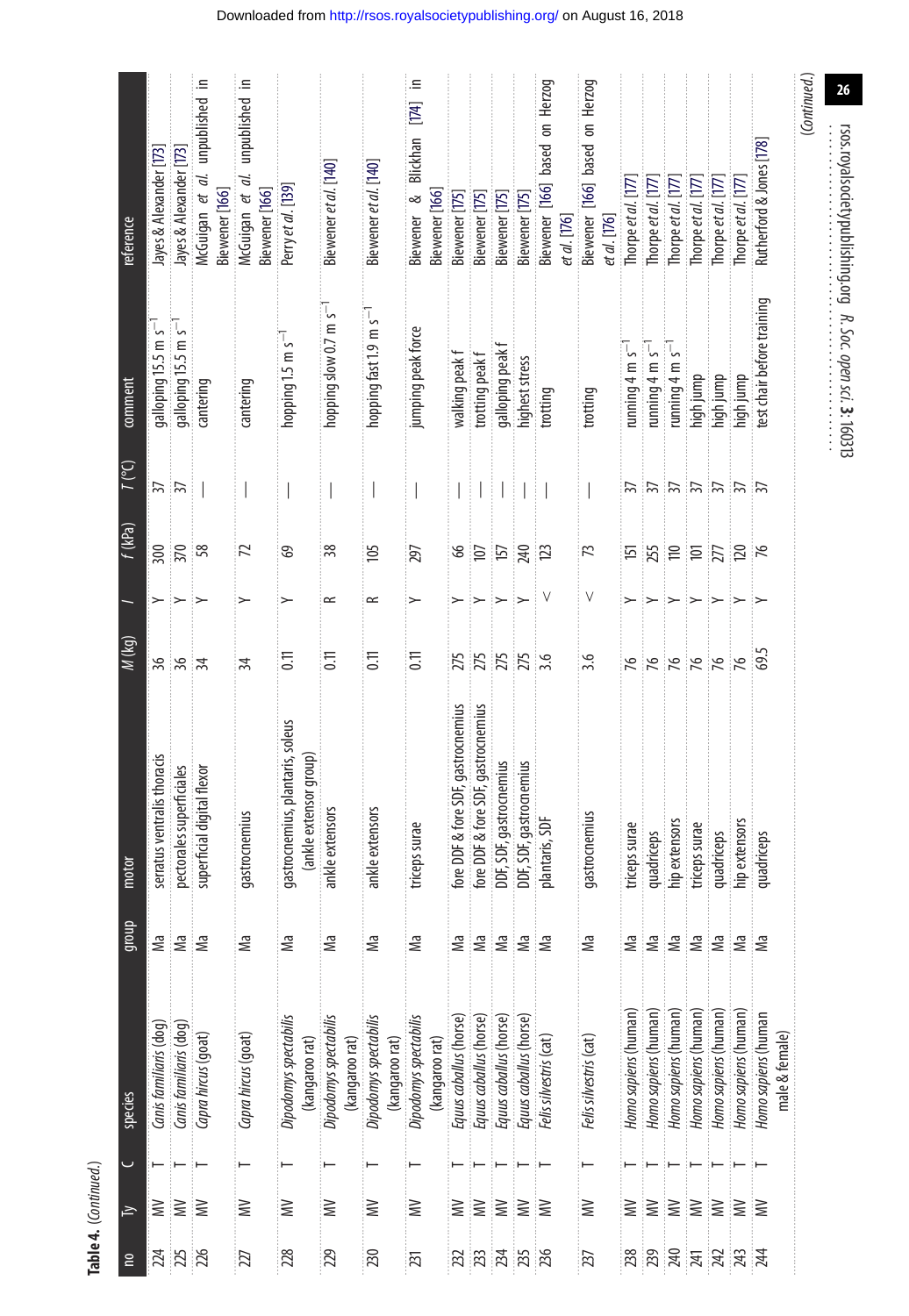| Kanehisa et al. [181]<br>Kanehisa et al. [181]<br>Kanehisa et al. [181]<br>Kanehisa et al. [181]<br>Kanehisa et al. [181]<br>O'Brien et al. [180]<br>O'Brien et al. [180]<br>O'Brien et al. [180]<br>0'Brien et al. [180]<br>Reeves et al. [179]<br>Reeves et al. [179]<br>Reeves et al. [179]<br>Reeves et al. [179]<br>isokinetic dynamometer<br>isokinetic dynamometer<br>isokinetic dynamometer<br>isokinetic dynamometer<br>isokinetic dynamometer<br>isokinetic dynamometer<br>isokinetic dynamometer<br>isokinetic dynamometer<br>isokinetic dynamometer<br>test chair after training<br>control post-training<br>control pre-training<br>test post-training<br>test pre-training<br>37<br>22<br>57<br>$\overline{2}$<br>37<br>57<br>Z<br>22<br>57<br>57<br>22<br>52<br>≅<br>270<br>573<br>236<br>215<br>550<br>540<br>598<br>S<br>39<br>ය<br>132<br>$\overline{321}$<br>R<br>≻<br>$\succ$<br>≻<br>$\succ$<br>➤<br>><br>≻<br>≻<br>≻<br>><br>><br>≻<br>><br>78.8<br>58.5<br>58.5<br>69.7<br>69.7<br>35.6<br>41.9<br>73.5<br>73.5<br>613<br>61.3<br>61.3<br>2<br>biceps brachii & brachialis (elbow<br>biceps femoris + 4 others (knee)<br>eps femoris (knee<br>vastus lateralis (knee)<br>vastus lateralis (knee)<br>vastus lateralis (knee)<br>vastus lateralis (knee)<br>tensors<br>extensors)<br>knee flexors<br>quadriceps<br>quadriceps<br>quadriceps<br>quadriceps<br>flexors)<br>quadrice<br>knee ext<br>Ñа<br>Ñа<br>la<br>la<br>la<br>Ž<br>la<br>la<br>La<br>€<br>€<br>€<br>€<br>Homo sapiens (human boys<br>Homo sapiens (human men<br>Homo sapiens (human girls<br>women $27.4 \pm 4.2$ yr)<br>elderly 74.3 $\pm$ 3.5 yr)<br>elderly 74.3 $\pm$ 3.5 yr)<br>elderly 67.1 $\pm$ 2 yr)<br>Homo sapiens (human<br>elderly 67.1 $\pm$ 2 yr)<br>Homo sapiens (human<br>Homo sapiens (human<br>Homo sapiens (human<br>Homo sapiens (human<br>Homo sapiens (human<br>Homo sapiens (human<br>Homo sapiens (human<br>Homo sapiens (human<br>Homo sapiens (human<br>male & female)<br>$28.2 \pm 3.6$ yr)<br>$8.9 \pm 0.7$ yr)<br>$9.3 \pm 0.8$ yr)<br>women)<br>women)<br>men)<br>men)<br>men) | ≋<br>≧ | species             | dhoub | motor      | M (kg) | $f$ (kPa) | $\overline{I}$ (°C) | comment | reference                |
|-----------------------------------------------------------------------------------------------------------------------------------------------------------------------------------------------------------------------------------------------------------------------------------------------------------------------------------------------------------------------------------------------------------------------------------------------------------------------------------------------------------------------------------------------------------------------------------------------------------------------------------------------------------------------------------------------------------------------------------------------------------------------------------------------------------------------------------------------------------------------------------------------------------------------------------------------------------------------------------------------------------------------------------------------------------------------------------------------------------------------------------------------------------------------------------------------------------------------------------------------------------------------------------------------------------------------------------------------------------------------------------------------------------------------------------------------------------------------------------------------------------------------------------------------------------------------------------------------------------------------------------------------------------------------------------------------------------------------------------------------------------------------------------------------------------------------------------------------------------------------------------------------------------------------------------------------------------------------------------------------------------------------------------------------------------------------------------------------------|--------|---------------------|-------|------------|--------|-----------|---------------------|---------|--------------------------|
|                                                                                                                                                                                                                                                                                                                                                                                                                                                                                                                                                                                                                                                                                                                                                                                                                                                                                                                                                                                                                                                                                                                                                                                                                                                                                                                                                                                                                                                                                                                                                                                                                                                                                                                                                                                                                                                                                                                                                                                                                                                                                                     |        | Homo sapiens (human | S     | quadriceps | 69.5   | 82        | 57                  |         | Rutherford & Jones [178] |
|                                                                                                                                                                                                                                                                                                                                                                                                                                                                                                                                                                                                                                                                                                                                                                                                                                                                                                                                                                                                                                                                                                                                                                                                                                                                                                                                                                                                                                                                                                                                                                                                                                                                                                                                                                                                                                                                                                                                                                                                                                                                                                     |        |                     |       |            |        |           |                     |         |                          |
|                                                                                                                                                                                                                                                                                                                                                                                                                                                                                                                                                                                                                                                                                                                                                                                                                                                                                                                                                                                                                                                                                                                                                                                                                                                                                                                                                                                                                                                                                                                                                                                                                                                                                                                                                                                                                                                                                                                                                                                                                                                                                                     |        |                     |       |            |        |           |                     |         |                          |
|                                                                                                                                                                                                                                                                                                                                                                                                                                                                                                                                                                                                                                                                                                                                                                                                                                                                                                                                                                                                                                                                                                                                                                                                                                                                                                                                                                                                                                                                                                                                                                                                                                                                                                                                                                                                                                                                                                                                                                                                                                                                                                     |        |                     |       |            |        |           |                     |         |                          |
|                                                                                                                                                                                                                                                                                                                                                                                                                                                                                                                                                                                                                                                                                                                                                                                                                                                                                                                                                                                                                                                                                                                                                                                                                                                                                                                                                                                                                                                                                                                                                                                                                                                                                                                                                                                                                                                                                                                                                                                                                                                                                                     |        |                     |       |            |        |           |                     |         |                          |
|                                                                                                                                                                                                                                                                                                                                                                                                                                                                                                                                                                                                                                                                                                                                                                                                                                                                                                                                                                                                                                                                                                                                                                                                                                                                                                                                                                                                                                                                                                                                                                                                                                                                                                                                                                                                                                                                                                                                                                                                                                                                                                     |        |                     |       |            |        |           |                     |         |                          |
|                                                                                                                                                                                                                                                                                                                                                                                                                                                                                                                                                                                                                                                                                                                                                                                                                                                                                                                                                                                                                                                                                                                                                                                                                                                                                                                                                                                                                                                                                                                                                                                                                                                                                                                                                                                                                                                                                                                                                                                                                                                                                                     |        |                     |       |            |        |           |                     |         |                          |
|                                                                                                                                                                                                                                                                                                                                                                                                                                                                                                                                                                                                                                                                                                                                                                                                                                                                                                                                                                                                                                                                                                                                                                                                                                                                                                                                                                                                                                                                                                                                                                                                                                                                                                                                                                                                                                                                                                                                                                                                                                                                                                     |        |                     |       |            |        |           |                     |         |                          |
|                                                                                                                                                                                                                                                                                                                                                                                                                                                                                                                                                                                                                                                                                                                                                                                                                                                                                                                                                                                                                                                                                                                                                                                                                                                                                                                                                                                                                                                                                                                                                                                                                                                                                                                                                                                                                                                                                                                                                                                                                                                                                                     |        |                     |       |            |        |           |                     |         |                          |
|                                                                                                                                                                                                                                                                                                                                                                                                                                                                                                                                                                                                                                                                                                                                                                                                                                                                                                                                                                                                                                                                                                                                                                                                                                                                                                                                                                                                                                                                                                                                                                                                                                                                                                                                                                                                                                                                                                                                                                                                                                                                                                     |        |                     |       |            |        |           |                     |         |                          |
|                                                                                                                                                                                                                                                                                                                                                                                                                                                                                                                                                                                                                                                                                                                                                                                                                                                                                                                                                                                                                                                                                                                                                                                                                                                                                                                                                                                                                                                                                                                                                                                                                                                                                                                                                                                                                                                                                                                                                                                                                                                                                                     |        |                     |       |            |        |           |                     |         |                          |
|                                                                                                                                                                                                                                                                                                                                                                                                                                                                                                                                                                                                                                                                                                                                                                                                                                                                                                                                                                                                                                                                                                                                                                                                                                                                                                                                                                                                                                                                                                                                                                                                                                                                                                                                                                                                                                                                                                                                                                                                                                                                                                     |        |                     |       |            |        |           |                     |         |                          |
|                                                                                                                                                                                                                                                                                                                                                                                                                                                                                                                                                                                                                                                                                                                                                                                                                                                                                                                                                                                                                                                                                                                                                                                                                                                                                                                                                                                                                                                                                                                                                                                                                                                                                                                                                                                                                                                                                                                                                                                                                                                                                                     |        |                     |       |            |        |           |                     |         |                          |
|                                                                                                                                                                                                                                                                                                                                                                                                                                                                                                                                                                                                                                                                                                                                                                                                                                                                                                                                                                                                                                                                                                                                                                                                                                                                                                                                                                                                                                                                                                                                                                                                                                                                                                                                                                                                                                                                                                                                                                                                                                                                                                     |        |                     |       |            |        |           |                     |         |                          |

 $\frac{1}{2}$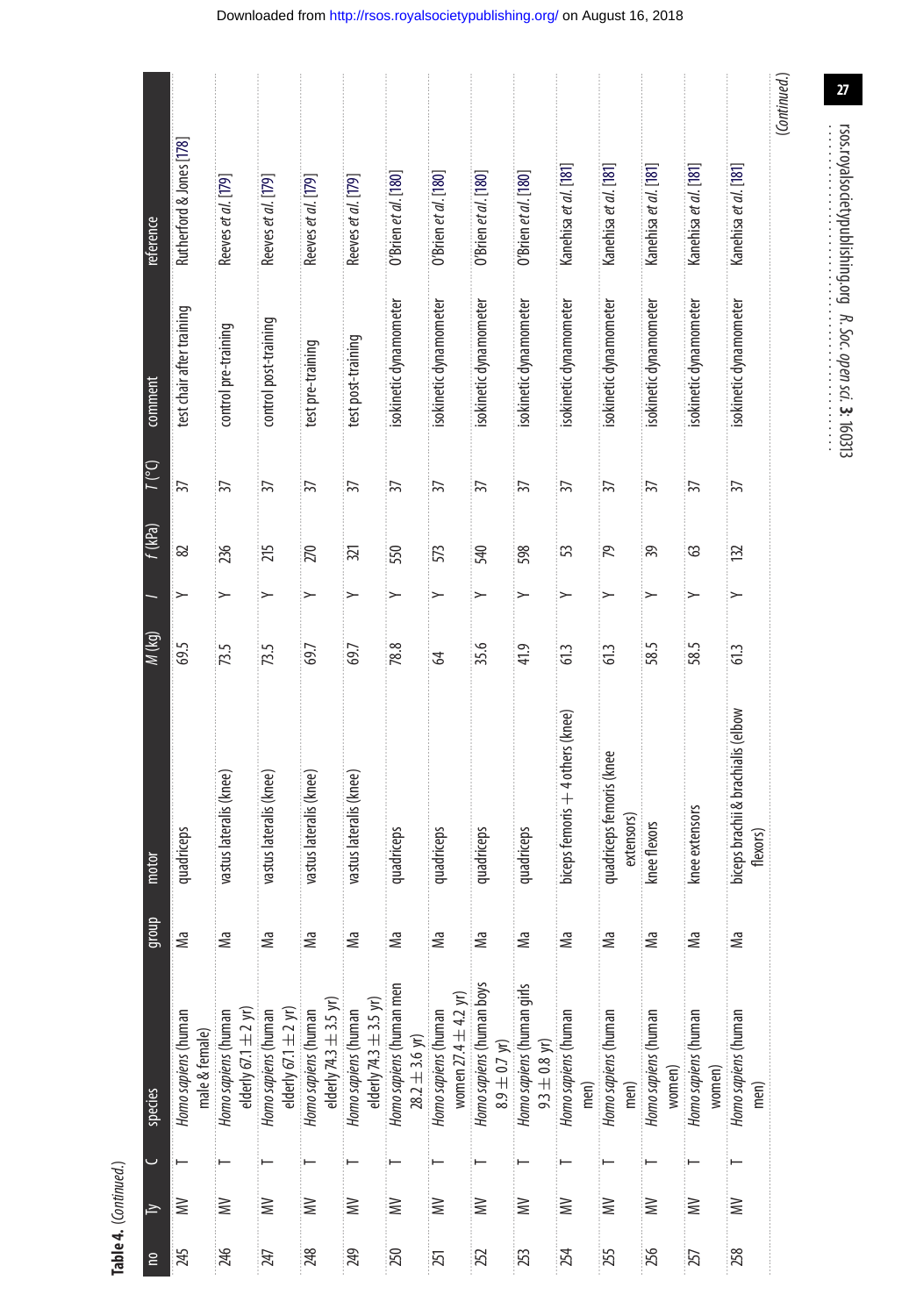| Su         | ≃      |                | species                                         | dionb    | motor                                    | M(kg)          |   | $f$ (kPa)      | $7^{\circ}$     | comment                        | reference                                            |
|------------|--------|----------------|-------------------------------------------------|----------|------------------------------------------|----------------|---|----------------|-----------------|--------------------------------|------------------------------------------------------|
| 259        | ≧      |                | Homo sapiens (human<br>men)                     | Δã       | triceps brachii (elbow extensors)        | 61.3           |   | Ξ              | 57              | isokinetic dynamometer         | Kanehisa et al. [181]                                |
| 260        | $\geq$ | ≔              | Homo sapiens (human<br>women)                   | Ñа       | elbow flexors                            | 58.5           |   | 137            | $\approx$       | isokinetic dynamometer         | Kanehisa et al. [181]                                |
| 261        | ≧      | ۳              | Homo sapiens (human<br>women)                   | Ñа       | censors<br>elbow ext                     | 58.5           | > | $\approx$      | 57              | isokinetic dynamometer         | Kanehisa et al. [181]                                |
| 262        | $\geq$ | ÷              | Homo sapiens (human men<br>$28 \pm 4$ yr)       | S        | soleus                                   | 75             |   | 150            | $\overline{z}$  | isokinetic dynamometer         | Maganaris et al. [182]                               |
| 263        | $\geq$ | ⊢              | Homo sapiens (human men<br>$28 \pm 4$ yr)       | S        | terior<br>tibialis an                    | 75             |   | 155            | $\mathbb{Z}$    | isokinetic dynamometer         | Maganaris et al. [182]                               |
| 264        | $\geq$ | ≔              | Homo sapiens (human<br>males $34 \pm 4.7$ yr)   | ιŠ       | s vastus lateralis<br>quadricep          | 74.1           |   | 237            | 57              | isometric voluntary contract.  | Narici et al. [183]                                  |
| 265        | ≧      | ⊢              | Homo sapiens (human<br>males $34 \pm 4.7$ yr)   | ιŠ       | quadriceps vastus intermedius            | 74.1           | ≻ | 241            | $\approx$       | isometric volunt. contraction  | Narici et al. [183]                                  |
| 266        | $\geq$ | ⊱              | Homo sapiens (human<br>males $34 \pm 4.7$ yr,   | la       | quadriceps vastus medialis               | 74.1           |   | 279            | 57              | isometric volunt. contraction  | Narici <i>et al.</i> [183]                           |
| 267        | $\geq$ | $\overline{ }$ | Homo sapiens (human<br>males $34 \pm 4.7$ yr    | S        | s rectus femoris<br>quadricep            | 74.1           | ≻ | 243            | 57              | isometric volunt. contraction  | Narici et al. [183]                                  |
| 268        | ≧      |                | Homo sapiens (human<br>males $38 \pm 8$ yr)     | la       | gastrocnemius medialis                   | 67.8           | > | 57             | 57              | whole muscle + MRI             | Narici et al. [183]                                  |
| 269        | $\geq$ | ۳              | males $21.3 \pm 3.4$ yr)<br>Homo sapiens (human | S        | s femoris<br>quadricep                   | 76.2           |   | 297            | $\overline{3}$  | max. volunt. contrac. (2 meth) | Erskine et al. [184]                                 |
| 270        | ≧      |                | Homo sapiens (human<br>young 22 yr)             | €        | ae (ankle plantar flexor)<br>triceps sur | $\approx$      |   | 329            | ਨ਼              | electrically evoked contract.  | Davies et al. [185]                                  |
| 271        | $\geq$ |                | Homo sapiens (human)                            | №а       | ntar flexor<br>ankle plar                | 70             | z | $\approx$      | $\approx$       | voluntary isometric torque     | Fukunaga et al. [186]                                |
| $\bar{z}$  | $\geq$ |                | Homo sapiens (human)                            | S        | itar flexor<br>ankle plan                | $\overline{R}$ | ≔ | 382            | $\frac{1}{2}$   | external force                 | Haxton [187] in Maganaris <i>et al.</i><br>[182]     |
| 273        | $\geq$ | $\overline{ }$ | Homo sapiens (human)                            | ÑМ       | ntar flexor<br>ankle plar                | $\approx$      | z | 628            | 57              | external force                 | Herman [188] in Maganaris <i>et al.</i><br>$[182]$   |
| 274<br>275 | $\geq$ |                | Homo sapiens (human)                            | уа       | ankle plantar flexor                     | 8.8            | Z | 549            | $\frac{27}{37}$ | external force                 | Reys [189] in Maganaris et al. [182]                 |
|            | $\geq$ | (H             | Homo sapiens (human)                            | la<br>∕⊠ | itar flexor<br>ankle plan                |                | ≔ | $\frac{1}{41}$ |                 | external force                 | Weber [190] in Maganaris <i>et al.</i> [182]         |
|            |        |                |                                                 |          |                                          |                |   |                |                 | R. Soc. open sci. 3: 160313    | (Continued.<br>28<br>rsos.royalsocietypublishing.org |

### Downloaded from http://rsos.royalsocietypublishing.org/ on August 16, 2018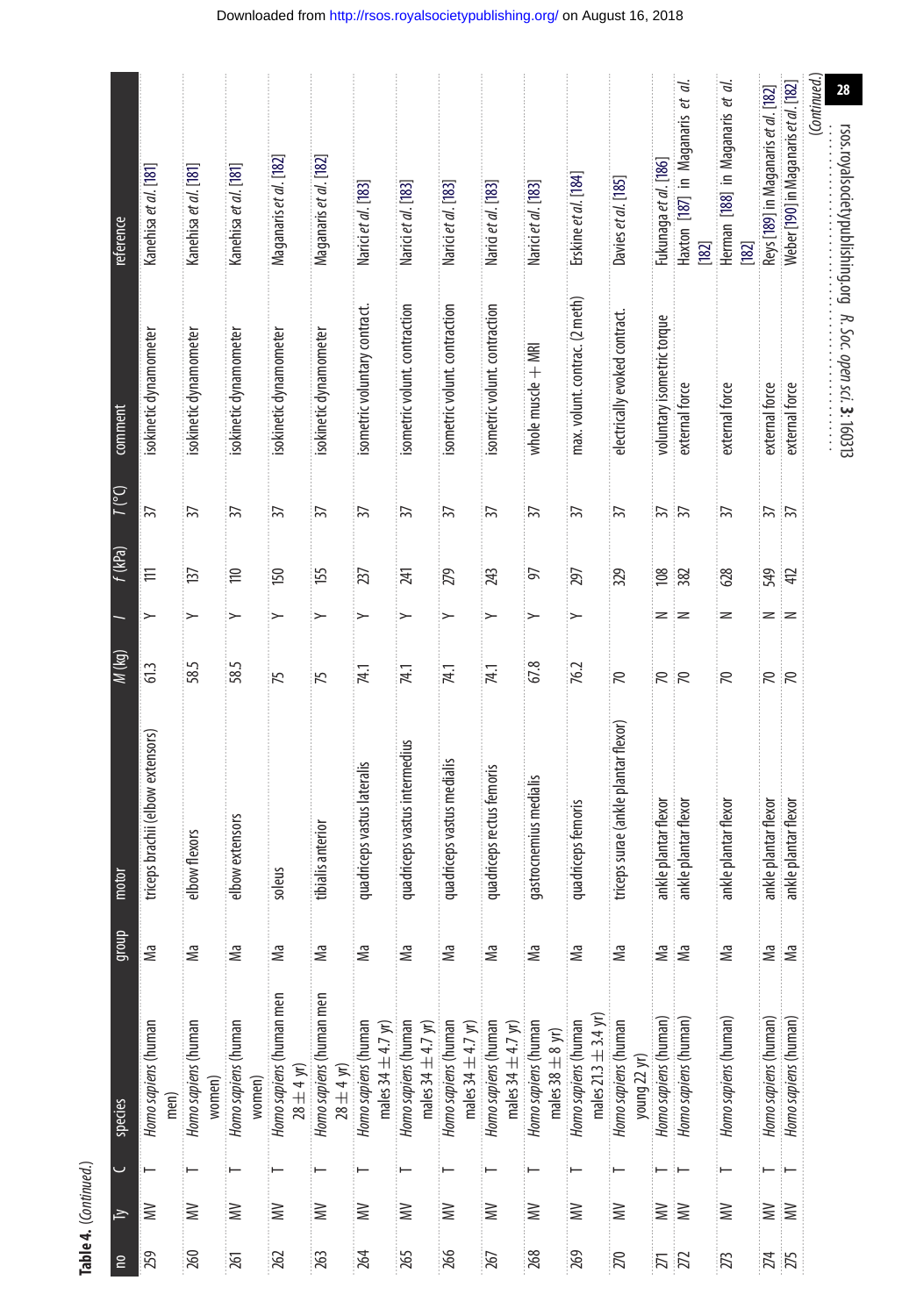| $\overline{\phantom{a}}$ | ≧      | species                                       | dronb | ਠ<br>moto                                                  | M(kq) |           | f(kPa)         | $T^{\circ}$ C) | comment                             | reference                                           |
|--------------------------|--------|-----------------------------------------------|-------|------------------------------------------------------------|-------|-----------|----------------|----------------|-------------------------------------|-----------------------------------------------------|
| 276                      | ≧      | Loxodonta africana<br>(elephant)              | Δã    | quadriceps<br>knee                                         | 2500  |           | $\frac{40}{5}$ | 57             | running $4-4.5$ m s <sup>-1</sup>   | Alexander et al. [191]                              |
| 277                      | $\geq$ | Loxodonta africana<br>(elephant)              | Δã    | extensors<br>$\mathbf \omega$<br>mki<br>T                  | 2500  | ≻         | 140            | $\approx$      | running $4 - 4.5$ m s <sup>-1</sup> | Alexander et al. [191]                              |
| 278                      | ≧      | Loxodonta africana<br>(elephant)              | S     | elbow triceps                                              | 2500  | ≻         | $\frac{40}{5}$ | 57             | running $4-4.5$ m s <sup>-1</sup>   | Alexander et al. [191]                              |
| 279                      | ≧      | Macropus eugenii (tammar<br>wallaby)          | Δã    | plantaris                                                  | 4.8   |           | 262            |                | hopping 5.5 m s <sup>-1</sup>       | Biewener & Baudinette [192]                         |
| 280                      | $\geq$ | Macropus eugenii (tammar<br>wallaby)          | Ñа    | rocnemius<br>gasti                                         | 4.8   |           | 27             |                | hopping 5. m s <sup>-1</sup>        | Biewener & Baudinette [192]                         |
| 281                      | $\geq$ | Macropus rufogriseus (rock<br>wallaby)        | la    | triceps surae                                              | 6.6   |           | 279            |                | jumping                             | McGowan & Biewener unpublished<br>in Biewener [166] |
| 282                      | $\geq$ | Macropus rufogriseus (rock<br>wallaby)        | Ñа    | triceps surae                                              | 9.9   |           | 201            |                | hopping                             | McGowan & Biewener unpublished<br>in Biewener [166] |
| 283                      | $\geq$ | kangaroo juvenile)<br>Macropus rufus (red     | Δã    | plantaris + gastrocnemius (ankle<br>extensors              | 24    | $\approx$ | 300            |                | hopping                             | Alexander & Vernon [193]                            |
| 284                      | ≧      | kangaroo juvenile)<br>Macropus rufus (red     | Žа    | hip extensors                                              | 24    | $\approx$ | 190            |                | hopping                             | Alexander & Vernon [193]                            |
| 285                      | $\geq$ | kangaroo juvenile)<br>Macropus rufus (red     | S     | rectus femoris $+$ VL $+$ VI $+$ VM<br>knee extensors)     | Z4    | $\approx$ | 940            |                | hopping                             | Alexander & Vernon [193]                            |
| 286                      | ≧      | Protemnodon rufogrisea<br>(Bennett s wallaby) | la    | plantaris + gastrocnemius (ankle<br>extensors)             | 10.5  |           | 150            |                | hopping                             | Alexander & Vernon [193]                            |
| 287                      | ≧      | Protemnodon rufogrisea<br>(Bennett s wallaby) | la    | hip extensors                                              | 10.5  |           | 140            |                | hopping                             | Alexander & Vernon [193]                            |
| 288                      | ≧      | Protemnodon rufogrisea<br>(Bennett s wallaby) | la    | rectus femoris $+$ VL $+$ VI $+$ VM<br>knee extensors)     | 10.5  |           | 55             |                | hopping                             | Alexander & Vernon [193]                            |
| 289                      | ≧      | Rattus norvegicus (white<br>rat)              | Ñа    | rocnemius, plantaris, soleus<br>(ankle extensors)<br>gastr | 0.24  |           | $\approx$      |                | galloping 1.5 m s <sup>-1</sup>     | Perry et al. [139]                                  |
| 290                      | $\geq$ | Syncerus caffer (buffalo)                     | ιδ    | ankle extensors                                            | 500   |           | 150            | 22             | galloping 5 m s <sup>-1</sup>       | Alexander et al. [191]                              |
| $\frac{1}{2}$            | $\geq$ | Syncerus caffer (buffalo)                     | i€    | elbow triceps                                              | 500   |           | ີ່ສ            | $\overline{5}$ | galloping 5 m s <sup>-1</sup>       | Alexander et al. [191]                              |

Downloaded from http://rsos.royalsocietypublishing.org/ on August 16, 2018

rsos.royalsocietypublishing.org  $R$ . Soc. open sci. 3: 160313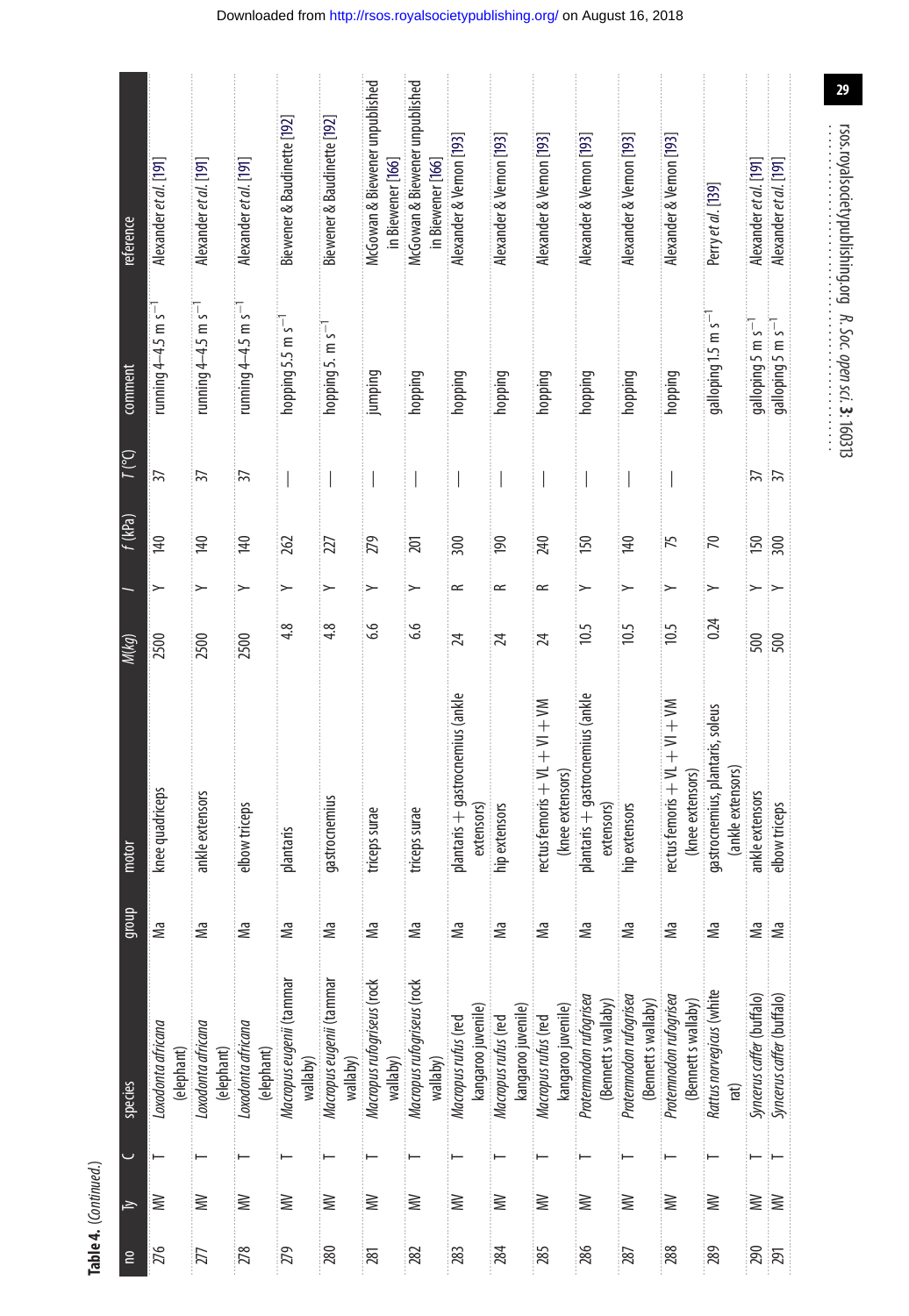<span id="page-29-0"></span>

|  |  | Table 5. Summary statistics <sup>a</sup> of specific tension f (in kPa) Per main motor types and functions. |  |
|--|--|-------------------------------------------------------------------------------------------------------------|--|
|--|--|-------------------------------------------------------------------------------------------------------------|--|

|                             |                   | $\boldsymbol{n}$ | min | max  | Q10 | Q90  | med. | <b>IQR</b> | mean | s.d. |
|-----------------------------|-------------------|------------------|-----|------|-----|------|------|------------|------|------|
| motor types                 | all               | 349              | 4   | 1944 | 62  | 354  | 174  | 136        | 212  | 196  |
|                             | all molecular     | 58               | 16  | 1944 | 72  | 524  | 160  | 129        | 239  | 303  |
|                             | all non-molecular | 291              | 4   | 1200 | 62  | 339  | 180  | 137        | 206  | 167  |
|                             | PI                | 6                | 587 | 1944 | 587 | 1875 | 685  | 663        | 956  | 547  |
|                             | non-PI            | 343              | 4   | 1200 | 62  | 312  | 167  | 134        | 199  | 158  |
| motor types (except PI)     | molecular         | 52               | 16  | 376  | 60  | 254  | 155  | 86         | 156  | 77   |
|                             | non-molecular     | 291              | 4   | 1200 | 62  | 339  | 180  | 137        | 206  | 167  |
|                             | M1                | 27               | 16  | 278  | 28  | 252  | 158  | 102        | 146  | 75   |
|                             | M2 <sup>b</sup>   | 9                | 33  | 346  | 34  | 307  | 162  | 107        | 158  | 99   |
|                             | MF                | 16               | 91  | 376  | 119 | 264  | 149  | 60         | 173  | 71   |
|                             | $M2 + MF$         | 25               | 33  | 376  | 91  | 265  | 149  | 70         | 167  | 80   |
|                             | FI                | 97               | 4   | 430  | 53  | 230  | 123  | 105        | 136  | 73   |
|                             | MU                | 89               | 19  | 442  | 75  | 285  | 200  | 98         | 195  | 81   |
|                             | <b>MV</b>         | 105              | 38  | 1200 | 70  | 638  | 227  | 199        | 281  | 240  |
| motor functions (except PI) | non-locomotor     | 55               | 16  | 1200 | 78  | 785  | 159  | 123        | 275  | 287  |
|                             | <i>locomotor</i>  | 288              | 4   | 700  | 61  | 300  | 174  | 136        | 184  | 113  |
|                             | swimming          | 53               | 18  | 442  | 50  | 282  | 183  | 131        | 169  | 98   |
|                             | flying            | 25               | 4   | 363  | 19  | 165  | 79   | 87         | 100  | 78   |
|                             | terrestrial       | 210              | 33  | 700  | 70  | 300  | 187  | 133        | 198  | 116  |

<sup>a</sup>Number of f values, minimum, maximum, quantile 10%, quantile 90%, median, interquartile range 25–75%, mean and standard deviation of f. bThis line M2 does not include myofibrils MF.

tension *f*, temperature, reference) are gathered in [table 3](#page-5-0) for molecular motors and [table 4](#page-10-0) for nonmolecular motors. In [table 3,](#page-5-0) *f* was calculated from the measured force or torque given in the references cited and the cross-sectional area and lever arm given in [table 2.](#page-4-0) The statistics on *f* are summarized in [table 5.](#page-29-0)

# 3.1. Specific tensions of molecular and non-molecular motors follow similar statistical distributions

The distribution of all  $f$  values is close to lognormal, with  $log_{10}(f)$  following approximately a normal distribution of mean  $\mu = 5.07$  (corresponding to 159 kPa), the largest measured tension (in a pilus) being 1900 kPa [\(figure 1](#page-30-0)*a*). Since the slope of the distribution changes rapidly for *f* = 350 kPa, we have also plotted the distribution of *f* data smaller than this value (90% of the total), which follow very closely a normal distribution of mean  $\pm$  s.d.  $=$  161  $\pm$  78 kPa [\(figure 1](#page-30-0)*b*). [Figure 1](#page-30-0)*c* compares the tensions *f* of molecular and non-molecular motors, which follow distributions that are not significantly different, close to lognormal for all values and normal for *f* < 350 kPa [\(figure 1](#page-30-0)*d*).

Motors developing tensions higher than 350 kPa are found in both microorganisms and large animals. In the former, the only ones are pili. In the latter, 23 of 29 (80%) are whole muscles measured *in vivo* (MV) in crustaceans (claw closers) and insects (jump muscles). We shall return to this point later.

#### 3.2. Differences exist depending on motor types, taxonomic groups and functional groups

[Figure 2](#page-30-1) shows that the tension for bacterial pili (PI, median 685 kPa, interquartile range (IQR) 663 kPa,  $n = 6$ ) is clearly an outlier with respect to all other motors (median 167 kPa, IQR 134 kPA,  $n = 343$ ). Therefore, in all the following comparisons, pili are excluded.

Comparisons of tension without pili per motor types, taxonomic groups and motor functions are shown as boxplots in [figure 3](#page-31-0) and the corresponding statistical tests (ANOVA and multiple comparison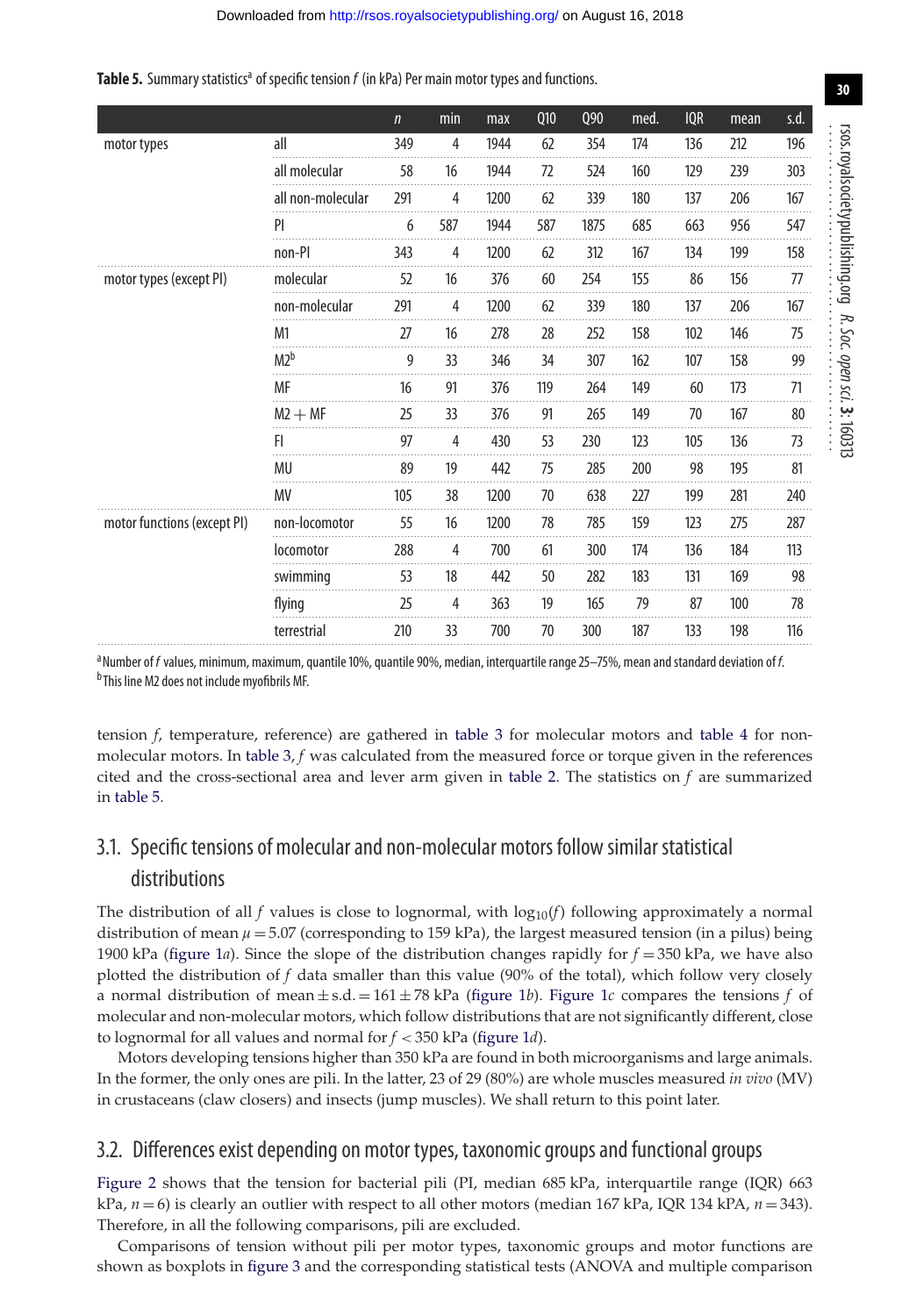

<span id="page-30-0"></span>**Figure 1.** Distributions of specific tensions f. (a) Empirical cumulated distribution function (CDF). All f values are shown along the x-axis as stepwise increments, giving a complete and undistorted view of the original data. Empirical CDF is fitted to a lognormal distribution of mean  $\mu$  and s.d.  $\sigma$  (dotted black line); fit is rejected at level 5% ( $p = 0.01$ ). (b) Empirical CDF of  $f < 350$  kPa (solid black line) with fitted normal distribution of *μ* and σ in kPa (dotted black line), not rejected at level 5% ( $p = 0.33$ ). (c) Empirical CDFs of f for molecular motors (blue line, fitted lognormal not rejected) and non-molecular motors (red line, fitted lognormal rejected); the two distributions are not significantly different ( $p = 0.40$ ). (d) Empirical CDFs (solid line) and fitted normal CDFs (dotted line) for molecular (blue line) and non-molecular (red line) motors with  $f < 350$  kPa;  $\mu$  and  $\sigma$  in kPa; the two distributions are not significantly different ( $p = 0.20$ ). All comparisons based on Kolmogorov–Smirnov tests.



<span id="page-30-1"></span>**Figure 2.** Boxplots of specific tensions per motor type  $(n = 349)$ . The boxes extend from the lower quartile to the upper quartile values with the medians (red line) in between. The whiskers extend to the most extreme data values within 1.5  $\times$  IQR. Outliers (red crosses) are tensions beyond the end of the upper whiskers. Motor types: RN, RNA polymerase  $(n = 1)$ ; DC, cytoplasmic dynein (4); DA, axonemal dynein (4); KI, kinesin (7); MY, myosin (11); SP, spasmoneme (3); PI, pili (6); FA,  $F_0/F_1$  ATPase (2); FL, flagellum (4); MF, myofibril (16); FI, muscular fibre (97); MU, muscle in vitro (89); MV, muscle in vivo (105). ANOVA and multiple comparison of means (electronic supplementary material, table S1, motor types with  $n < 5$  removed: RN, DC, DA, SP, FA and FL): PI  $\neq$  (KI, MY, MF, FI, MU, MV), FI  $\neq$  MV and MU  $\neq$  MV. Pili PI are significantly different from all other motor types.

rsos.royalsocietypublishing.org

R. Soc.

open

sci. **3**: 160313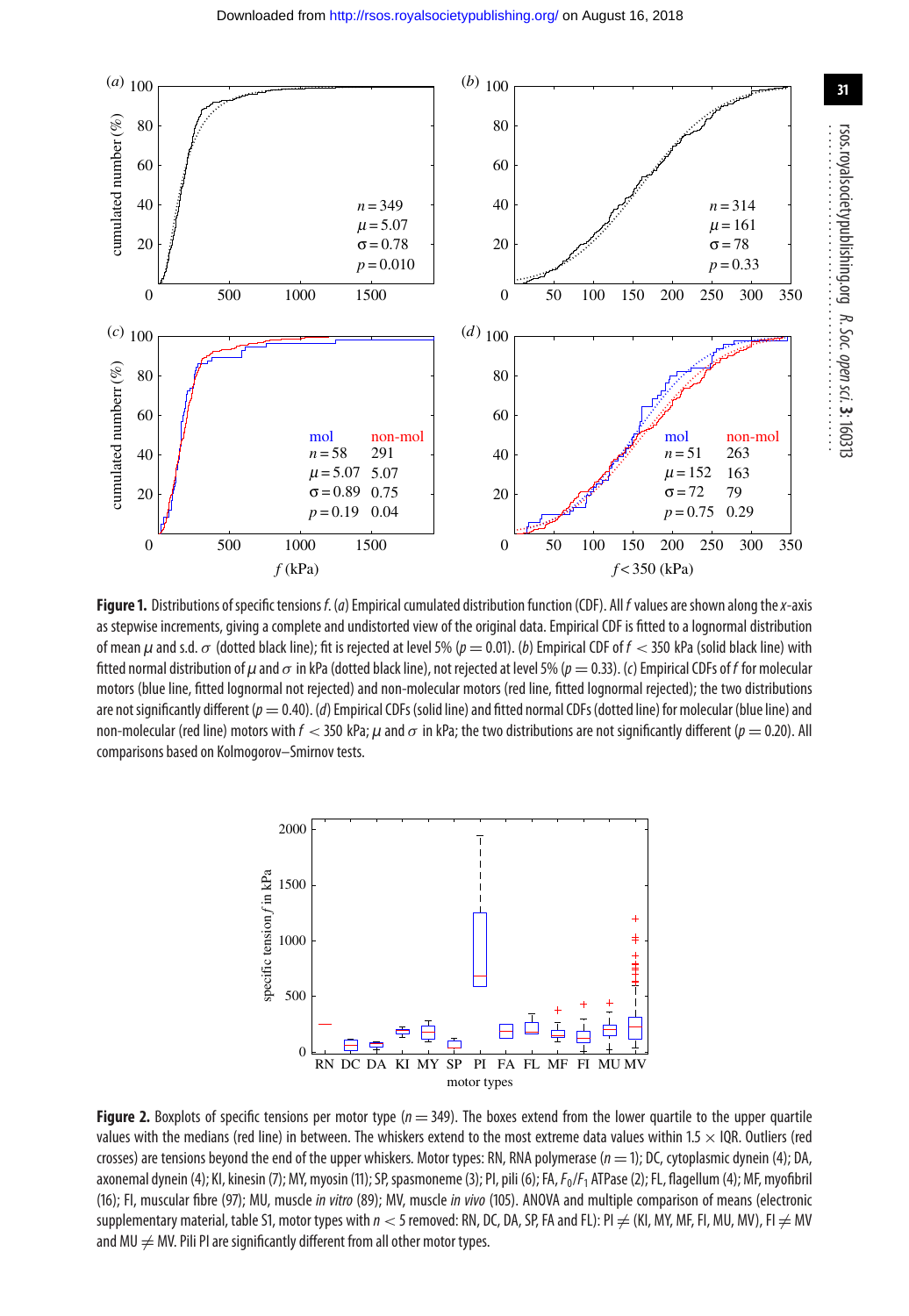

<span id="page-31-0"></span>**Figure 3.** Boxplots of specific tensions of all motors except pili  $(n = 343)$ . Pili were excluded from molecular assemblies (M2), bacteria (Ba) and terrestrial motors (Terr). (a) Per motor type. Abbreviations and number of values per class as defined in [figure 2,](#page-30-1) except M1, single molecule ( $n = 27$ ) and M2, molecular assembly ( $n = 9$ ). ANOVA and multiple comparison of means (electronic supplementary material, table S2): MV  $\neq$  (M1, Fl, MU). Among the 11 MV outliers, 9 are claw muscles and 2 are jump muscles. (b) Same as (a) with non-locomotors (non-loc,  $n = 55$ ) as a separate class. ANOVA and multiple comparison of means (electronic supplementary material, table S3): non-loc  $\neq$  (M1, FI) and FI  $\neq$  MV. (c) Taxonomic groups: Ba, bacteria ( $n=7$ ); Pr, protozoa (4); Al, algae (1); Fu, fungi (1); Ec, echinoderms (1); Ar, arachnids (1); In, insects (19); Cr, crustaceans (19); Mo, molluscs (5); Fi, fish (29); Am, amphibian (31); Re, reptiles (5); Bi, birds (18); Ma, mammals (202). Groups with  $n < 5$  (protozoa, algae, fungi, echinoderms, arachnids) were removed (remaining data:  $n = 335$ ); ANOVA and multiple comparison of means (electronic supplementary material, table S4): crustaceans are significantly different from all other groups. (d) Same as (c) for locomotors ( $n = 275$ ) with non-locomotors ( $n = 48$ ) as a separate class. Groups with  $n < 5$  were removed (same as in (c), plus bacteria and molluscs). Insects ( $n = 17$ ), crustaceans (5), fishes (28), amphibians (25), reptiles (5), birds (17), mammals (178). ANOVA and multiple comparison of means (electronic supplementary material, table S5): non-loc  $\neq$  (Fi, Bi, Ma). (e) Per motor function: non-locomotory ( $n = 55$ ), swimming (53), flying (25), terrestrial (210). Abbreviations and number of values per class as given in [figure 1](#page-30-0)d, except for Terr ( $n = 210$ ). ANOVA and multiple comparison of means (electronic supplementary material, table S6): non-loc  $\neq$  (Swim, Terr, Fly) and Fly  $\neq$  Terr.

rsos.royalsocietypublishing.org

R. Soc.

................................................

open

sci. **3**: 160313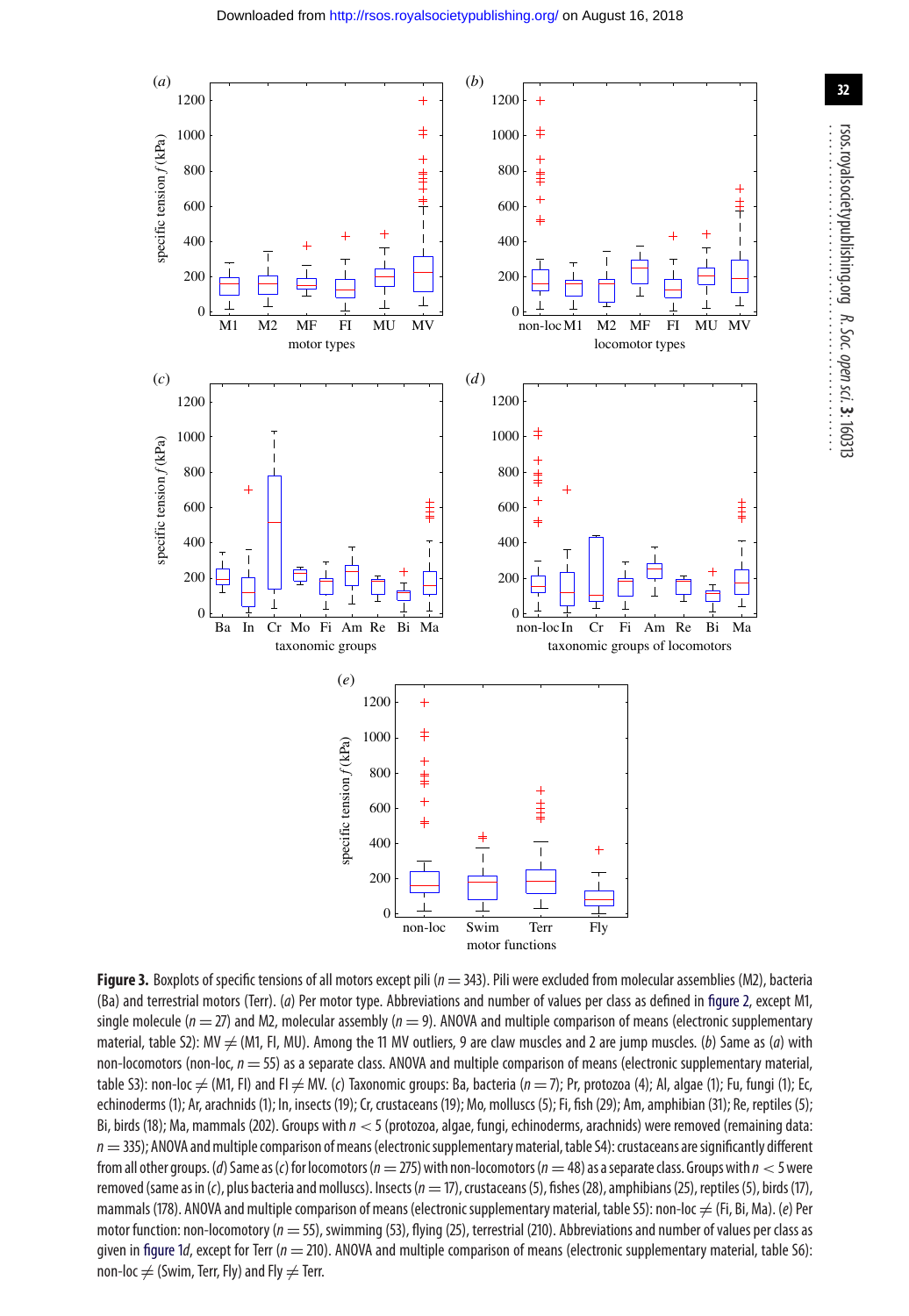

<span id="page-32-0"></span>**Figure 4.** Log–log plot of specific tension versus cell or body mass. (a) Locomotors shown as points ( $n = 294$ ) and non-locomotors as circles ( $n = 55$ ). Regression line of all log<sub>10</sub> f versus log<sub>10</sub> M (solid red line, slope  $-5 \times 10^{-4}$  not significantly different from zero,  $p = 0.90$ ). Regression line of locomotors (slope  $-6 \times 10^{-3}$  not significantly different from zero,  $p = 0.24$ ) indistinguishable from red line, not shown (see the electronic supplementary material, table S7). Vertical dotted line: mass of cells on the left, of multicellular organisms on the right. Motor types: abbreviations and number of values per type as defined in [figure 2.](#page-30-1) (b) Motor types: same abbreviations and numbers as in (a), except M1, single molecule ( $n = 27$ ) and M2, molecular assembly (15 with pili). Symbols and colours of points as in (a). Points belonging to the same motor type located within the convex polygons shown. Regression lines of molecular motors (M1, M2 and MF, blue line on the left, slope  $-0.03$  not significantly different from zero,  $p = 0.17$ ) and non-molecular motors (FI, MU, MV, red line on the right, slope 7  $\times$  10<sup>-3</sup> not significantly different from zero,  $p=0.47$ ). For these and other regressions on motor types, see the electronic supplementary material, tables S7–S9. Horizontal dotted blue line is mean  $log_{10} f$  (kPa) = 2.2. Vertical dotted blue line as in (a). (c) Taxonomic groups: abbreviations and number of values per class as given in [figure 3](#page-31-0)c, except for bacteria ( $n = 13$ with pili). On the left side, polygons enclose motors from single cells (black) and from multicellular organisms (grey). For regressions on taxonomic groups, see the electronic supplementary material, tables S10 and S11. Horizontal and vertical dotted lines as in (b). (d) Motor functions: non-locomotory ( $n = 55$ ), swimming (53), flying (25), terrestrial (216 with pili). Their respective regression lines are shown; their slopes s are significantly different from zero (non-loc, s = 0.02,  $p = 0.02$ ; Fly, s = 0.1,  $p = 0.05$ ; Terr, s =  $-0.02$ ,  $p < 10^{-3}$ ) except Swim (s = 8  $\times$  10<sup>-4</sup>, p = 0.93), see the electronic supplementary material, table S12. In all panels, the scale on the y-axis is 1.5 times larger than on the  $x$ -axis.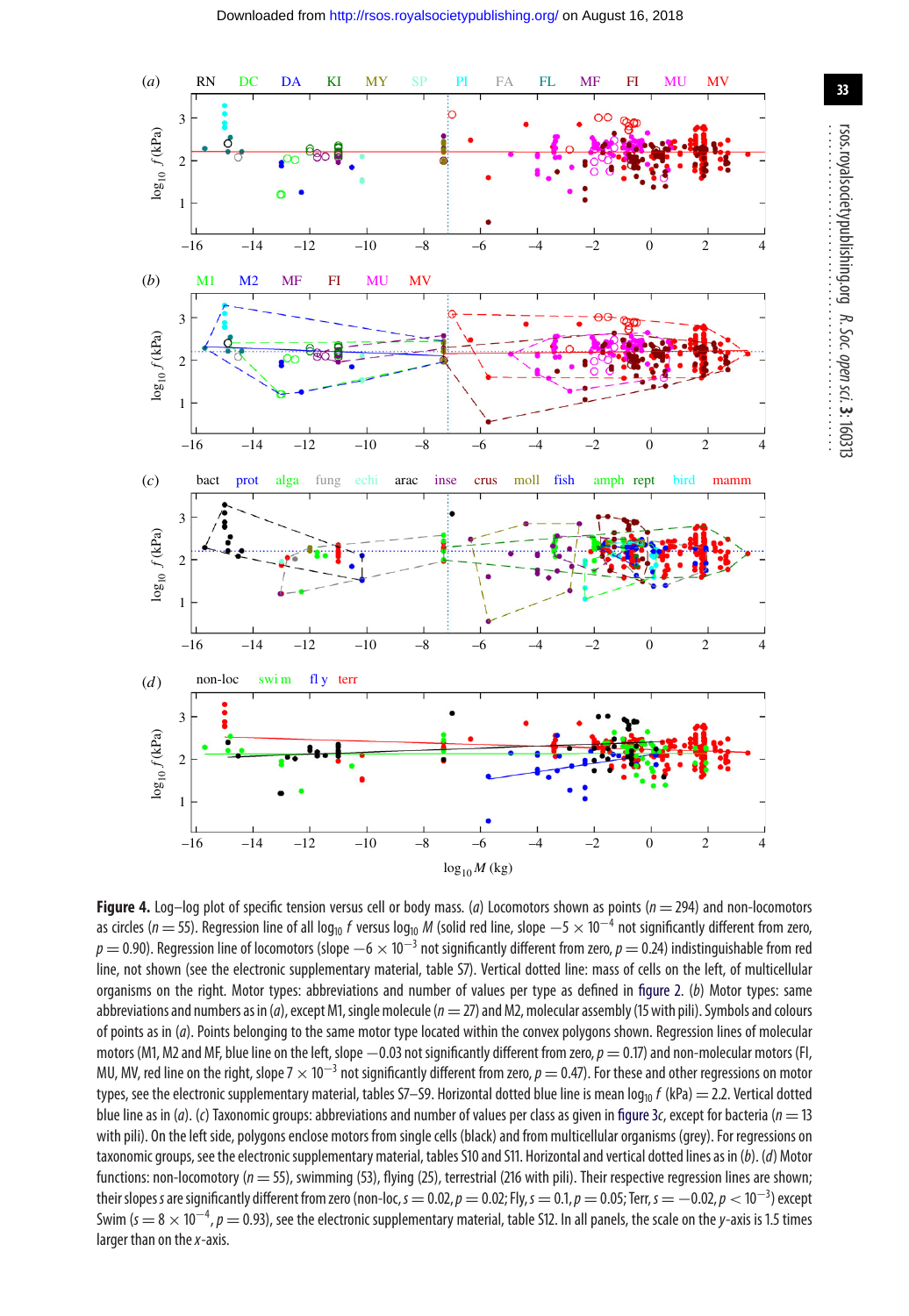of means) are given in the electronic supplementary material, tables S1–S6. [Figure 3](#page-31-0)*a,b* for motor types indicates that muscles *in vivo* significantly differ from single molecules M1, fibres and muscles *in vitro*, essentially because of the large tensions of non-locomotor muscles. Comparisons of taxonomic groups with number of *f* values greater than or equal to 5 (pili excluded) show that crustaceans differ from all other groups (all motors, [figure 3](#page-31-0)*c*). Finally, comparison of motor functions show that motors used for flight have specific tensions significantly different from those of motors used for moving the organisms on (or with respect to) a solid substrate and non-locomotors differ from all three kinds of locomotors [\(figure 3](#page-31-0)*e*).

#### 3.3. There is no large-scale variation with cell or body mass

Log–log plots of the 329 pairs of (*M*, *f*) values are shown in [figure 4.](#page-32-0) Overall, values of cell and body mass *M* range from 2 × 10<sup>−16</sup> kg (bacterium) to 2500 kg (elephant), whereas values of specific tension *f* range from 3.6 to 1944 kPa. Hence, whereas *M* varies by more than 19 orders of magnitude, *f* only varies by a factor of 500. For easier reading, polygons enclosing all points of the same category are shown: types of motors [\(figure 4](#page-32-0)*b*) and taxonomic groups [\(figure 4](#page-32-0)*c*).

Overall, there is no large-scale variation with cell or body mass. Indeed, the power law regression calculated for the entire dataset is  $f = 159 M^{\alpha}$  with  $\alpha = -0.5 \times 10^{-3} \pm 7.7 \times 10^{-3}$  (95% confidence limits <sup>−</sup>8.2 <sup>×</sup> <sup>10</sup>−3, 7.2 <sup>×</sup> <sup>10</sup>−3), this slope is not significantly different from zero (*<sup>p</sup>* <sup>=</sup> 0.90, [figure 4](#page-32-0)*a*). The slope is not either different from zero for data restricted to molecular motors (M1, M2 and MF,  $f = 83 M^{\alpha}$  with  $\alpha = -0.025 \pm 0.037$ ,  $p = 0.17$ , [figure 4](#page-32-0)*b* on the left) and non-molecular motors (FI, MU, MV,  $f = 159$   $M^{\alpha}$ with  $\alpha = 0.0073 \pm 0.020$ ,  $p = 0.47$ , [figure 4](#page-32-0)*b* on the right). Complete description and test of these global regressions are given in the electronic supplementary material, table S7.

We also looked for 'local' trends based on the different categories defined previously. For motor types, some slight positive and negative slopes of the regression lines *f* versus *M* were found (electronic supplementary material, tables S8 and S9). For taxonomic groups (electronic supplementary material, tables S10 and S11) and motor functions (electronic supplementary material, table S12), either the slope is not significantly different from zero (according to the *F*-test at level 1%), or the slope is smaller or equal to 0.02 in absolute value.

# 4. Discussion

We discuss in order the choice of specific tension for normalizing forces developed by widely different motors, the similarity of specific tension in molecular and non-molecular motors, the factors explaining the variability of tension, especially in muscles, and the relationship between tension invariance and force–mass scaling.

#### 4.1. Specific tension as a size-independent measure of force

In order to compare forces developed by biological motors as different as molecules and muscles, whose spatial scale varies by nearly 7 orders of magnitude and whose applied force varies by nearly 14 orders of magnitude, it is useful to express them in relative values. Because most non-molecular motor forces *F* (FI, MU, MV) are expressed as specific tension  $(F/A)$  in the literature, it is natural to try to express molecular motors similarly.

As *F*/*A* is not available for molecular motors, in order to avoid bias, we defined the cross-section *A* in the most basic way, i.e. from the volume *V* as  $A = V^{2/3}$ , which holds for a cube and still holds in order of magnitude for shapes of moderate elongation. This is in line with results of Marden & Allen [\[18\]](#page-38-17) who found *F* proportional to motor mass  $m^{2/3}$  for a class of molecular motors, and to the fact that these forces depend on chemical bonds (mainly hydrogen bonds), whose number acting in parallel is expected to depend on the cross section. For defining the cross-section, we were extremely careful to select the acting part of the motor (ignoring the 'passive' tails) so that the shape was of moderate elongation. For example to estimate the volume of the myosin motor, we only considered the heads and ignored the tail which does not contribute to the actin–myosin interaction. We will return to this topic in the last subsection 'Scaling with motor's mass' and suggest below an order-of-magnitude interpretation.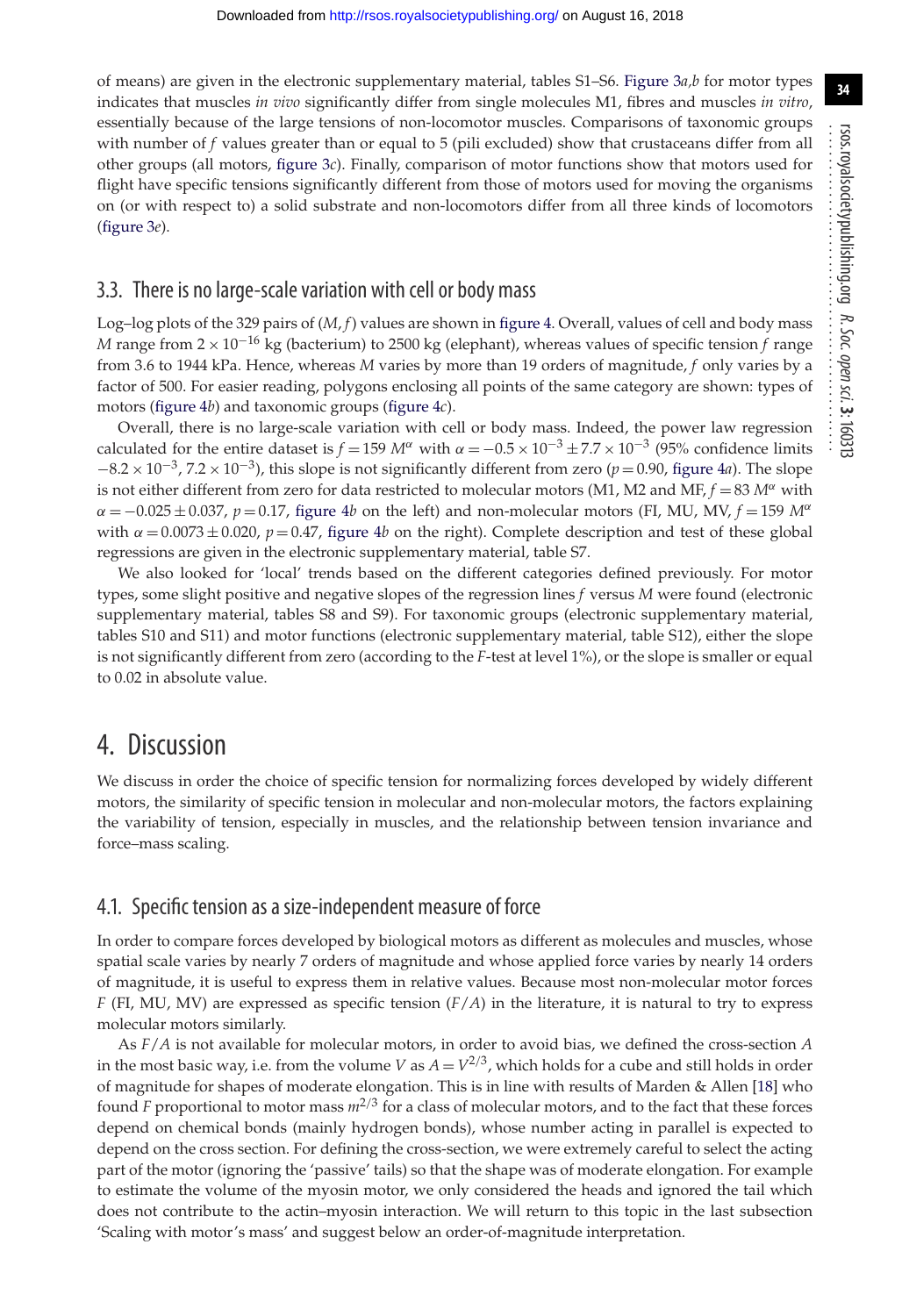### 4.2. Invariance of specific tension in molecular and non-molecular motors

The main characteristics found here for the values of tension *f* in both molecular (M1, M2, MF) and nonmolecular motors (FI, MU, MV) are [\(table 5\)](#page-29-0): (i) their almost equal median tensions (approx. 170 kPa), (ii) their similar ranges of variation  $(60 < f < 350$  kPa for 90% of motors), and (iii) the approximately five times higher tensions exerted by pili (600 < *f* < 2000 kPa). These three characteristics can be understood from basic physical considerations.

#### 4.2.1. Molecular motors

Molecular motors are proteins that produce mechanical energy by changing their three-dimensional conformation. They move in steps whose length is of the order of magnitude of their size  $a_0$ , which is typically  $a_0 \sim 6$  nm [\[195](#page-42-3)[,196\]](#page-42-4). The steps are mainly powered by ATP with free energy  $W_0 \approx 12kT \approx 0.5 \times 10^{-19}$  J/molecule at *T* = 300 K [\[197\]](#page-42-5). Therefore, the elementary force *F*<sub>0</sub> developed by motor proteins is of order of magnitude  $F_0 \sim W_0/a_0 \sim 8$  pN and the corresponding force per unit crosssectional area *f* is  $f \sim F_0/a_0^2 \simeq W_0/a_0^3 \sim 200$  kPa. This is close to the average value found for molecular motors (M1, M2 and MF, [table 5\)](#page-29-0). This order-of-magnitude estimate is based on a perfect transduction of chemical into mechanical energy. Taking into account the actual efficiency would not change this order of magnitude since molecular motors are known to have a high efficiency—often exceeding 50% (e.g. [\[198](#page-42-6)[,199\]](#page-42-7)), in particular, 80–95% for kinesin [\[197\]](#page-42-5) and up to 100% for F1-ATPase [\[8\]](#page-38-7).

Molecular motors, like other proteins, owe their properties to a three-dimensional structure mainly held by H-bonds and other weak forces [\[200](#page-42-8)[,201\]](#page-42-9). In order to act near (but not at) thermal equilibrium and not to break the motor protein, the elementary motor force should not exceed *kT* divided by the distance over which H-bonds operate, i.e. the size of the water molecule,  $a_{H_2O} \simeq 0.3$  nm. This yields the minimum size,  $a_0 > a_{H_2O} \times (W_0/kT) \simeq 4$  nm, and maximum tension,  $f \simeq W_0/a_0^3 < 800$  kPa, of molecular motors. This order of magnitude estimate is similar to the maximum tension observed in molecular motors [\(table 5\)](#page-29-0) with the notable exception of pili.

Pili, which are virtually universal in prokaryotes [\[202\]](#page-42-10), have exceptional mechanical properties of stretching and adhesion, and some of them can withstand extreme forces, with an important role played by covalent bonds (e.g. [\[203\]](#page-42-11)) so that the above order-of-magnitude estimate, based on weak forces, does not apply to them. In order to compare pili with other structures, we have only considered steady-state unwinding forces (e.g. [\[60\]](#page-39-10)). Even then, pili can still reach extreme specific tensions, with a median four times higher than that of other motors.

#### 4.2.2. Non-molecular motors

The most striking result of this paper is that the formally defined tension of molecular motors turns out to be similar to the value  $f \approx 200$  kPa typical of muscle fibres. A hint to this uniformity stems from the basic arrangement of myosin motors in striated muscles (reviewed in e.g. [\[13](#page-38-12)[,204\]](#page-42-12)). Most of the space within muscle fibres is occupied by protein thick filaments along which groups of myosin globular motors (heads) are protruding with an axial spacing *e* = 14.6 nm. These motors are cyclically attaching to (and detaching from) adjacent thin filaments of actin to form the cross-bridges, and enable thin and thick filaments to slide past each other. Along each half thick filament (of total length  $2l \approx 1.6 \,\mu m$ , neglecting for this order-of-magnitude estimate a bare zone of smaller length free of motors) about 150 myosin molecules exert forces that add in parallel and only about one-third of the cross-bridges are attached during isometric contraction [\[47](#page-38-46)[,205\]](#page-42-13). Therefore, the number of active individual myosin motors along each half thick filament is  $N \simeq 50$ . (Note that since  $l/e \simeq 50$ , this might imply that only one motor per group of three can attach simultaneously, a likely consequence of steric constraints brought about by the three-dimensional structure enabling transitory conformational changes.) With *N* motors acting in parallel each exerting a force *F*myosin the total force per thick filament is *NF*myosin. Each thick filament and its associated lattice of thin filaments occupies an equivalent cross-section  $s \simeq d^2$ , where  $d \simeq 40$  nm is the lateral spacing of thick filaments, so the total tension in the structure is  $f_{\text{fibre}} \simeq NF_{\text{myosin}}/s$  which acts (in series) along the length of the fibre. Tables [3](#page-5-0) and [4](#page-10-0) show that the myosin motor, of equivalent cross-sectional area  $A \simeq 36$  nm<sup>2</sup>, exerts a mean force  $F_{\rm myosin} \simeq f_{\rm myosin}A \simeq 7$  pN. Substituting the values of  $F_{\text{myosin}}$ , *N* and *s* in the above formula yields the tension in the structure  $f_{\text{fiber}} \simeq 240$  kPa.

This rough estimate enables us to understand why the tension of muscles ( $\leq f_{\text{fiber}}$ ) is of the same order of magnitude as the tension of the myosin motor  $f_{\text{mvosin}} \approx 190$  kPa. Indeed, the tensions of muscle fibres and of myosin motors are in the ratio  $f_{\text{fibre}}/f_{\text{myosin}} \simeq N A/s$ , and the myosin motors are arranged so that the number *N* of them acting simultaneously in parallel is approximately equal to the ratio *s/A* of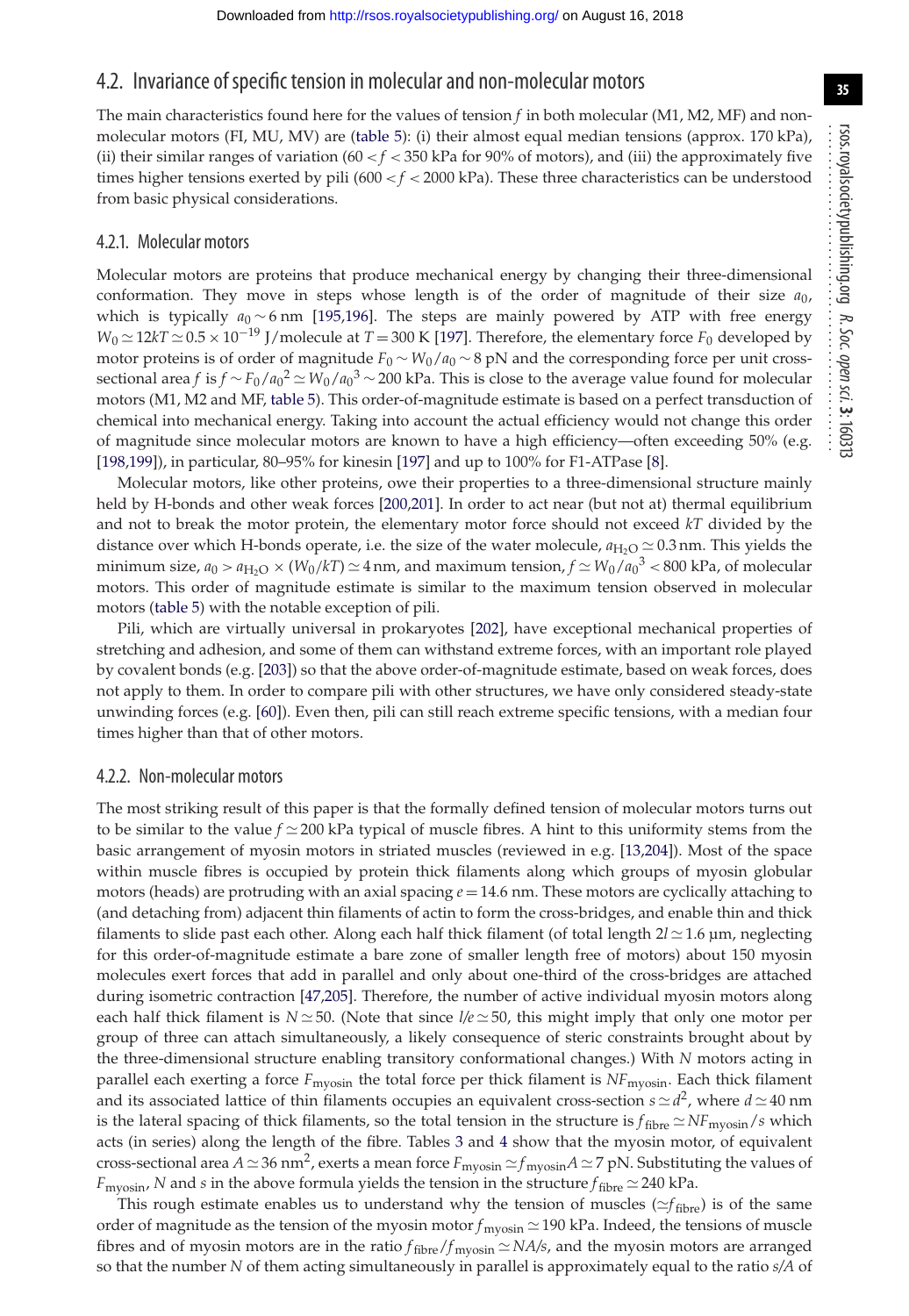the equivalent cross-sectional area of each thick–thin filament structure to that of an individual myosin motor head, which is not surprising because of steric constraints.

## 4.3. Origins of variability of specific tension in various motors

Overall, tensions in most molecular and non-molecular motors are distributed around their means according to similar Gaussian functions with coefficients of variation s.d./mean  $\simeq 0.5$ . This variability may arise from methodological, experimental and biological factors.

#### 4.3.1. Methodological and experimental factors

The cross-section *A* of molecular motors was estimated from their mass *m* using the formulae  $A = V^{2/3}$ and  $V = m/\rho$  with protein density  $\rho \approx 10^{-3}$  pg nm<sup>-3</sup>. This is admittedly rough, since the longer dimension of the motors considered can differ from the cross-diameter by nearly a factor of 2. The resulting error may not be negligible compared with the observed variability of specific tension in molecular motors, in which more than 80% of *f* values are within one-third of the median and twice the median (see Q10, Q90 and median in [table 5,](#page-29-0) second line).

Although we did not have to estimate the cross-section for muscles, their tensions show the same variability on *f* as molecular motors (Q10 is one-third the median and Q90 twice the median, see [table 5,](#page-29-0) third line). Their cross-sectional area has sometimes been corrected for the area occupied by mitochondria (dragonfly, [\[116\]](#page-40-22)), sometimes not (beetle, [\[115\]](#page-40-21)) and never for the sarcoplasmic reticulum (e.g. [\[206\]](#page-42-14)). The pennation angle has not always been taken into account. Temperature during the experiments has been noted and is usually close to the working temperature of the muscle. Although data are not fully homogeneous, the similarity of the distributions of specific tensions measured *in vivo* and *in vitro* suggests that uncorrected factors do not introduce important bias. In principle, corrections for these factors should lead to less variable data. However, no corrections have been attempted for two reasons. First, the information needed is not always provided, so corrections cannot be done systematically. Second, these corrections would probably have no incidence on the qualitative conclusions, and might even be less convincing than unmodified data.

Isometric tension in single skeletal muscle fibres (FI) is approximately 35% smaller than in whole muscles (MU or MV) [\(figure 3](#page-31-0)*a*). This difference probably results from the experimental conditions, most measurements of single fibres being performed after chemical or mechanical skinning. It produces swelling of the fibres and reduces the specific tension. Median tension is about the same for whole muscles when measured *in vitro* (MU, 200 kPa) and *in vivo* (MV, 227 kPa) [\(figure 3](#page-31-0)*a*,*b*). This indicates that the tension for muscles in behaving animals is close to the maximum they can develop in *in vitro* conditions.

It must also be realized that detailed physiologically and ecologically relevant comparisons between similar motors in different taxonomic groups are hindered by their unequal levels of investigation; for example, muscles MU have been studied in 29 vertebrate species, but only 13 invertebrate species [\(table 4\)](#page-10-0).

#### 4.3.2. Biological factors

Further sources of variability are probably biological. At the molecular level, variability stems from differences within and across families of single motor proteins (M1). At the supramolecular level, notably in propulsion organelles and muscles, elementary molecular forces are expressed via an organization that introduces further variations and specific adaptations to the diversity of mechanical problems they had to solve. More factors being involved, the values of their tension is *a priori* less easy to predict, explaining the variability observed. Nonetheless, as shown in [figure 3](#page-31-0)*a*, after removal of pili, the variability of specific tension between the different types of molecular motors studied is larger in motors M1 and M2 than in myofibrils. The structural and functional homogeneity of myofibrils contrasts with the heterogeneity of the other molecular motors.

Neglecting experimental errors and pili being set aside, tensions of non-molecular motors (FI, MU, MV) vary approximately in the same range as tensions of molecular motors (M1, M2 and MF) with the same statistical distribution [\(figure 1](#page-30-0)*c*,*d*). So, notwithstanding their myosin-based molecular homogeneity, the diversity in geometry and adaptation of muscular motors leads to variations in tension equivalent to those resulting from the diversity of molecules and their arrangements in molecular motors. It is remarkable that so many different mechanisms lead to the same final distributions of force per cross-sectional area at the microscopic and macroscopic levels.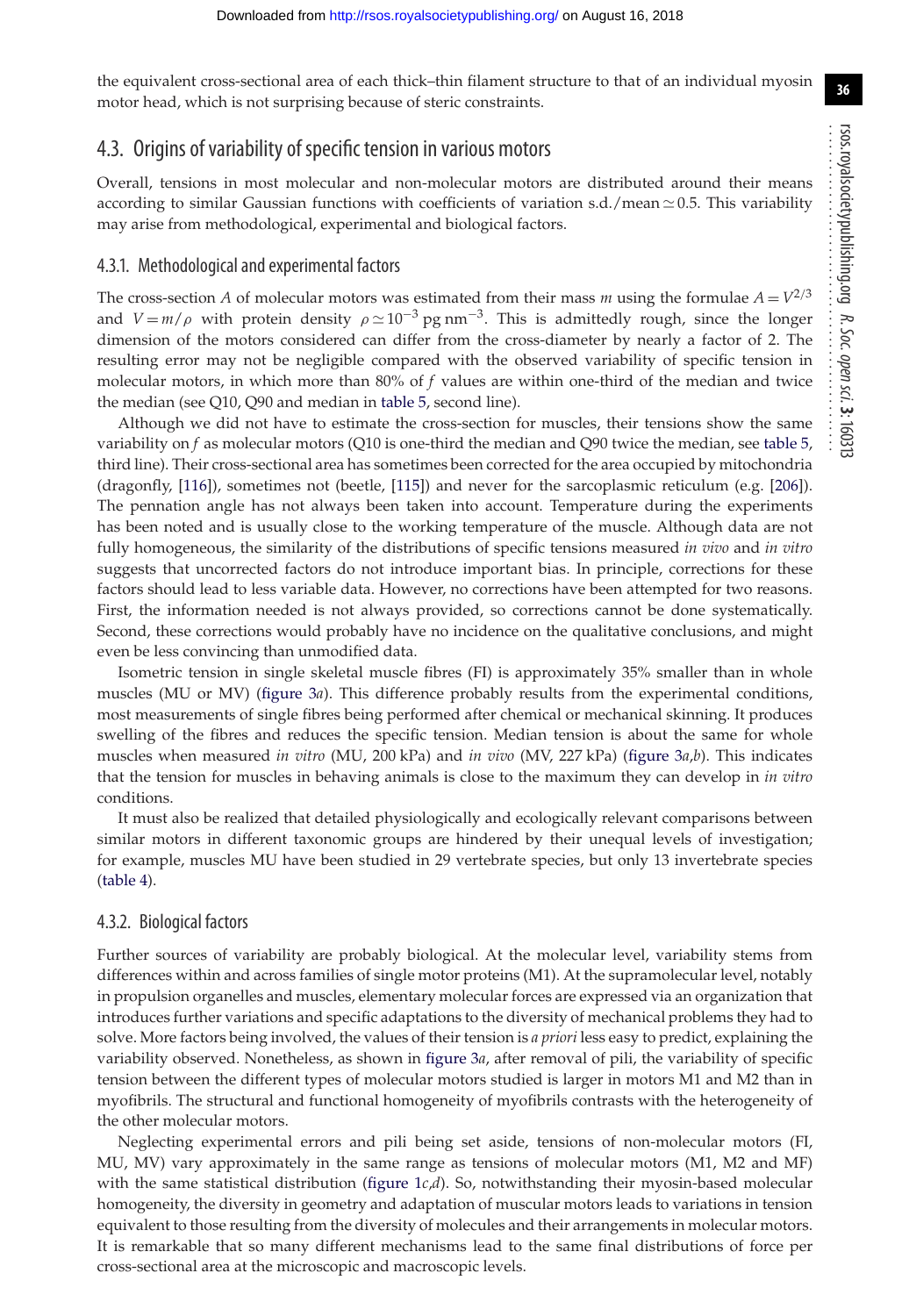#### 4.4. Variability of tensions in whole muscles

The variability of tension in muscles has been the subject of thorough research. An important adaptive factor is sarcomere length. As predicted by the sliding filament model of muscle contraction, long filaments and long overlap between thick and thin filaments should occur in fibres with long sarcomeres. As in long overlap zones more actin–myosin cross-bridges should be formed, the maximum tension which a fibre can produce should be correlated with sarcomere length [\[207](#page-42-15)[,208\]](#page-42-16). The resting sarcomere length exhibits little variation in insect and vertebrate muscles (2–4 µm), but much greater variations in crustacean muscles (7–17 µm). Overall, tension scales isometrically with the resting sarcomere length [\[157\]](#page-41-16). In particular, the claw closer muscles of cancer crabs exhibit both the longest sarcomere lengths and extreme mean crushing forces (525–1030 kPa; [table 4](#page-10-0) and [figure 3](#page-31-0)*c*). This is a special adaptation of shell-crushing non-locomotory motors which is not found in locomotors [\(figure 3](#page-31-0)*d*).

Many other factors have been invoked to explain the variations in muscle tension, such as the density of the myosin filaments, the non-uniformity of sarcomere length along the fibres, the diameter of myofibrillar bundles, the actin : myosin filament ratios and the cross-bridge duty factors. For example, the slightly higher tension than in other groups found in amphibians and molluscs (except crustaceans; [figure 3](#page-31-0)*c*) may be explained by their higher proportion of fast oxidative fibres and their higher relative myofibrillar volume [\[4](#page-38-3)[,206\]](#page-42-14). However, these various factors apparently play a minor role in arthropod and vertebrate muscles as more than 80% of the variation in muscle tension in a series of muscles from these groups can be explained by the resting sarcomere length ([\[157\]](#page-41-16) and references therein).

Two characteristics other than tension contribute to muscle performance: speed of contraction (and relaxation) and endurance. They influence tension because high tension requires that most of the crosssectional area of a fibre be myofibrils, whereas high endurance requires a large mitochondrial volume and short twitch duration requires an extended sarcoplasmic reticulum. Therefore, trade-offs are inherent in the functional design of muscles so that a muscle cannot be simultaneously strong, enduring and rapid. This is the reason why rapid muscles are weak (either enduring, e.g. katytid singing muscles, or not, e.g. lobster sound-producing muscles with their hypertrophied SR) [\[208\]](#page-42-16). However, special adaptations in the oscillatory (asynchronous) flight muscles of insects result in high contraction frequencies without a large volume of SR, which leaves room for more mitochondria, but their strength is nevertheless limited by the endurance requirements of flight [\[208\]](#page-42-16). They are built optimally for maximum output of energy in their narrow contraction range, whereas most vertebrate sarcomeres are optimized for optimal mechanical conversion of chemical energy across a wider contraction range [\[209\]](#page-42-17). These different adaptions contribute to the variability observed. Overall, the similarity of muscle tensions is essentially owing to the similarity of fibre structure and thick filament length across muscles and species, in contrast with the variability of muscle speeds which are affected by the variability of thin filament lengths (e.g. [\[210\]](#page-42-18)).

It is remarkable that tension is smaller in flight locomotors (median 79 kPa) than in terrestrial locomotors (median 187 kPa) and in swim locomotors (183 kPa), although only the difference for terrestrial locomotors is significant according to ANOVA at level 5% [\(figure 3](#page-31-0)*e*). Despite the high power needed for flight, the high frequencies required may impose a large concentration of mitochondria and, at least in birds, of sarcoplasmic reticulum at the expense of myofibrils. Solving this issue will need further investigation.

#### 4.5. Absence of large-scale trend with cell's or body's mass

Given the constancy in both central value (mean or median) and dispersion (s.d. or interquartile range) of *f* in molecular and non-molecular motors, it is not surprising that the regressions in a log–log plot of *f* against *M*, the mass of the cell (for subcellular motors) or body (for cellular and supracellular motors) from which the motor is extracted, give no evidence of overall trend [\(figure 4](#page-32-0)*a*,*b*). Other variables for the mass might be used, but their implementation is difficult because they are often ill-defined or unknown. This is the reason why we chose for the horizontal axis a proxy of the mass that the motor moves the mass of the next higher hierarchical level, i.e. the cell's mass for subcellular motors (M1, M2, MF) and the animal's mass for cellular and supracellular motors (FI, MU, MS). This definition is simple, unambiguous, known in almost all cases and discriminant with a range extending over 18 orders of magnitude. If we had chosen the motor's mass *m* for the horizontal axis, the range would have been still wider since the minimum mass would be  $10^{-22}$  kg (kinesin) and the maximum mass > 1 kg (muscle), so that as the overall range of *f* would remain the same, the slope of the regression line would become still closer to zero.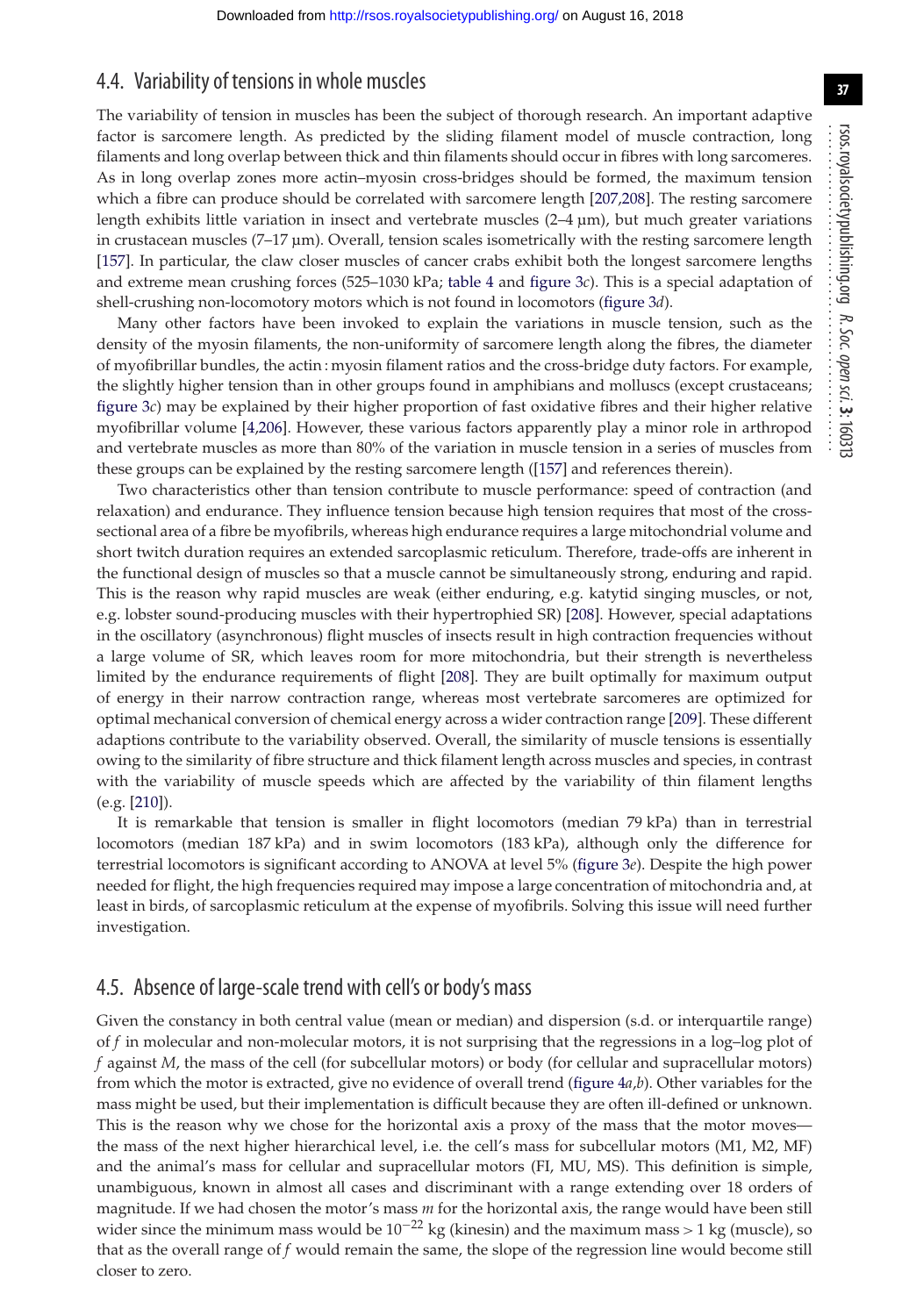The absence of global trends does not preclude the existence of 'local' trends, i.e. regression lines with slope significantly different from zero, for specific classes of motors extending on a narrower mass range. Several examples of such significant trends were found (see the electronic supplementary material, tables S8–S12) but their slopes are small and difficult to interpret. These small-scale relationships are outside the scope of this paper which focuses on a large-scale study. The wide range of size, mass and area considered allows one to transcend the possible variations specific to certain categories.

#### 4.6. Scaling with motor's mass

A different approach based on force *F* and motor mass *m* strengthens this conclusion. Indeed, Marden & Allen [\[18\]](#page-38-17) studied the scaling of forces with motor's mass for two classes of animal- and humanmade motors and found that one of them, 'Group 1' motors, producing translational motion, scale allometrically with motor mass *m*, as  $F \approx 10^3 m^{2/3}$  (with *F* in Newtons and *m* in kilograms). We show below that this scaling, expressed in terms of specific tension *f*, is in good agreement with the typical specific tension found in the present paper (approx. 200 kPa). Consider first the order-ofmagnitude approximation of cubes of section *A*. With the mass density  $\rho \simeq 10^3$  kg m<sup>-3</sup>, the motor mass is  $m \simeq \rho A^{3/2}$ , so that the scaling above  $F \simeq 10^3$   $(\rho A^{3/2})^{2/3}$  yields the tension  $f = F/A \simeq 10^3$   $\rho^{2/3} \simeq 100$  kPa. This is a minimum value since replacing the cubic approximation by an elongated shape, with a ratio length/width *r*, with width  $d \simeq A^{1/2}$ , would yield  $m \simeq r \rho A^{3/2}$ , whence  $f \simeq 100 r^{2/3}$  kPa. Thus, the mass– force scaling for Group 1 motors found by Marden & Allen [\[18\]](#page-38-17) implies the constancy of their specific tension with a constant value consistent with that found here.

The above argument might also explain why three 'molecular motors' corresponding in part to our 'M2 motors' (bacterial flagellum, mammalian flagellum and spasmoneme) are shifted to the right of the fitted line (see red circles in [fig. 1](#page-30-0) of [\[18\]](#page-38-17)). Indeed, the mass *m* considered is the mass of the whole organelle, whose length far exceeds the square root of the section (i.e. *r* 1). This implies that *m* is much larger than  $\rho A^{3/2}$ , so that a constant value of *f* yields a smaller value of *F*/ $m^{2/3}$ .

However, for the other group of motors (Group 2) defined by Marden & Allen [\[18\]](#page-38-17), the biological motor forces are generally deduced from the motion of the whole organism against gravity, which implies various joints and lever arms connecting the motor to the organism. It is, therefore, difficult to compare these data with those considered in this paper, which are directly measured at the level of the muscle (or of the fibre or the molecular motor).

# 5. Concluding remarks

The main result of this paper is that, despite their diversity, molecular and macroscopic biological motors do exert similar forces per unit cross-sectional area, which enables us to unify biological motors of different sizes and varied functions, from the motion of animals and microorganisms to cargo transport in cells or DNA transcription. The similarity of tensions of macroscopic muscles and fibres is not surprising as it stems from the similarity of fibres' basic architecture. In turn, the similarity of the tensions of molecular motors is owing to the basic physical properties of protein machines, and we have given an order-of-magnitude estimate of this tension from basic physics. Finally, we have shown that the tension in muscle fibres is similar to that of the myosin motor in particular because of the arrangement of these motors in the fibres, owing to steric constraints.

The approximate constancy of the maximum force per unit area *f* found in this paper from molecules to muscles implies general scaling laws for the motion of organisms [\[211\]](#page-42-19) and raises the question of relating these laws to basic biological and physical constraints. Moreover, it calls for an explanation of why human-engineered motors, which are not based on ATP hydrolysis and hydrogen bond forces, show very similar specific tension to biological motors [\[18,](#page-38-17)[19\]](#page-38-18).

Data accessibility. All supporting data are made available in tables [2](#page-4-0)[–5](#page-29-0) and the electronic supplementary material, tables S1–S12.

Authors' contributions. J.-P.R. and N.M.-V. each made significant and substantial contributions to this study in terms of the conception, design, data collection and interpretation of results, as well as preparing the manuscript. J.-P.R. made the statistical analyses.

Competing interests. We declare we have no competing interests. Funding. We received no funding for this study.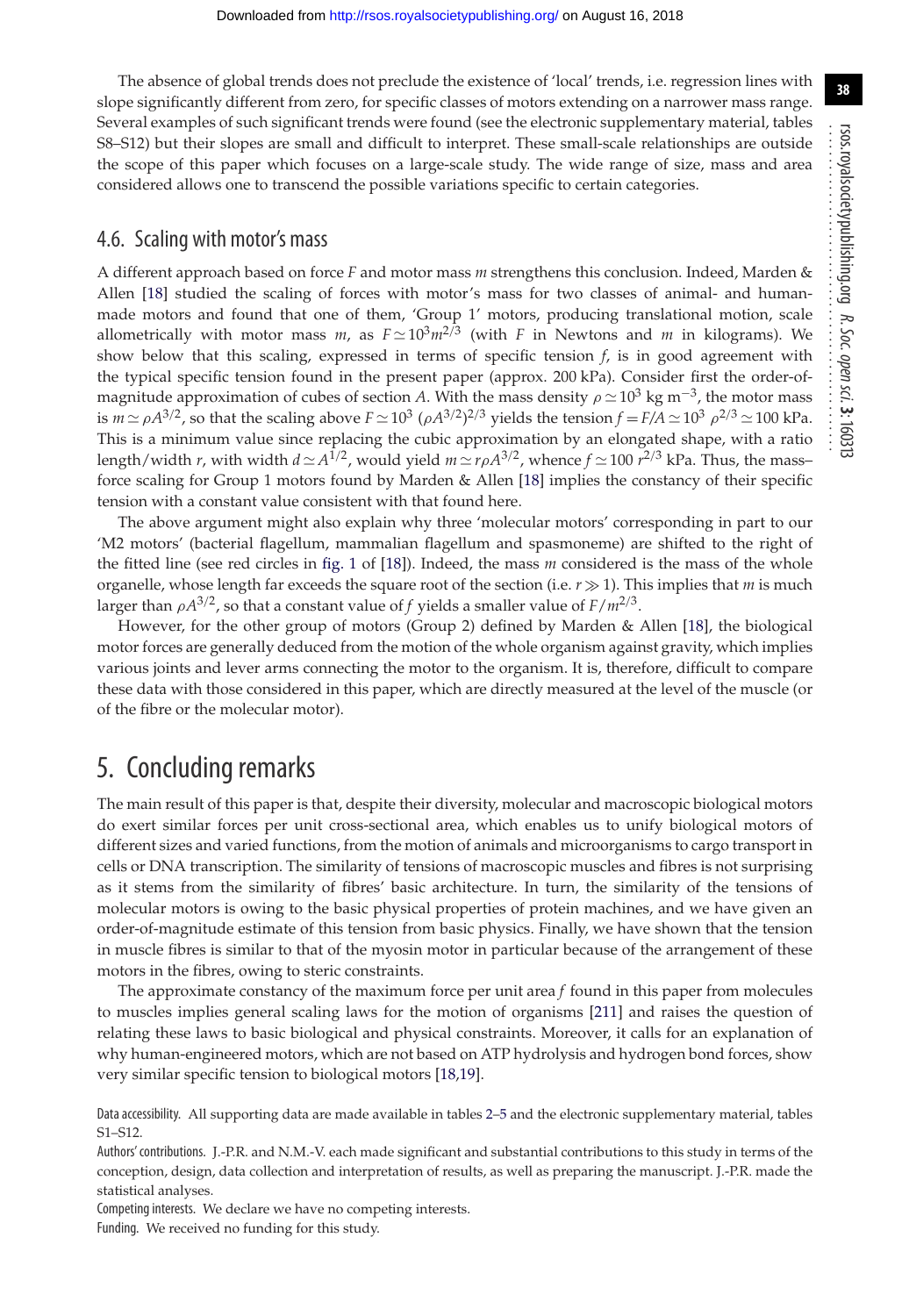# References

- <span id="page-38-0"></span>1. Close R. 1972 Dynamic properties of mammalian skeletal muscles.Physiol. Rev.**52**, 129–197.
- <span id="page-38-1"></span>2. Alexander RM. 1985 The maximum forces exerted by animals. J. Exp. Biol.**115**, 231–238.
- <span id="page-38-2"></span>3. Ruegg JC. 1968 Contractile mechanisms of smooth muscle.Symp. Soc. Exp. Biol.**22**, 45–66.
- <span id="page-38-3"></span>Medler S. 2002 Comparative trends in shortening velocity and force production in skeletal muscles. Am. J. Physiol. Regul. Integr. Comp. Physiol.**283**, R368–R378. [\(doi:10.1152/ajpregu.00689.](http://dx.doi.org/10.1152/ajpregu.00689.2001) [2001\)](http://dx.doi.org/10.1152/ajpregu.00689.2001)
- <span id="page-38-4"></span>5. Tesi C, Colomo F, Nencini S, Piroddi N, Poggesi C. 2000 The effect of inorganic phosphate on force generation in single myofibrils from rabbit skeletal muscle. Biophys. J.**78**, 3081–3092. [\(doi:10.1016/](http://dx.doi.org/10.1016/S0006-3495(00)76845-7) [S0006-3495\(00\)76845-7\)](http://dx.doi.org/10.1016/S0006-3495(00)76845-7)
- <span id="page-38-5"></span>6. Mehta AD, Rief M, Spudich JA, Smith DA, Simmons RM. 1999 Single-molecule biomechanics with optical methods. Science 283, 1689-1695. [\(doi:10.1126/science.283.5408.1689\)](http://dx.doi.org/10.1126/science.283.5408.1689)
- <span id="page-38-6"></span>7. Sambongi Y, Iko Y, Tanabe M, Omote H, Iwamoto-Kihara A, Ueda I, Yanagida T, Wada Y, Futai M. 1999 Mechanical rotation of the c subunit oligomer in ATP synthase  $(F_0F_1)$ : direct observation.Science**286**, 1722–1724. [\(doi:10.1126/](http://dx.doi.org/10.1126/science.286.5445.1722) [science.286.5445.1722\)](http://dx.doi.org/10.1126/science.286.5445.1722)
- <span id="page-38-7"></span>8. Yasuda R, Noji H, Kinosita , Jr K, Yoshida M. 1998 F1-ATPase is a highly efficient molecular motor that rotates with discrete 120° steps. Cell 93, 1117–1124. [\(doi:10.1016/S0092-8674\(00\)81456-7\)](http://dx.doi.org/10.1016/S0092-8674(00)81456-7)
- <span id="page-38-8"></span>9. Berg HC. 2003 The rotary motor of bacterial flagella. Annu. Rev. Biochem.**72**, 19–54. [\(doi:10.1146/annurev.biochem.72.121801.161737\)](http://dx.doi.org/10.1146/annurev.biochem.72.121801.161737)
- <span id="page-38-9"></span>10. Biais N, Ladoux B, Higashi D, So M, Sheetz M. 2008 Cooperative retraction of bundled type IV pili enables nanonewton force generation. PLoS Biol. **6**, e87. [\(doi:10.1371/journal.pbio.0060087\)](http://dx.doi.org/10.1371/journal.pbio.0060087)
- <span id="page-38-10"></span>11. Miller E, Garcia T, Hultgren S, Oberhauser AF. 2006 The mechanical properties of E. coli type 1 pili measured by atomic force microscopy techniques. Biophys. J. **91**, 3848–3856. [\(doi:10.1529/biophysj.](http://dx.doi.org/10.1529/biophysj.106.088989) [106.088989\)](http://dx.doi.org/10.1529/biophysj.106.088989)
- <span id="page-38-11"></span>12. Upadhyaya A, Baraban M, Wong J, Matsudaira P, van Oudenaarden A, Mahadevan L. 2008 Power-limited contraction dynamics of Vorticella convallaria: an ultrafast biological spring. Biophys. J. **93**, 265–272. [\(doi:10.1529/biophysj.107.](http://dx.doi.org/10.1529/biophysj.107.108852) [108852\)](http://dx.doi.org/10.1529/biophysj.107.108852)
- <span id="page-38-12"></span>13. Craig R, Woodhead JL. 2006 Structure and function of myosin filaments. Curr. Opin. Struct. Biol. 16, 204–212. [\(doi:10.1016/j.sbi.2006.03.006\)](http://dx.doi.org/10.1016/j.sbi.2006.03.006)
- <span id="page-38-13"></span>14. Schmitz KA, Holcomb-Wygle DL, Oberski DJ, Lindemann CB. 2000 Measurement of the force produced by an intact bull sperm flagellum in isometric arrest and estimation of the dynein stall force. Biophys. J.**79**, 468–478. [\(doi:10.1016/S0006-](http://dx.doi.org/10.1016/S0006-3495(00)76308-9) [3495\(00\)76308-9\)](http://dx.doi.org/10.1016/S0006-3495(00)76308-9)
- <span id="page-38-14"></span>15. Schnitzer MJ, Visscher K, Block SM. 2000 Force production by single kinesin motors. Nat. Cell Biol. **2**, 718–723. [\(doi:10.1038/35036345\)](http://dx.doi.org/10.1038/35036345)
- <span id="page-38-15"></span>16. Gennerich A, Carter AP, Reck-Peterson SL, Vale RD. 2007 Force-induced bidirectional stepping of cytoplasmic dynein. Cell **131**, 952-965. [\(doi:10.1016/j.cell.2007.10.016\)](http://dx.doi.org/10.1016/j.cell.2007.10.016)
- <span id="page-38-16"></span>Wang MD, Schnitzer MJ, Yin H, Landick R, Gelles J, Block SM. 1998 Force and velocity measured for

single molecules of RNA polymerase. Science 282, 902–907. [\(doi:10.1126/science.282.5390.902\)](http://dx.doi.org/10.1126/science.282.5390.902)

- <span id="page-38-17"></span>18. Marden JH, Allen LR. 2002 Molecules, muscles, and machines: universal performance characteristics of motors.Proc. Natl Acad. Sci. USA **99**, 4161–4166. [\(doi:10.1073/pnas.022052899\)](http://dx.doi.org/10.1073/pnas.022052899)
- <span id="page-38-18"></span>19. Marden JH. 2005 Scaling of maximum net force output by motors used for locomotion. J. Exp. Biol. **208**, 1653–1664. [\(doi:10.1242/jeb.01483\)](http://dx.doi.org/10.1242/jeb.01483)
- <span id="page-38-19"></span>20. Mooney RA, Landick R. 1999 RNA polymerase unveiled.Cell **98**, 687–690. [\(doi:10.1016/S0092-](http://dx.doi.org/10.1016/S0092-8674(00)81483-X) [8674\(00\)81483-X\)](http://dx.doi.org/10.1016/S0092-8674(00)81483-X)
- <span id="page-38-20"></span>21. Reck-Peterson SL, Yildiz A, Carter AP, Gennerich A, Zhang N, Vale RD. 2006 Single-molecule analysis of dynein processivity and stepping behavior. Cell **126**, 335–348. [\(doi:10.1016/j.cell.2006.05.046\)](http://dx.doi.org/10.1016/j.cell.2006.05.046)
- <span id="page-38-21"></span>22. Carter AP, Cho C, Jin L, Vale RD. 2011 Crystal structure of the dynein motor domain. Science 331, 1159–1165. [\(doi:10.1126/science.1202393\)](http://dx.doi.org/10.1126/science.1202393)
- <span id="page-38-22"></span>23. Block SM. 1998 Kinesin: what gives? Cell **93**, 5-8. [\(doi:10.1016/S0092-8674\(00\)81138-1\)](http://dx.doi.org/10.1016/S0092-8674(00)81138-1)
- <span id="page-38-23"></span>24. Rayment I, Holden HM, Whittaker M, Yohn CB, Lorenz M, Holmes KC, Milligan RA. 1993 Structure of the actin-myosin complex and its implications for muscle contraction. Science 261, 58-65. [\(doi:10.1126/science.8316858\)](http://dx.doi.org/10.1126/science.8316858)
- <span id="page-38-24"></span>25. Rayment I, Holden HM. 1994 The three-dimensional structure of a molecular motor. Trends Biochem. Sci.**19**, 129–134. [\(doi:10.1016/](http://dx.doi.org/10.1016/0968-0004(94)90206-2) [0968-0004\(94\)90206-2\)](http://dx.doi.org/10.1016/0968-0004(94)90206-2)
- <span id="page-38-25"></span>26. Goldman YE. 1998 Wag the tail: structural dynamics of actomyosin. Cell 93, 1-4. [\(doi:10.1016/S0092-8674\(00\)81137-X\)](http://dx.doi.org/10.1016/S0092-8674(00)81137-X)
- <span id="page-38-26"></span>27. Billington N, Revill DJ, Burgess SA, Chantler PD, Knight PJ. 2014 Flexibility within the heads of muscle myosin-2 molecules. J. Mol. Biol. **426**, 894–907. [\(doi:10.1016/j.jmb.2013.11.028\)](http://dx.doi.org/10.1016/j.jmb.2013.11.028)
- <span id="page-38-27"></span>28. Yoshida M, Muneyuki E, Hisabori T. 2001 ATP synthase: a marvelous rotary engine of the cell. Nat. Rev.**2**, 669–677. [\(doi:10.1038/35089509\)](http://dx.doi.org/10.1038/35089509)
- <span id="page-38-28"></span>29. Hoffmann J et al. 2010 ATP synthases: cellular nanomotors characterized by LILBID mass spectrometry.Phys. Chem. Chem. Phys.**12**, 13 375–13 382. [\(doi:10.1039/c0cp00733a\)](http://dx.doi.org/10.1039/c0cp00733a)
- <span id="page-38-29"></span>30. Reid SW, Leake MC, Chandler JH, Lo C-J, Armitage JP, Berry RM. 2006 The maximum number of torque-generating units in the flagellar motor of Escherichia coli is at least 11.Proc. Natl Acad. Sci. USA **103**, 8066–8071. [\(doi:10.1073/pnas.](http://dx.doi.org/10.1073/pnas.0509932103) [0509932103\)](http://dx.doi.org/10.1073/pnas.0509932103)
- <span id="page-38-30"></span>31. Minamino T, Imada K, Namba K. 2008 Molecular motors of the bacterial flagella. Curr. Opin. Struct. Biol.**18**, 693–701. [\(doi:10.1016/j.sbi.2008.09.006\)](http://dx.doi.org/10.1016/j.sbi.2008.09.006)
- <span id="page-38-31"></span>32. Gross SP, Welte MA, Block SM, Wieschaus EF. 2000 Dynein-mediated cargo transport in vivo: a switch controls travel distance. J. Cell Biol.**148**, 945–955. [\(doi:10.1083/jcb.148.5.945\)](http://dx.doi.org/10.1083/jcb.148.5.945)
- <span id="page-38-32"></span>33. Toba S, Watanabe TM, Yamaguchi-Okimoto L, Toyoshima YY, Higuchi H. 2006 Overlapping hand-over-hand mechanism of single molecular motility of cytoplasmic dynein. Proc. Natl Acad. Sci. USA **103**, 5741–5745. [\(doi:10.1073/pnas.0508511103\)](http://dx.doi.org/10.1073/pnas.0508511103)
- <span id="page-38-33"></span>34. Mallik R, Carter BC, Lex SA, King SJ, Gross SP. 2004 Cytoplasmic dynein functions as a gear in response to load. Nature **427**, 649–652. [\(doi:10.1038/](http://dx.doi.org/10.1038/nature02293) [nature02293\)](http://dx.doi.org/10.1038/nature02293)
- <span id="page-38-34"></span>35. Hirakawa E, Higuchi H, Toyoshima YY. 2000 Processive movement of single 22S dynein molecules occurs only at low ATP concentrations. Proc. Natl Acad. Sci. USA **97**, 2533–2537. [\(doi:10.1073/pnas.050585297\)](http://dx.doi.org/10.1073/pnas.050585297)
- <span id="page-38-35"></span>36. Sakakibara H, Kojima H, Sakai Y, Katayama E, Oiwa K. 1999 Inner-arm dynein c of Chlamydomonas flagella is a single-headed processive motor. Nature **400**, 586–590. [\(doi:10.1038/23066\)](http://dx.doi.org/10.1038/23066)
- <span id="page-38-36"></span>37. Shingyoji C, Higuchi H, Yoshimura M, Katayama E, Yanagida T. 1998 Dynein arms are oscillating force generators. Nature(Lond.)**393**, 711–714. [\(doi:10.1038/31520\)](http://dx.doi.org/10.1038/31520)
- <span id="page-38-37"></span>38. Holcomb-Wygle DL, Schmitz KA, Lindemann CB. 1999 Flagellar arrest behavior predicted by the geometric clutch model is confirmed experimentally by micromanipulation experiments on reactivated bull sperm. Cell Motil. Cytoskeleton **44**, 177–189. [\(doi:10.1002/\(SICI\)1097-](http://dx.doi.org/10.1002/(SICI)1097-0169(199911)44:3%3C177::AID-CM3%3E3.0.CO;2-W) [0169\(199911\)44:3](http://dx.doi.org/10.1002/(SICI)1097-0169(199911)44:3%3C177::AID-CM3%3E3.0.CO;2-W)<177::AID-CM3>3.0.CO;2-W)
- <span id="page-38-38"></span>39. Svoboda K, Block SM. 1994 Force and velocity measured for single kinesin molecules. Cell 77, 773–784. [\(doi:10.1016/0092-8674\(94\)90060-4\)](http://dx.doi.org/10.1016/0092-8674(94)90060-4)
- <span id="page-38-39"></span>40. Visscher K, Schnitzer MJ, Block SM. 1999 Single kinesin molecules studied with a molecular force clamp. Nature **400**, 184–189. [\(doi:10.1038/22146\)](http://dx.doi.org/10.1038/22146)
- <span id="page-38-40"></span>41. Higushi H, Muto E, Inoue Y, Yanagida T. 1997 Kinetics of force generation by single kinesin molecules activated by laser photolysis of caged ATP.Proc. Natl Acad. Sci. USA **94**, 4395–4400. [\(doi:10.1073/pnas.94.9.4395\)](http://dx.doi.org/10.1073/pnas.94.9.4395)
- <span id="page-38-41"></span>42. Hunt AJ, Gittes F, Howard J. 1994 The force exerted by a single kinesin molecule against a viscous load. Biophys. J. **67**, 766–781.

<span id="page-38-42"></span>[\(doi:10.1016/S0006-3495\(94\)80537-5\)](http://dx.doi.org/10.1016/S0006-3495(94)80537-5)

- 43. Meyhöfer E, Howard J. 1995 The force exerted by a single kinesin molecule against an elastic load. Proc. Natl Acad. Sci. USA **92**, 574–578. [\(doi:10.1073/](http://dx.doi.org/10.1073/pnas.92.2.574) [pnas.92.2.574\)](http://dx.doi.org/10.1073/pnas.92.2.574)
- <span id="page-38-43"></span>44. Kojima H, Muto E, Higuchi H, Yanagida T. 1997 Mechanics of single kinesin molecules measured by optical trapping nanometry. Biophys. J.**73**, 2012–2022. [\(doi:10.1016/S0006-3495\(97\)7823](http://dx.doi.org/10.1016/S0006-3495(97)78231-6) [1-6\)](http://dx.doi.org/10.1016/S0006-3495(97)78231-6)
- <span id="page-38-44"></span>45. Jamison DK, Driver JW, Rogers AR, Constantinou PE, Diehl MR. 2010 Two kinesins transport cargo primarily via the action of one motor: implications for intracellular transport. Biophys. J. **99**, 2967–2977. [\(doi:10.1016/j.bpj.2010.08.025\)](http://dx.doi.org/10.1016/j.bpj.2010.08.025)
- <span id="page-38-45"></span>46. Linari M, Dobbie I, Reconditi M, Koubassova N, Irving M, Piazzesi G, Lombardi V. 1998 The stiffness of skeletal muscle in isometric contraction and rigor: the fraction of myosin heads bound to actin. Biophys. J.**74**, 2459–2473. [\(doi:10.1016/S0006-3495](http://dx.doi.org/10.1016/S0006-3495(98)77954-8) [\(98\)77954-8\)](http://dx.doi.org/10.1016/S0006-3495(98)77954-8)
- <span id="page-38-46"></span>47. Piazzesi G, Reconditi M, Linari M, Lucii L, Sun Y-B, Narayanan T, Boesecke P, Lombardi V, Irving M. 2002 Mechanisms of force generation by myosin heads in skeletal muscle. Nature **415**, 659–662. [\(doi:10.1038/415659a\)](http://dx.doi.org/10.1038/415659a)
- <span id="page-38-47"></span>48. Piazzesi G et al. 2007 Skeletal muscle performance determined by modulation of number of myosin motors rather than motor force or stroke. Cell 131, 784–795. [\(doi:10.1016/j.cell.2007.09.045\)](http://dx.doi.org/10.1016/j.cell.2007.09.045)
- <span id="page-38-48"></span>49. Finer JT, Simmons RM, Spudich JA. 1994 Single myosin molecule mechanics: piconewton forces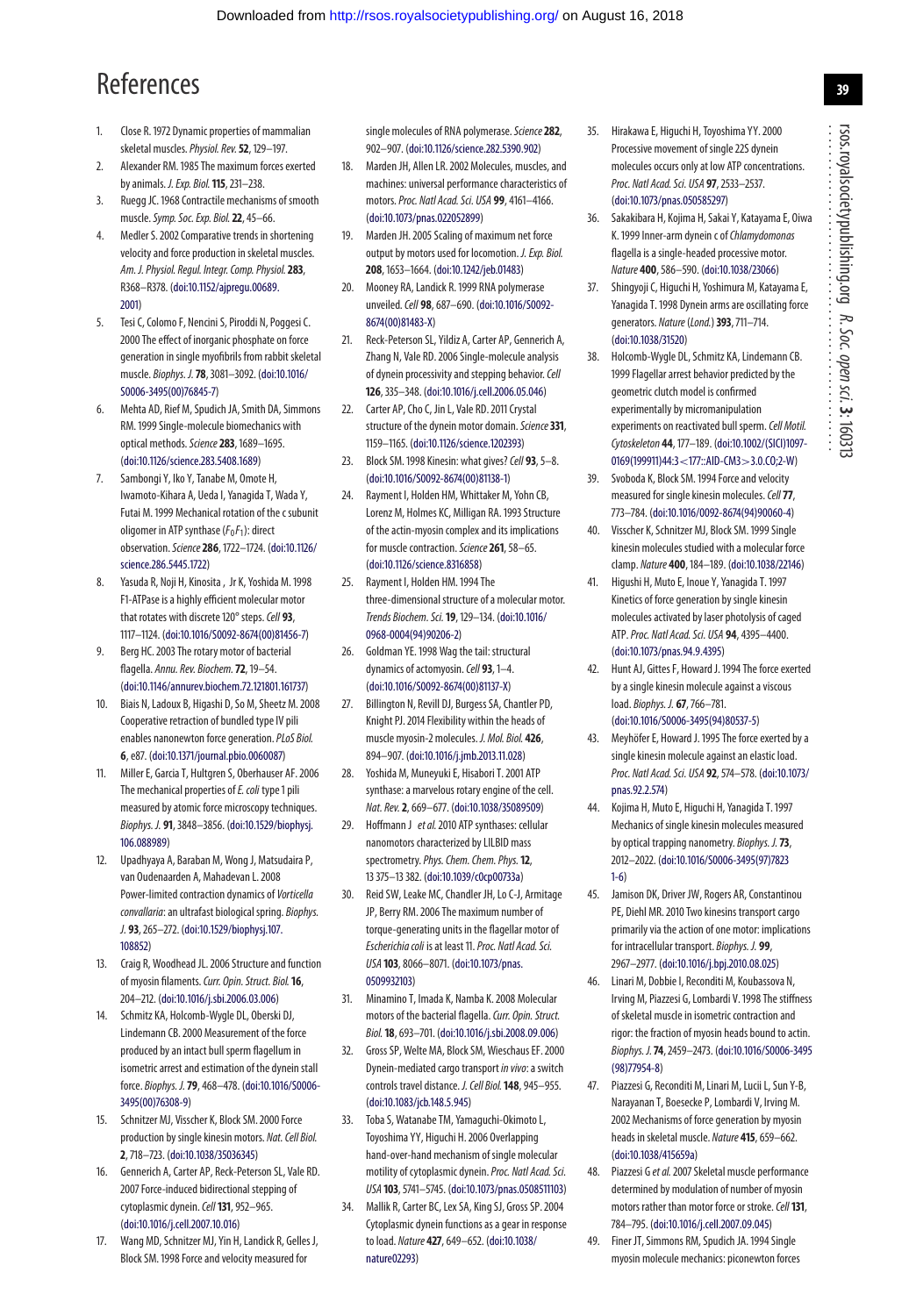and nanometre steps. Nature**368**, 113–119. [\(doi:10.1038/368113a0\)](http://dx.doi.org/10.1038/368113a0)

- <span id="page-39-0"></span>50. Ishijima A, Harada Y, Kojima H, Funatsu T, Higuchi H, Yanagida T. 1994 Single-molecule analysis of the actomyosin motor using nano-manipulation. Biochem. Biophys. Res. Comm.**199**, 1057–1063. [\(doi:10.1006/bbrc.1994.1336\)](http://dx.doi.org/10.1006/bbrc.1994.1336)
- <span id="page-39-1"></span>51. Miyata H, Yoshikawa H, Hakozaki H, Suzuki N, Furuno T, Ikegami A, Kinosita , Jr K, Nishizaka T, Ishiwata S. 1995 Mechanical measurements of single actomyosin motor force. Biophys. J. **68**, 286s–290s.
- <span id="page-39-2"></span>52. Tsaturyan AK, Bershitsky SY, Koubassova NA, Fernandez M, Narayanan T, Ferenczi MA. 2011 The fraction of myosin motors that participate in isometric contraction of rabbit muscle fibers at near-physiological temperature. Biophys. J.**101**, 404–410. [\(doi:10.1016/j.bpj.2011.06.008\)](http://dx.doi.org/10.1016/j.bpj.2011.06.008)
- <span id="page-39-3"></span>53. Nishizaka T, Miyata H, Yoshikawa H, Ishiwata S, Kinosita , Jr K. 1995 Mechanical properties of single protein motor of muscle studied by optical tweezers. Biophys. J. **68**, 75s.
- <span id="page-39-4"></span>54. Nishizaka T, Miyata H, Yoshikawa H, Ishiwata S, Kinosita , Jr K. 1995 Unbinding force of a single motor molecule of muscle measured using optical tweezers. Nature**377**, 251–254. [\(doi:10.1038/](http://dx.doi.org/10.1038/377251a0) [377251a0\)](http://dx.doi.org/10.1038/377251a0)
- <span id="page-39-5"></span>55. Takagi Y, Homsher EE, Goldman YE, Shuman H. 2006 Force generation in single conventional actomyosin complexes under high dynamic load. Biophys. J. **90**, 1295–1307. [\(doi:10.1529/biophysj.](http://dx.doi.org/10.1529/biophysj.105.068429) [105.068429\)](http://dx.doi.org/10.1529/biophysj.105.068429)
- <span id="page-39-6"></span>56. Moriyama Y, Yasuda K, Ishiwata S, Asai H. 1996  $Ca<sup>2+</sup>$ -induced tension development in the stalks of glycerinated Vorticella convallaria. Cell Motil. Cytoskeleton**34**, 271–278. [\(doi:10.1002/\(SICI\)1097-](http://dx.doi.org/10.1002/(SICI)1097-0169(1996)34:4%3C271::AID-CM2%3E3.0.CO;2-B) [0169\(1996\)34:4](http://dx.doi.org/10.1002/(SICI)1097-0169(1996)34:4%3C271::AID-CM2%3E3.0.CO;2-B)<271::AID-CM2>3.0.CO;2-B)
- <span id="page-39-7"></span>57. Ryu S, Lang MJ, Matsudaira P. 2012 Maximal force characteristics of the  $Ca^{2+}$ -powered actuator of Vorticella convallaria. Biophys. J.**103**, 860–867. [\(doi:10.1016/j.bpj.2012.07.038\)](http://dx.doi.org/10.1016/j.bpj.2012.07.038)
- <span id="page-39-8"></span>58. Jass J, Schedin S, Fällman E, Ohlsson J, Nilsson UJ, Uhlin BE, Axner O. 2004 Physical properties of Escherichia coli P Pili measured by optical tweezers. Biophys. J. **87**, 4271–4283. [\(doi:10.1529/biophysj.104.044867\)](http://dx.doi.org/10.1529/biophysj.104.044867)
- <span id="page-39-9"></span>59. Fällman E, Schedin S, Jass J, Uhlin B-E, Axner O. 2005 The unfolding of the P pili quaternary structure by stretching is reversible, not plastic. EMBO Rep. **6**, 52–56. [\(doi:10.1038/sj.embor.](http://dx.doi.org/10.1038/sj.embor.7400310) [7400310\)](http://dx.doi.org/10.1038/sj.embor.7400310)
- <span id="page-39-10"></span>60. Andersson M, Fällman E, Uhlin BE, Axner O. 2006 Dynamic force spectroscopy of E. coli P pili. Biophys. J. **91**, 2717–2725. [\(doi:10.1529/](http://dx.doi.org/10.1529/biophysj.106.087429) [biophysj.106.087429\)](http://dx.doi.org/10.1529/biophysj.106.087429)
- <span id="page-39-11"></span>61. Kaiser D. 2000 Bacterial motility: how do pili pull? Curr. Biol.**10**, R777–R780. [\(doi:10.1016/S0960-9822](http://dx.doi.org/10.1016/S0960-9822(00)00764-8) [\(00\)00764-8\)](http://dx.doi.org/10.1016/S0960-9822(00)00764-8)
- <span id="page-39-12"></span>62. Merz AJ, So M, Sheetz MP. 2000 Pilus retraction powers bacterial twitching motility. Nature **407**, 98–102. [\(doi:10.1038/35024105\)](http://dx.doi.org/10.1038/35024105)
- <span id="page-39-13"></span>63. Noji H, Yasuda R, Yoshida M, Kinosita , KJr. 1997 Direct observation of the rotation of F1-ATPase. Nature**386**, 299–302. [\(doi:10.1038/386299a0\)](http://dx.doi.org/10.1038/386299a0)
- <span id="page-39-14"></span>64. Berry RM, Berg HC. 1997 Absence of a barrier to backwards rotation of the bacterial flagellar motor demonstrated with optical tweezers. Proc. Natl Acad. Sci. USA **94**, 14 433–14 437. [\(doi:10.1073/pnas.94.26.14433\)](http://dx.doi.org/10.1073/pnas.94.26.14433)
- <span id="page-39-15"></span>65. Berg HC. 1995 Torque generation by the flagellar rotary motor. Biophys. J. **68**, 163s–167s.
- <span id="page-39-16"></span>66. Sowa Y, Hotta H, Homma M, Ishijima A. 2003 Torque–speed relationship of the Na $^+$ -driven flagellar motor of Vibrio alginolyticus. J. Mol. Biol. **327**, 1043–1051. [\(doi:10.1016/S0022-2836](http://dx.doi.org/10.1016/S0022-2836(03)00176-1) [\(03\)00176-1\)](http://dx.doi.org/10.1016/S0022-2836(03)00176-1)
- <span id="page-39-17"></span>67. Nakamura S, Kami-Ike N, Yokota J-IP, Kudo S, Minamino T, Namba K. 2009 Effect of intracellular pH on the torque–speed relationship of bacterial proton-driven flagellar motor. J. Mol. Biol.**386**, 332–338. [\(doi:10.1016/j.jmb.2008.12.034\)](http://dx.doi.org/10.1016/j.jmb.2008.12.034)
- <span id="page-39-18"></span>68. Lowe G, Meister M, Berg HC. 1987 Rapid rotation of flagellar bundles in swimming bacteria. Nature **325**, 637–640. [\(doi:10.1038/325637a0\)](http://dx.doi.org/10.1038/325637a0)
- <span id="page-39-19"></span>69. Powers K, Schappacher-Tilp G, Jinha A, Leonard T, Nishikawa K, Herzog W. 2014 Titin force is enhanced in actively stretched skeletal muscle. J. Exp. Biol.**217**, 3629–3636. [\(doi:10.1242/jeb.105361\)](http://dx.doi.org/10.1242/jeb.105361)
- <span id="page-39-20"></span>70. Telley IA, Denoth J, Stüssi E, Pfitzer G, Stehle R. 2006 Half-sarcomere dynamics in myofibrils during activation and relaxation studied by tracking fluorescent markers. Biophys. J. **90**, 514–530. [\(doi:10.1529/biophysj.105.070334\)](http://dx.doi.org/10.1529/biophysj.105.070334)
- <span id="page-39-21"></span>71. Shimamoto Y, Kono F, Suzuki M, Ishiwata S. 2007 Nonlinear force-length relationship in the ADP-induced contraction of skeletal myofibrils. Biophys. J. **93**, 4330–4341. [\(doi:10.1529/biophysj.](http://dx.doi.org/10.1529/biophysj.107.110650) [107.110650\)](http://dx.doi.org/10.1529/biophysj.107.110650)
- <span id="page-39-22"></span>72. Colomo F, Piroddi N, Pogegesi C, te Kronnie G, Tesi C. 1997 Active and passive forces of isolated myofibrils from cardiac and fast skeletal muscle of the frog. J. Physiol.**500**, 535–548. [\(doi:10.1113/jphysiol.1997.sp022039\)](http://dx.doi.org/10.1113/jphysiol.1997.sp022039)
- <span id="page-39-23"></span>73. Brandt PW, Colomo F, Piroddi N, Poggesi C, Tesi C. 1998 Force regulation by  $Ca^{2+}$  in skinned single cardiac myocytes of frog. Biophys. J.**74**, 1994–2004. [\(doi:10.1016/S0006-3495\(98\)77906-8\)](http://dx.doi.org/10.1016/S0006-3495(98)77906-8)
- <span id="page-39-24"></span>74. Kruger M, Zittrich S, Redwood C, Blaudeck N, James J, Robbins J, Pfitzer G, Stehle R. 2005 Effects of the mutation R145G in human cardiac troponin I on the kinetics of the contraction–relaxation cycle in isolated cardiac myofibrils. J. Physiol. (Lond.) **564**, 347–357. [\(doi:10.1113/jphysiol.](http://dx.doi.org/10.1113/jphysiol.2004.079095) [2004.079095\)](http://dx.doi.org/10.1113/jphysiol.2004.079095)
- <span id="page-39-25"></span>75. Stehle R, Krüger M, Pfitzer G. (2002) Force kinetics and individual sarcomere dynamics in cardiac myofibrils after rapid Ca2<sup>+</sup> changes. Biophys. J. **83**, 2152–2161. [\(doi:10.1016/S0006-3495\(02\)73975-1\)](http://dx.doi.org/10.1016/S0006-3495(02)73975-1)
- <span id="page-39-26"></span>76. Stehle R, Krüger M, Scherer P, Brixius K, Schwinger RHG, Pfitzer G. (2002) Isometric force kinetics upon rapid activation and relaxation of mouse, guinea pig and human heart muscle studied on the subcellular myofibrillar level. Basic Res. Cardiol. **97**(Suppl. 1), I/127–I/135.
- <span id="page-39-27"></span>77. Stehle R, Solzin J, Iorga B, Gomez D, Blaudeck N, Pfitzer G. 2006 Mechanical properties of sarcomeres during cardiac myofibrillar relaxation: stretch-induced cross-bridge detachment contributes to early diastolic filling. J. Muscle Res. Cell Motil.**27**, 423–434. [\(doi:10.1007/](http://dx.doi.org/10.1007/s10974-006-9072-7) [s10974-006-9072-7\)](http://dx.doi.org/10.1007/s10974-006-9072-7)
- <span id="page-39-28"></span>78. Linke WA, Popov V, Pollack GH. 1994 Passive and active tension in single cardiac myofibrils. Biophys. J. **67**, 782–792. [\(doi:10.1016/S0006-3495\(94\)](http://dx.doi.org/10.1016/S0006-3495(94)80538-7) [80538-7\)](http://dx.doi.org/10.1016/S0006-3495(94)80538-7)
- <span id="page-39-29"></span>79. Wang Q, Newhard CS, Ramanath S, Sheppard D, Swank DM. 2014 An embryonic myosin converter domain influences Drosophila indirect flight

muscle stretch activation, power generation and flight. J. Exp. Biol.**217**, 290–298. [\(doi:10.1242/](http://dx.doi.org/10.1242/jeb.091769) [jeb.091769\)](http://dx.doi.org/10.1242/jeb.091769)

- <span id="page-39-30"></span>80. Holmes JM, Hilber K, Galler S, Neil DM. 1999 Shortening properties of two biochemically defined muscle fibre types of the Norway lobster Nephrops norvegicusL. J. Muscle Res. Cell. Motil.**20**, 265–278. [\(doi:10.1023/A:1005481725344\)](http://dx.doi.org/10.1023/A:1005481725344)
- <span id="page-39-31"></span>81. Tameyasu T. 1992 Unloaded shortening after a quick release of a contracting, single fibre from crayfish slow muscle. J. Muscle Res. Cell Motil.**13**, 619–629. [\(doi:10.1007/BF01738251\)](http://dx.doi.org/10.1007/BF01738251)
- <span id="page-39-32"></span>82. Gilmour KM, Ellington CP. 1993 Power output of glycerinated bumblebee flight muscle. J. Exp. Biol. **183**, 77–100.
- <span id="page-39-33"></span>83. Johnston IA, Brill R. 1984 Thermal dependence of contractile properties of single skinned muscle fibres from Antarctic and various warm water marine fishes including skipjack tuna (Katsuwonus pelamis) and Kawakawa (Euthynnus affinis). J. Comp. Physiol. B **155**, 63–70. [\(doi:10.1007/](http://dx.doi.org/10.1007/BF00688792) [BF00688792\)](http://dx.doi.org/10.1007/BF00688792)
- <span id="page-39-34"></span>84. Johnston IA, Altringham JD. 1985 Evolutionary adaptation of muscle power output to environmental temperature: force-velocity characteristics of skinned fibres isolated from antarctic, temperate and tropical marine fish. Pflügers Arch. Eur. J. Physiol. **405**, 136–140. [\(doi:10.1007/BF00584534\)](http://dx.doi.org/10.1007/BF00584534)
- <span id="page-39-35"></span>85. Altringham JD, Johnston IA. 1982 The pCa-tension and force-velocity characteristics of skinned fibres isolated from fish fast and slow muscles. J. Physiol. Lond.**333**, 421–449. [\(doi:10.1113/jphysiol.](http://dx.doi.org/10.1113/jphysiol.1982.sp014462) [1982.sp014462\)](http://dx.doi.org/10.1113/jphysiol.1982.sp014462)
- <span id="page-39-36"></span>86. Johnston IA, Salamonski J. 1984 Power output and force-velocity relationship of red and white muscle fibres from the pacific blue marlin (Makaira nigricans). J. Exp. Biol.**111**, 171–177.
- <span id="page-39-37"></span>87. Wakeling JM, Johnston IA. 1998 Muscle power output limits fast-start performance in fish. J. Exp. Biol.**201**, 1505–1526.
- <span id="page-39-38"></span>88. Lännergren J. 1978 The force-velocity relation of isolated twitch and slow muscle fibres of Xenopus laevis. J. Physiol. (Lond.)**283**, 501–521. [\(doi:10.1113/jphysiol.1978.sp012516\)](http://dx.doi.org/10.1113/jphysiol.1978.sp012516)
- <span id="page-39-39"></span>89. Lännergren J. 1992 Fibre types in Xenopus muscle and their functional properties. In Muscular contraction (ed. RM Simmons), pp. 181-188. London, UK: Cambridge University Press.
- <span id="page-39-40"></span>90. Mutungi G, Johnston IA. 1987 The effects of temperature and pH on the contractile properties of skinned muscle fibres from the terrapin, Pseudemysscripta elegans. J. Exp. Biol.**128**, 87–105.
- <span id="page-39-41"></span>91. Reiser PJ, Welch Jr KC, Suarez RK, Altshuler DL. 2013 Very low force-generating ability and unusually high temperature dependency in hummingbird flight muscle fibers. J. Exp. Biol.**216**, 2247–2256. [\(doi:10.1242/jeb.068825\)](http://dx.doi.org/10.1242/jeb.068825)
- <span id="page-39-42"></span>92. Reiser PJ, Greaser ML, Moss RL. 1996 Contractile properties and protein isoforms of single fibers from the chicken pectoralis red strip muscle. J. Physiol. (Lond.) **493**, 553–562.

#### [\(doi:10.1113/jphysiol.1996.sp021403\)](http://dx.doi.org/10.1113/jphysiol.1996.sp021403)

<span id="page-39-43"></span>93. West TG, Toepfer CN, Woledge RC, Curtin NA, Rowlerson A, Kalakoutis M, Hudson P, Wilson AM. 2013 Power output of skinned skeletal muscle fibres from the cheetah (Acinonyx jubatus). J. Exp. Biol.**216**, 2974–2982. [\(doi:10.1242/jeb.](http://dx.doi.org/10.1242/jeb.083667) [083667\)](http://dx.doi.org/10.1242/jeb.083667)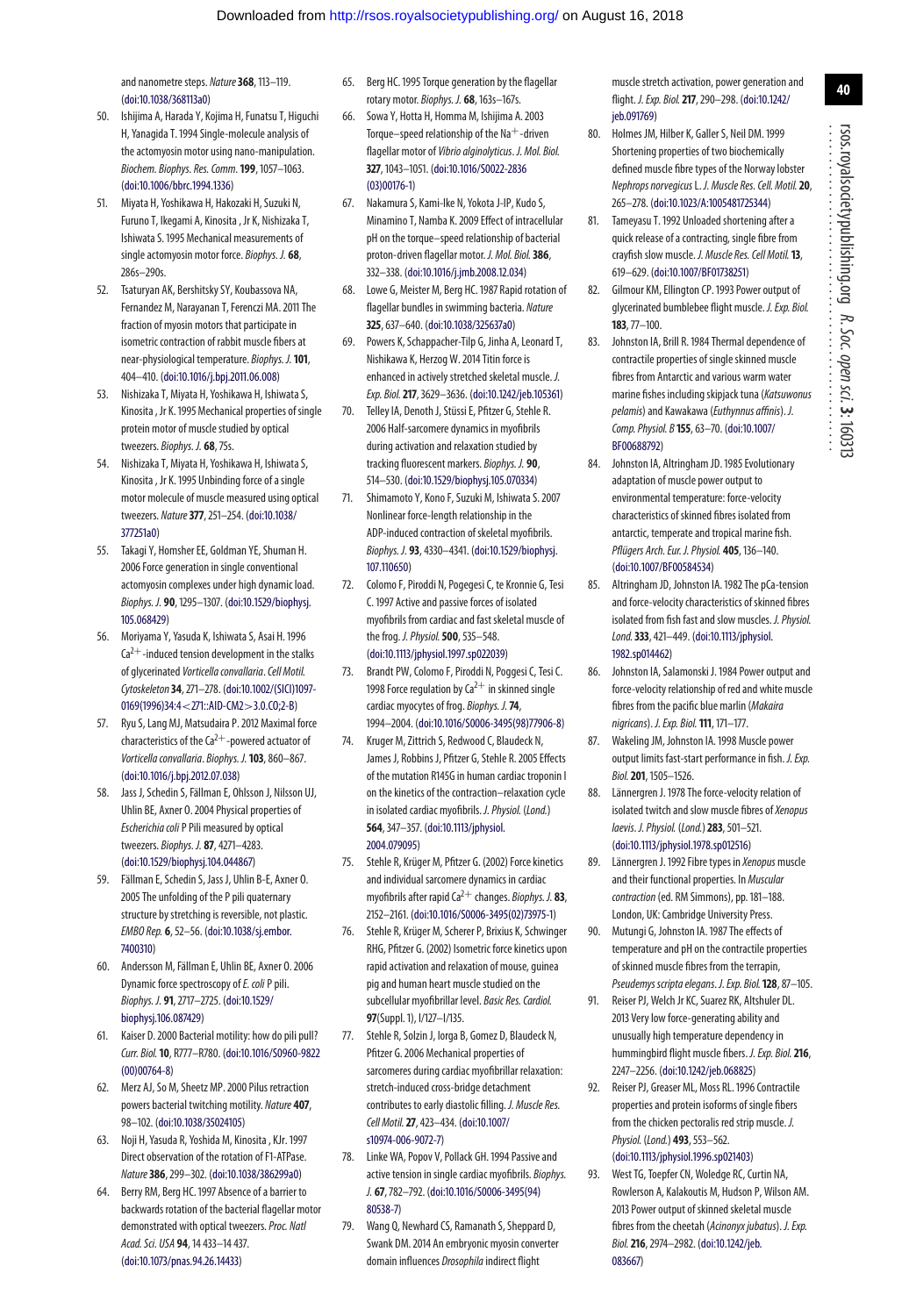- <span id="page-40-0"></span>94. Seow CY, Ford LE. 1991 Shortening velocity and power output of skinned muscle fibers from mammals having a 25 000-fold range of body mass. J. Gen. Physiol. **97**, 541–560. [\(doi:10.1085/](http://dx.doi.org/10.1085/jgp.97.3.541) igp.97.3.541)
- <span id="page-40-1"></span>95. Kohn TA, Noakes TD, 2013 Lion (Panthera leo) and caracal (Caracal caracal) type IIx single muscle fibre force and power exceed that of trained humans. J. Exp. Biol.**216**, 960–969. [\(doi:10.1242/jeb.078485\)](http://dx.doi.org/10.1242/jeb.078485)
- <span id="page-40-2"></span>96. Rome LC, Sosnicki AA, Goble DO. 1990 Maximum velocity of shortening of three fibre types from horse soleus muscle: implications for scaling with body size. J. Physiol. (Lond.) **431**, 173–185. [\(doi:10.1113/jphysiol.1990.sp018325\)](http://dx.doi.org/10.1113/jphysiol.1990.sp018325)
- <span id="page-40-3"></span>97. Bottinelli R, Canepari M, Pellegrino MA, Reggiani C. 1996 Force-velocity properties of human skeletal muscle fibres: myosin heavy chain isoform and temperature dependence. J. Physiol. (Lond.) **495**, 573–586. [\(doi:10.1113/jphysiol.](http://dx.doi.org/10.1113/jphysiol.1996.sp021617) [1996.sp021617\)](http://dx.doi.org/10.1113/jphysiol.1996.sp021617)
- <span id="page-40-4"></span>98. Larsson L, Moss RL. 1993 Maximum velocity of shortening in relation to myosin isoform composition in single fibres from human skeletal muscles. J. Physiol. (Lond.) **472**, 595–614. [\(doi:10.1113/jphysiol.1993.sp019964\)](http://dx.doi.org/10.1113/jphysiol.1993.sp019964)
- <span id="page-40-5"></span>99. Fitts RH, Desplanches D, Romatowski JG, Widrick JJ. 2000 Spaceflight effects on single skeletal muscle fiber function in the rhesus monkey. Am. J. Physiol. Regul. Integr. Comp. Physiol.**279**, R1546–R1557.
- <span id="page-40-6"></span>100. Pellegrino MA, Canepari M, Rossi R, D'Antona G, Reggiani C, Bottinelli R. 2003 Orthologous myosin isoforms and scaling of shortening velocity with body size in mouse, rat, rabbit and human muscles. J. Physiol. (Lond.)**546**, 677–689. [\(doi:10.1113/jphysiol.2002.027375\)](http://dx.doi.org/10.1113/jphysiol.2002.027375)
- <span id="page-40-7"></span>101. Sweeney HL, Kushmerick MJ, Mabucid K, Gergely J, Sreter FA. 1986 Velocity of shortening and myosin isoenzymes in two types of rabbit fast-twitch muscles. Am. J. Physiol.**251**, C431–C484.
- <span id="page-40-8"></span>102. Schiaffino S, Reggiani C. 1996 Molecular diversity of myofibrillar proteins: gene regulation and functional significance.Physiol. Rev.**76**, 371–423.
- <span id="page-40-9"></span>103. Sweeney HL, Kushmerick MJ, Mabuchi K, Sréter FA, Gergely J. 1988 Myosin alkali light chain and heavy chain variations correlate with altered shortening velocity of isolated skeletal muscle fibers. J. Biol. Chem.**263**, 9034–9039.
- <span id="page-40-10"></span>104. Greaser ML, Moss RL, Reiser PJ. 1988 Variations in contractile properties of rabbit single muscle fibres in relation to troponin T isoforms and myosin light chains. J. Physiol. (Lond.) **406**, 85–98. [\(doi:10.1113/jphysiol.1988.sp017370\)](http://dx.doi.org/10.1113/jphysiol.1988.sp017370)
- <span id="page-40-11"></span>105. Bottinelli R, Canepari M, Reggiani C, Stienen GJM. 1994 Myofibrillar ATPase activity during isometric contraction and isomyosin composition in rat single skinned muscle fibres. J. Physiol. (Lond.) **481**, 663–675. [\(doi:10.1113/jphysiol.](http://dx.doi.org/10.1113/jphysiol.1994.sp020472) [1994.sp020472\)](http://dx.doi.org/10.1113/jphysiol.1994.sp020472)
- <span id="page-40-12"></span>106. Sexton AW, Gersten JW. 1967 Isometric tension differences in fibers of red and white muscles. Science**157**, 199. [\(doi:10.1126/science.157.3785.199\)](http://dx.doi.org/10.1126/science.157.3785.199)
- <span id="page-40-13"></span>107. Sexton AW. 1967 Isometric tension of glycerinated muscle fibers following adrenalectomy. Am. J. Physiol.**212**, 313–316.
- <span id="page-40-14"></span>108. Eddinger TJ, Moss RL. 1987 Mechanical properties of skinned single fibers of identified types from rat diaphragm. Am. J. Physiol.**253**, C210–C218.
- <span id="page-40-15"></span>109. Milligan BJ, Curtin NA, Bone Q. 1997 Contractile properties of obliquely striated muscle from the mantle of squid (Alloteuthis subulata) and cuttlefish (Sepia officinalis). J. Exp. Biol.**200**, 2425–2436.
- <span id="page-40-16"></span>110. Olson JM, Marsh RL. 1998 Activation patterns and length changes in hindlimb muscles of the bullfrog Rana catesbeiana during jumping. J. Exp. Biol.**201**, 2763–2777.
- <span id="page-40-17"></span>111. Stokes DR, Josephson RK. 1994 Contractile properties of a high-frequency muscle from a crustacean. II. Contraction kinetics. J. Exp. Biol.**187**, 275–293.
- <span id="page-40-18"></span>112. Jahromi SS, Atwood HL. 1969 Correlation of structure, speed of contraction, and total tension in fast and slow abdominal muscle fibers of the lobster (Homarus americanus). J. Exp. Zool.**171**, 25–38. [\(doi:10.1002/jez.1401710105\)](http://dx.doi.org/10.1002/jez.1401710105)
- <span id="page-40-19"></span>113. Elner RW, Campbell A. 1981 Force, function and mechanical advantage in the chelae of the American lobster Homarus americanus (Decapoda: Crustacea). J. Zool. Lond.**193**, 269–286. [\(doi:10.1111/j.1469-7998.1981.tb03444.x\)](http://dx.doi.org/10.1111/j.1469-7998.1981.tb03444.x)
- <span id="page-40-20"></span>114. Josephson RK, Ellington CP. 1997 Power output from a flight muscle of the bumblebee Bombus terrestris. I. Some features of the dorso-ventral flight muscle. J. Exp. Biol.**200**, 1215–1226.
- <span id="page-40-21"></span>115. Josephson RK, Malamud JG, Stokes DR. 2000 Power output by an asynchronous flight muscle from a beetle. J. Exp. Biol.**203**, 2667–2689.
- <span id="page-40-22"></span>116. Fitzhugh GH, Marden JH. 1997 Maturational changes in troponin T expression,  $Ca^{2+}$ -sensitivity and twitch contraction kinetics in dragonfly flight muscle. J. Exp. Biol.**200**, 1473–1482.
- <span id="page-40-23"></span>117. Marden JH. 1995 Evolutionary adaptation of contractile performance in muscle of ectothermic winter-flying moths. J. Exp. Biol.**198**, 2087–2094.
- <span id="page-40-24"></span>118. Josephson RK. 1984 Contraction dynamics of flight and stridulatory muscles of Tettigoniid insects. J. Exp. Biol.**108**, 77–96.
- <span id="page-40-25"></span>119. Malamud JG, Josephson RK. 1991 Force-velocity relationships of a locust flight muscle at different times during a twitch contraction. J. Exp. Biol.**159**, 65–87.
- <span id="page-40-26"></span>120. Granzier HLM, Wiersma J, Akster HA, Osse JWM. 1983 Contractile properties of a white- and a red-fibre type of the M. hyohyoideus of the carp (Cyprinus carpioL.). J. Comp. Physiol. B **149**, 441–449. [\(doi:10.1007/BF00690001\)](http://dx.doi.org/10.1007/BF00690001)
- <span id="page-40-27"></span>121. Rome LC, Sosnicki AA. 1990 The influence of temperature on mechanics of red muscle in carp. J. Physiol. Lond. **427**, 151–169. [\(doi:10.1113/jphysiol.](http://dx.doi.org/10.1113/jphysiol.1990.sp018165) [1990.sp018165\)](http://dx.doi.org/10.1113/jphysiol.1990.sp018165)
- <span id="page-40-28"></span>122. James RS, Cole NJ, Davies MLF, Johnston IA. 1998 Scaling of intrinsic contractile properties and myofibrillar protein composition of fast muscles in the fish Myoxocephalus scorpiusL. J. Exp. Biol.**201**, 901–912.
- <span id="page-40-29"></span>123. Franklin CE, Johnston IA. 1997 Muscle power output during escape responses in an Antarctic fish. J. Exp. Biol.**200**, 703–712.
- <span id="page-40-30"></span>124. Curtin NA, Woledge RC. 1988 Power output and force-velocity relationship of live fibres from white myotomal muscle of the dogfish, Scyliorhinus canicula. J. Exp. Biol.**140**, 187–197.
- <span id="page-40-31"></span>125. Lou F, Curtin NA, Woledge RC. 1997 The energetic cost of activation of white muscle fibres from the dogfish Scyliorhinus canicula. J. Exp. Biol.**200**, 495–501.
- <span id="page-40-32"></span>126. Coughlin DJ, Zhang G, Rome LC. 1996 Contraction dynamics and power production of pink muscle of the scup (Stenotumus chrysops). J. Exp. Biol.**199**, 2703–2712.
- <span id="page-40-33"></span>127. Else PL, Bennet AF. 1987 The thermal dependence of locomotor performance and muscle contractile function in the salamander Ambystoma tigrinum nebulosum. J. Exp. Biol.**128**, 219–233.
- <span id="page-40-34"></span>128. Johnston IA, Gleeson TT. 1987 Effects of temperature on contractile properties of skinned muscle fibers from three toad species. Am. J. Physiol. (Regulat. Integr. Comp. Physiol.)**252**, R371–R375.
- <span id="page-40-35"></span>129. McLister JD, Stevens ED, Bogart JP. 1995 Comparative contractile dynamics of calling and locomotor muscles in three hylid frogs. J. Exp. Biol. **198**, 1527–1538.
- <span id="page-40-36"></span>130. Peplowski MM, Marsh RL. 1997 Work and power output in the hindlimb muscles of Cuban tree frogs Osteopilus septentrionalis during jumping. J. Exp. Biol.**200**, 2861–2870.
- <span id="page-40-37"></span>131. Peters SE, Aulner DA. 2000 Sexual dimorphism in forelimb muscles of the bullfrog, Rana catesbeiana: a functional analysis of isometric contractile properties. J. Exp. Biol.**203**, 3639– 3654.
- <span id="page-40-38"></span>132. Stienen GJM, Blangé T, Schnerr MC. 1978 Tension responses of frog sartorius muscle to quick ramp-shaped shortenings and some effects of metabolic inhibition.Pflügers Arch.**376**, 97–104. [\(doi:10.1007/BF00581573\)](http://dx.doi.org/10.1007/BF00581573)
- <span id="page-40-39"></span>133. Lutz GJ, Rome LC. 1996 Muscle function during jumping in frogs. II. Mechanical properties of muscle: implications for system design. Am. J. Physiol. Cell Physiol.**271**, C571–C578.
- <span id="page-40-40"></span>134. Seebacher F, Tallis JA, James RS. 2014 The cost of muscle power production: muscle oxygen consumption per unit work increases at low temperatures in Xenopus laevis. J. Exp. Biol.**217**, 1940–1945. [\(doi:10.1242/jeb.101147\)](http://dx.doi.org/10.1242/jeb.101147)
- <span id="page-40-41"></span>135. Marsh RL. 1988 Ontogenesis of contractile properties of skeletal muscle and sprint performance in the lizard Dipsosaurus dorsalis. J. Exp. Biol.**137**, 119–139.
- <span id="page-40-42"></span>136. Marsh RL, Bennet AF. 1986 Thermal dependence of contractile properties of skeletal muscle from the lizard Sceloporus occidentalis with comments of methods for fitting and comparing force-velocity curves. J. Exp. Biol.**126**, 63–77.
- <span id="page-40-43"></span>137. Askew GN, Marsh RL. 2001 The mechanical power output of the pectoralis muscle of the blue-breasted quail (Coturnix chinensis): the in vivo length cycle and its implications for muscle performance. J. Exp. Biol.**204**, 3587– 3600.
- <span id="page-40-44"></span>138. Asmussen G, Maréchal G. 1989 Maximal shortening velocities, isomyosins and fibre types in soleus muscle of mice, rats, and guinea-pigs. J. Physiol. (Lond.) **416**, 245–254. [\(doi:10.1113/](http://dx.doi.org/10.1113/jphysiol.1989.sp017758) [jphysiol.1989.sp017758\)](http://dx.doi.org/10.1113/jphysiol.1989.sp017758)
- <span id="page-40-45"></span>139. Perry AK, Blickhan R, Biewener AA, Heglund NC, Taylor CR. 1988 Preferred speeds in terrestrial vertebrates: are they equivalent? J. Exp. Biol.**137**, 207–219.
- <span id="page-40-46"></span>140. Biewener AA, Blickhan R, Perry AK, Heglund NC, Taylor CR. 1988 Muscle forces during locomotion in kangaroo rats: force platform and tendon buckle measurements compared. J. Exp. Biol.**137**, 191–205.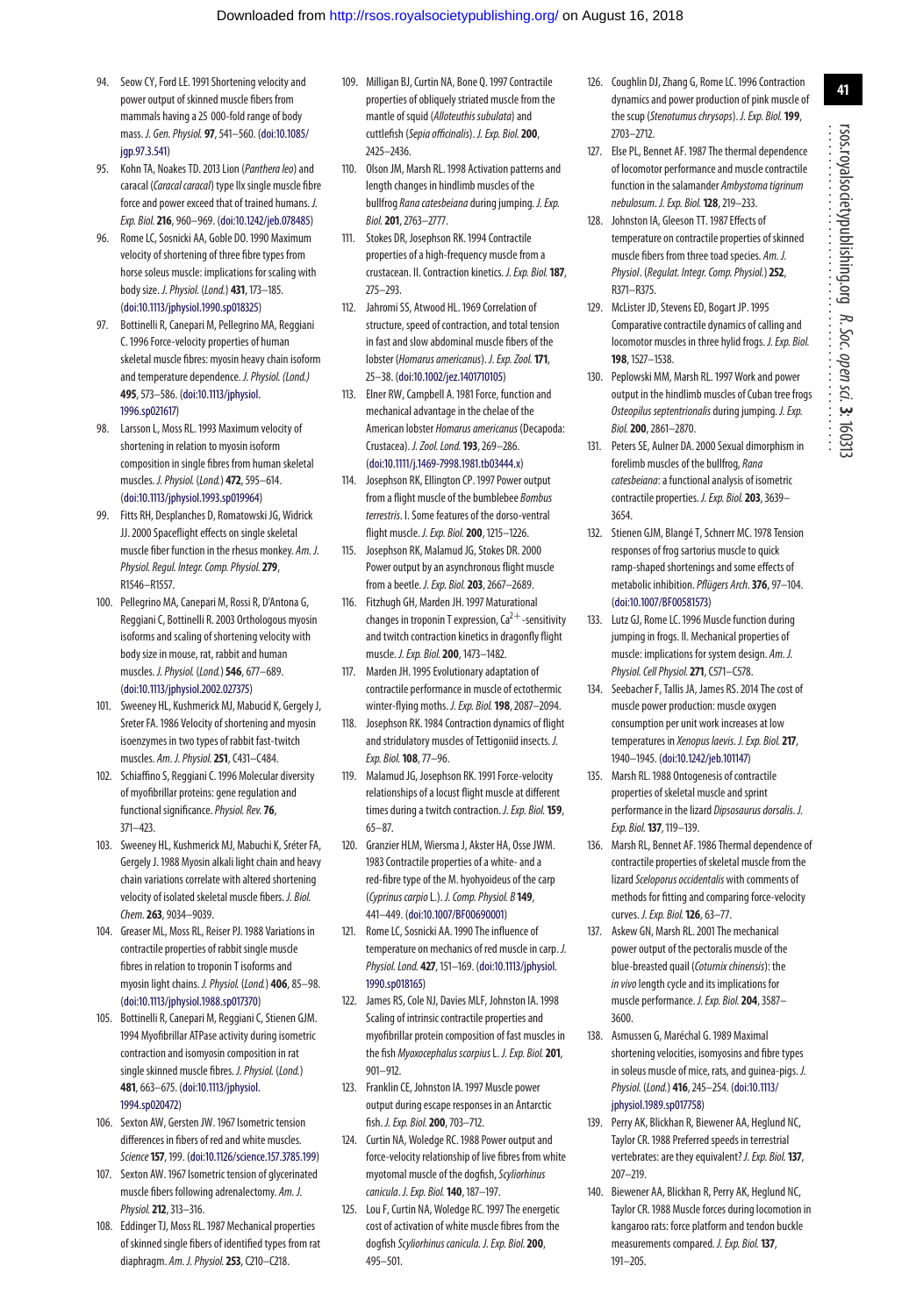- <span id="page-41-0"></span>141. Ettema GJC. 1996 Elastic and length-force characteristics of the gastrocnemius of the hopping mouse (Notomys alexis) and the rat (Rattus norvegicus). J. Exp. Biol.**199**, 1277–1285.
- <span id="page-41-1"></span>142. Burke RE, Tsairis P. 1973 Anatomy and innervation ratios in motor units of cat gastrocnemius. J. Physiol. (Lond.)**234**, 749–765. [\(doi:10.1113/](http://dx.doi.org/10.1113/jphysiol.1973.sp010370) [jphysiol.1973.sp010370\)](http://dx.doi.org/10.1113/jphysiol.1973.sp010370)
- <span id="page-41-2"></span>143. Choi I, Cho Y, Oh IK, Jung N, Shin H. 1998 Behavior and muscle performance in heterothermic bats. Physiol. Zool.**71**, 257–266. [\(doi:10.1086/515915\)](http://dx.doi.org/10.1086/515915)
- <span id="page-41-3"></span>144. Rowe RWD. 1969 The effect of hypertrophy on the properties of skeletal muscle. Comp. Biochem. Physiol.**28**, 1449–1453. [\(doi:10.1016/0010-406X](http://dx.doi.org/10.1016/0010-406X(69)90583-0) [\(69\)90583-0\)](http://dx.doi.org/10.1016/0010-406X(69)90583-0)
- <span id="page-41-4"></span>145. Luff AR. 1981 Dynamic properties of the inferior rectus, extensor digitorum longus, diaphragm and soleus muscles of the mouse. J. Physiol. (Lond.) **313**, 161–171. [\(doi:10.1113/jphysiol.1981.](http://dx.doi.org/10.1113/jphysiol.1981.sp013656) [sp013656\)](http://dx.doi.org/10.1113/jphysiol.1981.sp013656)
- <span id="page-41-5"></span>146. Barclay CJ, Constable JK, Gibbs CL. 1993 Energetics of fast- and slow-twitch muscles of the mouse. J. Physiol. (Lond.) **472**, 61–80. [\(doi:10.1113/jphysiol.](http://dx.doi.org/10.1113/jphysiol.1993.sp019937) [1993.sp019937\)](http://dx.doi.org/10.1113/jphysiol.1993.sp019937)
- <span id="page-41-6"></span>147. Askew GN, Marsh RL. 1997 The effects of length trajectory on the mechanical power output of mouse skeletal muscles. J. Exp. Biol.**200**, 3119–3131.
- <span id="page-41-7"></span>148. Asmussen G, Beckers-Bleukx G, Maréchal G. 1994 The force-velocity relation of the rabbit inferior oblique muscle: influence of temperature. Pflügers Arch. Eur. J. Physiol. **426**, 542–547. [\(doi:10.1007/](http://dx.doi.org/10.1007/BF00378532) [BF00378532\)](http://dx.doi.org/10.1007/BF00378532)
- <span id="page-41-8"></span>149. Kanda K, Hashizume K. 1992 Factors causing difference in force output among motor units in the rat medial gastrocnemius muscle. J. Physiol. (Lond.) **448**, 677–695. [\(doi:10.1113/jphysiol.](http://dx.doi.org/10.1113/jphysiol.1992.sp019064) [1992.sp019064\)](http://dx.doi.org/10.1113/jphysiol.1992.sp019064)
- <span id="page-41-9"></span>150. Close R. 1969 Dynamic properties of fast and slow skeletal muscles of the rat after nerve cross-union. J. Physiol. Lond.**204**, 331–346. [\(doi:10.1113/](http://dx.doi.org/10.1113/jphysiol.1969.sp008916) [jphysiol.1969.sp008916\)](http://dx.doi.org/10.1113/jphysiol.1969.sp008916)
- <span id="page-41-10"></span>151. Bárány M, Close RI. 1971 The transformation of myosin in cross-innervated rat muscles. J. Physiol. (Lond.)**213**, 455–474. [\(doi:10.1113/jphysiol.1971.](http://dx.doi.org/10.1113/jphysiol.1971.sp009393) [sp009393\)](http://dx.doi.org/10.1113/jphysiol.1971.sp009393)
- <span id="page-41-11"></span>152. Ranatunga KW. 1982 Temperature-dependence of shortening velocity and rate of isometric tension development in rat skeletal muscle. J. Physiol. (Lond.)**329**, 465–483. [\(doi:10.1113/jphysiol.](http://dx.doi.org/10.1113/jphysiol.1982.sp014314) [1982.sp014314\)](http://dx.doi.org/10.1113/jphysiol.1982.sp014314)
- <span id="page-41-12"></span>153. Goffart M, Ritchie JM. 1952 The effect of adrenaline on the contraction of mammalian skeletal muscle. J. Physiol. (Lond.)**116**, 357–371. [\(doi:10.1113/](http://dx.doi.org/10.1113/jphysiol.1952.sp004710) [jphysiol.1952.sp004710\)](http://dx.doi.org/10.1113/jphysiol.1952.sp004710)
- <span id="page-41-13"></span>154. Johnson B, Wilson LE, Zhan WZ, Watchko JF, Daood MJ, Sieck GC. 1994 Contractile properties of the developing diaphragm correlate with myosin heavy chain phenotype. J. Appl. Physiol.**77**, 481–487.
- <span id="page-41-14"></span>155. Morgan DL, Proske U, Warren D. 1978 Measurements of muscle stiffness and the mechanism of elastic storage of energy in hopping kangaroos. J. Physiol. (Lond.)**282**, 253–261. [\(doi:10.1113/jphysiol.1978.sp012461\)](http://dx.doi.org/10.1113/jphysiol.1978.sp012461)
- <span id="page-41-15"></span>156. Govind CK, Blundon JA. 1985 Form and function of the asymmetric chelae in blue crabs with normal and reversed handedness. Biol. Bull.**168**, 321–331. [\(doi:10.2307/1541244\)](http://dx.doi.org/10.2307/1541244)
- <span id="page-41-16"></span>157. Taylor GM. 2000 Maximum force production: why are crabs so strong?Proc. R. Soc. Lond. B **267**, 1475–1480. [\(doi:10.1098/rspb.2000.1167\)](http://dx.doi.org/10.1098/rspb.2000.1167)
- <span id="page-41-17"></span>158. Blundon JA. 1988 Morphology and muscle stress of chelae of temperate and tropical stone crabs Menippe mercenaria. J. Zool. Lond.**215**, 663–673. [\(doi:10.1111/j.1469-7998.1988.tb02402.x\)](http://dx.doi.org/10.1111/j.1469-7998.1988.tb02402.x)
- <span id="page-41-18"></span>159. Heethoff M, Koerner L. 2007 Small but powerful: the oribatid mite Archegozetes longisetosus Aoki (Acari, Oribatida) produces disproportionately high forces. J. Exp. Biol.**210**, 3036–3042. [\(doi:10.1242/jeb.008276\)](http://dx.doi.org/10.1242/jeb.008276)
- <span id="page-41-19"></span>160. Evans MEG. 1973 The jump of the click beetle (Coleoptera: Elateridae): energetics and mechanics. J. Zool. Lond.**169**, 181–194. [\(doi:10.1111/j.1469-7998.1973.tb04553.x\)](http://dx.doi.org/10.1111/j.1469-7998.1973.tb04553.x)
- <span id="page-41-20"></span>161. Evans MEG. 1977 Locomotion in the Coleoptera Adephaga, especially Carabidae. J. Zool. Lond.**181**, 189–226.
- <span id="page-41-21"></span>162. Goyens J, Dirck J, Dierick M, Van Hoorebeke L, Aerts P. 2014 Biomechanical determinants of bite force dimorphism in Cyclommatus metallifer stag beetles. J. Exp. Biol.**217**, 1065–1071. [\(doi:10.1242/](http://dx.doi.org/10.1242/jeb.091744) [jeb.091744\)](http://dx.doi.org/10.1242/jeb.091744)
- <span id="page-41-22"></span>163. Dickinson MH, Lighton JRB. 1995 Muscle efficiency and elastic storage in the flight motor of Drosophila.Science**268**, 87–90. [\(doi:10.1126/](http://dx.doi.org/10.1126/science.7701346) [science.7701346\)](http://dx.doi.org/10.1126/science.7701346)
- <span id="page-41-23"></span>164. Bennet-Clark HC. 1975 The energetics of the jump of the locust Schistocerca gregaria. J. Exp. Biol. 63, 53–83.
- <span id="page-41-24"></span>165. Bennet-Clark HC, Lucey ECA. 1967 The jump of the flea: a study of the energetics and a model of the mechanism. J. Exp. Biol. **47**, 59–76.
- <span id="page-41-25"></span>166. Biewener AA. 2005 Biomechanical consequences of scaling. J. Exp. Biol.**208**, 1665–1676. [\(doi:10.1242/jeb.01520\)](http://dx.doi.org/10.1242/jeb.01520)
- <span id="page-41-26"></span>167. Biewener AA, Corning WR. 2001 Dynamics of mallard (Anas platyrhynchos) gastrocnemius function during swimming versus terrestrial locomotion. J. Exp. Biol.**204**, 1745–1756.
- <span id="page-41-27"></span>168. Williamson MR, Dial KP, Biewener AA. 2001 Pectoralis muscle performance during ascending and slow level flight in mallards (Anas platyrhynchos). J. Exp. Biol.**204**, 495–507. [\(doi:10.1242/jeb.043497\)](http://dx.doi.org/10.1242/jeb.043497)
- <span id="page-41-28"></span>169. Dial KP, Biewener AA. 1993 Pectoralis muscle force and power output during different modes of flight in pigeons (Columba livia). J. Exp. Biol.**176**, 31–54.
- <span id="page-41-29"></span>170. Daley MA, Biewener AA. 2003 Muscle force-length dynamics during level versus incline locomotion: a comparison of in vivo performance of two guinea fowl ankle extensors. J. Exp. Biol.**206**, 2941–2958. [\(doi:10.1242/jeb.00503\)](http://dx.doi.org/10.1242/jeb.00503)
- <span id="page-41-30"></span>171. Biewener AA,Dial KP, Goslow GE. 1992 Pectoralis muscle force and power output during flight in the starling. J. Exp. Biol.**164**, 1–18. [\(doi:10.1016/](http://dx.doi.org/10.1016/0022-0981(92)90132-T) [0022-0981\(92\)90132-T\)](http://dx.doi.org/10.1016/0022-0981(92)90132-T)
- <span id="page-41-31"></span>172. Alexander RM. 1974 The mechanics of jumping by a dog (Canis familiaris). J. Zool. Lond.**173**, 549–573. [\(doi:10.1111/j.1469-7998.1974.tb04134.x\)](http://dx.doi.org/10.1111/j.1469-7998.1974.tb04134.x)
- <span id="page-41-32"></span>173. Jayes AS, Alexander RM. 1982 Estimates of mechanical stresses in leg muscles of galloping greyhounds (Canis familiaris). J. Zool. Lond.**198**, 315–328. [\(doi:10.1111/j.1469-7998.1982.tb02078.x\)](http://dx.doi.org/10.1111/j.1469-7998.1982.tb02078.x)
- <span id="page-41-33"></span>174. Biewener AA, Blickhan R. 1988 Kangaroo rat locomotion: design for elastic energy storage or acceleration? J. Exp. Biol.**140**,243–255.
- <span id="page-41-34"></span>175. Biewener AA. 1998 Muscle-tendon stresses and elastic energy storage during locomotion in the horse. Comp. Biochem. Physiol. B 120, 73-87. [\(doi:10.1016/S0305-0491\(98\)00024-8\)](http://dx.doi.org/10.1016/S0305-0491(98)00024-8)
- <span id="page-41-35"></span>176. Herzog W, Leonard TR, Guimaraes ACS. 1993 Forces in gastrocnemius, soleus and plantaris muscles for the freely moving cat. J. Biomech.**26**, 945–953. [\(doi:10.1016/0021-9290\(93\)90056-K\)](http://dx.doi.org/10.1016/0021-9290(93)90056-K)
- <span id="page-41-36"></span>177. Thorpe SKS, Li Y, Crompton RH, Alexander RM. 1998 Stresses in human leg muscles in running and jumping determined by force plate analysis and from published magnetic resonance images. J. Exp. Biol.**201**, 63–70.
- <span id="page-41-37"></span>178. Rutherford OM, Jones DA. 1992 Measurement of fibre pennation using ultrasound in the human quadriceps in vivo.Eur. J. Appl. Physiol. **65**, 433–437. [\(doi:10.1007/BF00243510\)](http://dx.doi.org/10.1007/BF00243510)
- <span id="page-41-38"></span>179. Reeves ND, Narici MV, Maganaris CN. 2004 Effect of resistance training on skeletal muscle-specific force in elderly humans. J. Appl. Physiol. **96**, 885–892. [\(doi:10.1152/japplphysiol.00688.2003\)](http://dx.doi.org/10.1152/japplphysiol.00688.2003)
- <span id="page-41-39"></span>180. O'Brien TD, Reeves ND, Baltzopoulos V, Jones DA, Maganaris CN. 2009 In vivo measurements of muscle specific tension in adults and children. Exp. Physiol. **95**, 202–210. [\(doi:10.1113/expphysiol.](http://dx.doi.org/10.1113/expphysiol.2009.048967) [2009.048967\)](http://dx.doi.org/10.1113/expphysiol.2009.048967)
- <span id="page-41-40"></span>181. Kanehisa H, Ikegawa S, Fukunaga T. 1994 Comparison of muscle cross-sectional area and strength between untrained women and men. Eur. J. Appl. Physiol. **68**, 148–154. [\(doi:10.1007/](http://dx.doi.org/10.1007/BF00244028) [BF00244028\)](http://dx.doi.org/10.1007/BF00244028)
- <span id="page-41-41"></span>182. Maganaris CN, Baltzopoulos V, Ball D, Sargeant AJ. 2001 In vivo specific tension of human skeletal muscle. J. Appl. Physiol. **90**, 865–872.
- <span id="page-41-42"></span>183. Narici MV, Landoni L, Minetti AE. 1992 Assessment of human knee extensor muscles stress from in vivo physiological cross-sectional area and strength measurements.Eur. J. Appl. Physiol. **65**, 438–444. [\(doi:10.1007/BF00243511\)](http://dx.doi.org/10.1007/BF00243511)
- <span id="page-41-43"></span>184. Erskine RM, Jones DA, Maganaris CN, Degens H. 2009 In vivo specific tension of the human quadriceps femoris muscle. Eur. J. Appl. Physiol. **106**, 827–838. [\(doi:10.1007/s00421-009-1085-7\)](http://dx.doi.org/10.1007/s00421-009-1085-7)
- <span id="page-41-44"></span>185. Davies CTM, Thomas DO, White MJ. 1986 Mechanical properties of young and elderly human muscle. Acta Med. Scand. Suppl.**711**, 219–226.
- <span id="page-41-45"></span>186. Fukunaga T, Roy RR, Shellock FG, Hodgson JA, Edgerton VR. 1996 Specific tension of human plantar flexors and dorsiflexors. J. Appl. Physiol. **80**, 158–165.
- <span id="page-41-46"></span>187. Haxton HA. 1944 Absolute muscle force in the ankle flexors of man. J. Physiol. (Lond.)**103**, 267–273. [\(doi:10.1113/jphysiol.1944.sp004075\)](http://dx.doi.org/10.1113/jphysiol.1944.sp004075)
- <span id="page-41-47"></span>188. Hermann L. 1898 Zur messung der muskelcraft am menschen.Pflügers Arch.**73**, 429–437. [\(doi:10.1007/BF01795980\)](http://dx.doi.org/10.1007/BF01795980)
- <span id="page-41-48"></span>189. Reys JHO. 1915 Uber die absolute muskelkraft in menschlichen korper.Pflügers Arch.**160**, 133–204. [\(doi:10.1007/BF01680963\)](http://dx.doi.org/10.1007/BF01680963)
- <span id="page-41-49"></span>190. Weber E. 1846 Handwörterbuch der Physiologie mit Rücksicht auf physiologische Pathologie. Braunschweig, Germany: Verlag.
- <span id="page-41-50"></span>191. Alexander RM, Maloiy GMO, Hunter B, Jayes AS, Nturibi J. 1979 Mechanical stresses in fast locomotion of buffalo (Syncerus caffer) and elephant (Loxodonta africana). J. Zool. Lond.**189**, 135–144. [\(doi:10.1111/j.1469-7998.1979.tb039](http://dx.doi.org/10.1111/j.1469-7998.1979.tb03956.x) [56.x\)](http://dx.doi.org/10.1111/j.1469-7998.1979.tb03956.x)